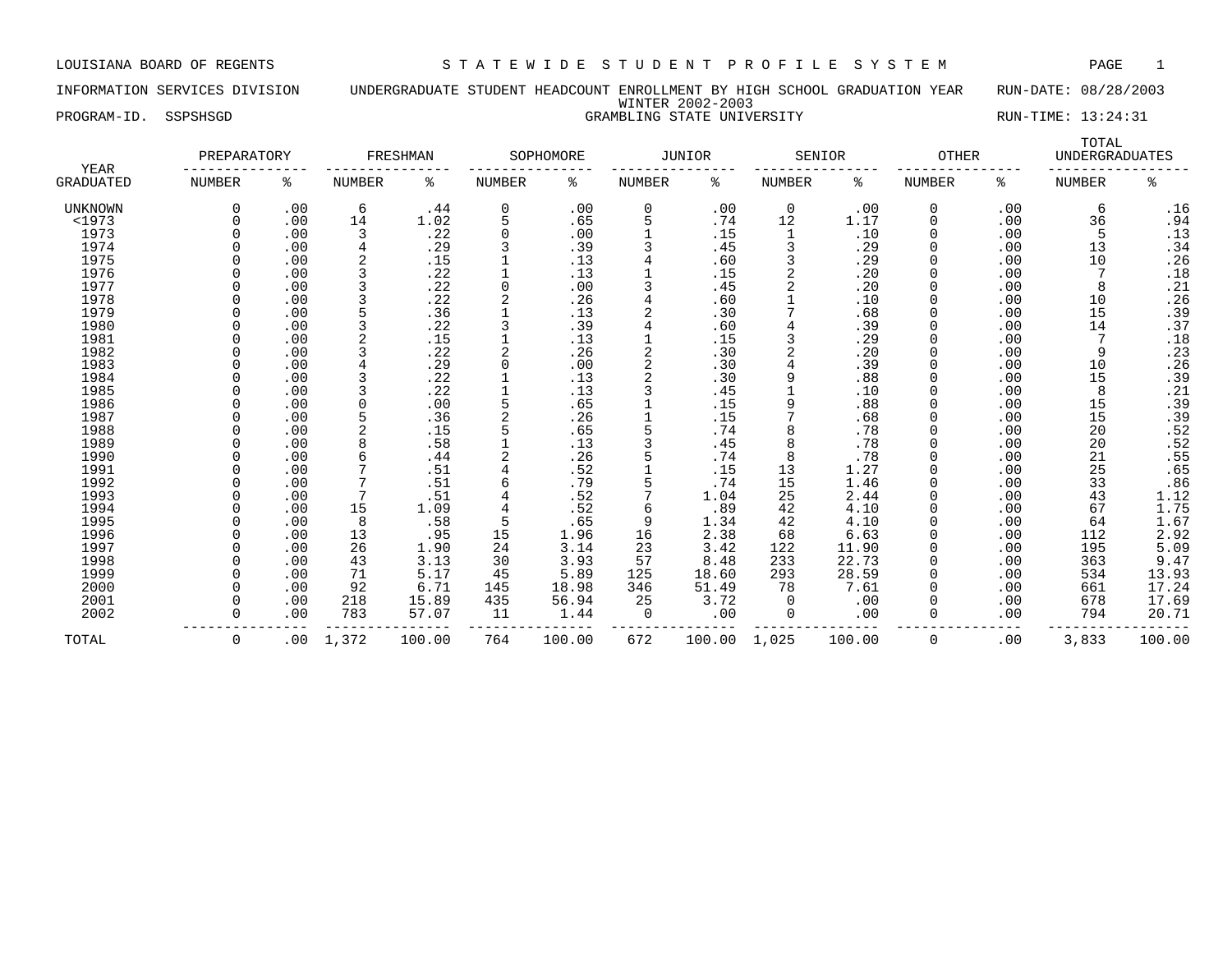### INFORMATION SERVICES DIVISION UNDERGRADUATE STUDENT HEADCOUNT ENROLLMENT BY HIGH SCHOOL GRADUATION YEAR RUN-DATE: 08/28/2003 WINTER 2002-2003 PROGRAM-ID. SSPSHSGD LOUISIANA TECH UNIVERSITY NUMBER AND RUN-TIME: 13:24:31

| <b>YEAR</b>      | PREPARATORY   |        |                | FRESHMAN |               | SOPHOMORE |                | <b>JUNIOR</b> |               | SENIOR | <b>OTHER</b>   |        | TOTAL<br><b>UNDERGRADUATES</b> |        |
|------------------|---------------|--------|----------------|----------|---------------|-----------|----------------|---------------|---------------|--------|----------------|--------|--------------------------------|--------|
| <b>GRADUATED</b> | <b>NUMBER</b> | နွ     | <b>NUMBER</b>  | ႜ        | <b>NUMBER</b> | ٥g        | <b>NUMBER</b>  | နွ            | <b>NUMBER</b> | နွ     | <b>NUMBER</b>  | နွ     | <b>NUMBER</b>                  | ి      |
| <b>UNKNOWN</b>   | 8             | 66.67  | 0              | .00      | $\mathbf 0$   | .00       | $\mathbf 0$    | .00           | $\mathbf 0$   | .00    | $\overline{0}$ | .00    | 8                              | .09    |
| <1973            |               | .00    | 11             | .42      | 8             | .46       | 13             | .82           | 32            | 1.33   | 305            | 73.32  | 369                            | 4.21   |
| 1973             |               | .00    | 3              | .11      | 2             | .11       | 3              | .19           | 7             | .29    | 0              | .00    | 15                             | .17    |
| 1974             |               | .00    | 1              | .04      |               | .06       | 3              | .19           | 11            | .46    |                | .96    | 20                             | .23    |
| 1975             |               | .00    | $\overline{4}$ | .15      |               | .06       | 4              | .25           | 12            | .50    |                | .00    | 21                             | .24    |
| 1976             |               | .00    | 5              | .19      |               | .11       | 4              | .25           | 13            | .54    |                | .24    | 25                             | .28    |
| 1977             |               | .00    | 10             | .38      |               | .17       | 9              | .57           | 12            | .50    |                | .24    | 35                             | .40    |
| 1978             |               | .00    | 8              | .31      |               | .11       | 4              | .25           | 10            | .42    |                | .48    | 26                             | .30    |
| 1979             |               | .00    | 9              | .34      |               | .29       | 11             | .70           | 6             | .25    | 8              | 1.92   | 39                             | .44    |
| 1980             |               | .00    |                | .27      |               | .40       | 5              | .32           | 13            | .54    |                | .48    | 34                             | .39    |
| 1981             |               | .00    | 6              | .23      |               | .06       | 3              | .19           | 7             | .29    |                | 1.68   | 24                             | .27    |
| 1982             |               | .00    | 10             | .38      |               | .06       | 6              | .38           | 11            | .46    |                | .24    | 29                             | .33    |
| 1983             |               | .00    | 7              | .27      |               | .40       |                | .44           | 15            | .63    |                | .96    | 40                             | .46    |
| 1984             |               | .00    | 9              | .34      |               | .29       |                | .25           | 10            | .42    |                | .48    | 30                             | .34    |
| 1985             |               | .00    | 12             | .46      |               | .11       | 5              | .32           | 10            | .42    |                | .24    | 30                             | .34    |
| 1986             |               | .00    | 6              | .23      |               | .29       | $\overline{4}$ | .25           | 17            | .71    |                | .72    | 35                             | .40    |
| 1987             |               | .00    | 12             | .46      |               | .40       | 7              | .44           | 20            | .83    |                | .48    | 48                             | .55    |
| 1988             |               | .00    | 9              | .34      |               | .23       | 10             | .63           | 26            | 1.08   |                | .48    | 51                             | .58    |
| 1989             |               | .00    | 12             | .46      |               | .40       | 11             | .70           | 31            | 1.29   |                | 1.68   | 68                             | .78    |
| 1990             |               | .00    | 12             | .46      |               | .46       | 13             | .82           | 22            | .92    |                | .24    | 56                             | .64    |
| 1991             |               | .00    | 16             | .61      |               | .46       | 13             | .82           | 31            | 1.29   |                | 1.68   | 75                             | .85    |
| 1992             |               | .00    | 19             | .73      |               | .40       | 6              | .38           | 46            | 1.92   |                | 1.68   | 85                             | .97    |
| 1993             |               | .00    | 20             | .76      | 15            | .86       | 16             | 1.01          | 50            | 2.08   |                | 1.92   | 109                            | 1.24   |
| 1994             |               | .00    | 40             | 1.53     | 13            | .74       | 22             | 1.39          | 67            | 2.79   |                | 2.16   | 151                            | 1.72   |
| 1995             |               | .00    | 33             | 1.26     | 26            | 1.49      | 23             | 1.46          | 89            | 3.71   |                | .24    | 172                            | 1.96   |
| 1996             |               | .00    | 45             | 1.72     | 31            | 1.77      | 31             | 1.96          | 148           | 6.17   | 9              | 2.16   | 264                            | 3.01   |
| 1997             |               | .00    | 37             | 1.41     | 41            | 2.34      | 52             | 3.30          | 301           | 12.55  | 10             | 2.40   | 441                            | 5.03   |
| 1998             |               | .00    | 71             | 2.71     | 59            | 3.37      | 122            | 7.73          | 561           | 23.38  |                | .72    | 816                            | 9.30   |
| 1999             |               | .00    | 106            | 4.05     | 133           | 7.60      | 430            | 27.25         | 730           | 30.43  |                | 1.20   | 1,404                          | 16.00  |
| 2000             |               | .00    | 167            | 6.38     | 479           | 27.39     | 684            | 43.35         | 84            | 3.50   |                | .72    | 1,417                          | 16.15  |
| 2001             |               | .00    | 692            | 26.42    | 832           | 47.57     | 52             | 3.30          | 7             | .29    |                | .24    | 1,584                          | 18.06  |
| 2002             |               | 33.33  | 1,220          | 46.58    | 27            | 1.54      | $\mathbf{1}$   | .06           | 0             | .00    |                | .00    | 1,252                          | 14.27  |
| TOTAL            | 12            | 100.00 | 2,619          | 100.00   | 1,749         | 100.00    | 1,578          | 100.00        | 2,399         | 100.00 | 416            | 100.00 | 8,773                          | 100.00 |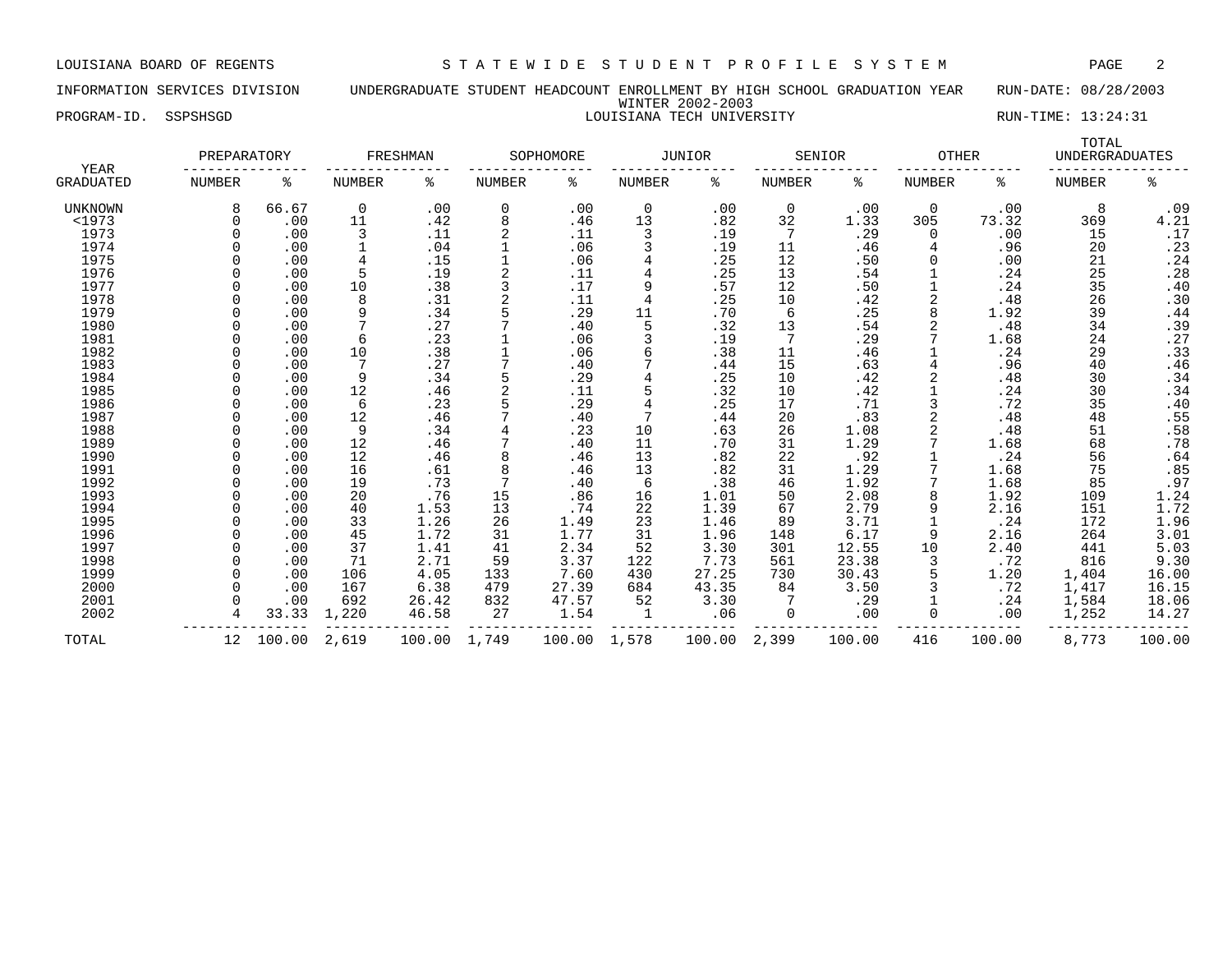INFORMATION SERVICES DIVISION UNDERGRADUATE STUDENT HEADCOUNT ENROLLMENT BY HIGH SCHOOL GRADUATION YEAR RUN-DATE: 08/28/2003 WINTER 2002-2003 PROGRAM-ID. SSPSHSGD **EXECUTE:** 13:24:31

|                   | PREPARATORY |        |        | FRESHMAN |        | SOPHOMORE |                | <b>JUNIOR</b> |               | SENIOR | <b>OTHER</b> |        | TOTAL<br><b>UNDERGRADUATES</b> |                     |
|-------------------|-------------|--------|--------|----------|--------|-----------|----------------|---------------|---------------|--------|--------------|--------|--------------------------------|---------------------|
| YEAR<br>GRADUATED | NUMBER      | ႜ      | NUMBER | ႜ        | NUMBER | ႜ         | <b>NUMBER</b>  | ႜ             | <b>NUMBER</b> | ႜ      | NUMBER       | ႜ      | <b>NUMBER</b>                  | ႜ                   |
| <b>UNKNOWN</b>    | 103         | 100.00 | 19     | .92      | 6      | .41       | 1              | .09           | 1             | .06    | 0            | .00    | 130                            | 1.97                |
| $1973$            | $\Omega$    | .00    | 10     | .49      | 15     | 1.02      | 16             | 1.43          | 45            | 2.54   | 19           | 28.79  | 105                            | 1.59                |
| 1973              | $\Omega$    | .00    | 2      | .10      | 1      | .07       | 2              | .18           | 11            | .62    | 2            | 3.03   | 18                             | .27                 |
| 1974              |             | .00    | 3      | .15      | 3      | .20       | 4              | .36           | 8             | .45    | 6            | 9.09   | 24                             | .36                 |
| 1975              |             | .00    |        | .24      | 5      | .34       | 4              | .36           | 9             | .51    | 3            | 4.55   | 26                             | .39                 |
| 1976              |             | .00    | 6      | .29      | 6      | .41       | 3              | .27           | 11            | .62    |              | .00    | 26                             | .39                 |
| 1977              |             | .00    | 4      | .19      | 10     | .68       |                | .45           | 7             | .39    |              | 3.03   | 28                             | .43                 |
| 1978              |             | .00    | 8      | .39      | 3      | .20       | $\overline{2}$ | .18           | 10            | .56    |              | 3.03   | 25                             | .38                 |
| 1979              |             | .00    | 11     | .53      | 10     | .68       |                | .45           | 12            | .68    |              | 6.06   | 42                             | .64                 |
| 1980              |             | .00    | 8      | .39      | 4      | .27       | 4              | .36           | 11            | .62    |              | 3.03   | 29                             | .44                 |
| 1981              |             | .00    | 9      | .44      | 6      | .41       | 4              | .36           | 20            | 1.13   |              | .00    | 39                             | .59                 |
| 1982              |             | .00    | 8      | .39      | 4      | .27       | 11             | .98           | 11            | .62    |              | 3.03   | 36                             | .55                 |
| 1983              |             | .00    | 12     | .58      | 8      | .55       | 9              | .80           | 14            | .79    |              | .00    | 43                             | .65                 |
| 1984              |             | .00    | 8      | .39      |        | .34       |                | .45           | 18            | 1.01   |              | 1.52   | 37                             | .56                 |
| 1985              |             | .00    | 8      | .39      |        | .48       | 7              | .63           | 23            | 1.30   |              | .00    | 45                             | .68                 |
| 1986              |             | .00    | 13     | .63      | 4      | .27       | 10             | .89           | 30            | 1.69   |              | .00    | 57                             | .87                 |
| 1987              |             | .00    | 15     | .73      | 16     | 1.09      | 17             | 1.52          | 25            | 1.41   |              | 1.52   | 74                             | 1.12                |
| 1988              |             | .00    | 17     | .83      | 15     | 1.02      | 9              | .80           | 29            | 1.63   |              | 4.55   | 73                             | 1.11                |
| 1989              |             | .00    | 10     | .49      | 8      | .55       | 15             | 1.34          | 44            | 2.48   |              | .00    | 77                             | 1.17                |
| 1990              |             | .00    | 19     | .92      | 14     | .96       | 16             | 1.43          | 31            | 1.75   |              | 1.52   | 81                             | 1.23                |
| 1991              |             | .00    | 20     | .97      | 19     | 1.30      | 18             | 1.61          | 39            | 2.20   |              | 4.55   | 99                             |                     |
| 1992              |             | .00    | 19     | .92      | 18     | 1.23      | 22             | 1.96          | 45            | 2.54   |              | .00    | 104                            | $\frac{1.50}{1.58}$ |
| 1993              |             | .00    | 26     | 1.26     | 27     | 1.84      | 22             | 1.96          | 65            | 3.66   |              | 1.52   | 141                            | 2.14                |
| 1994              |             | .00    | 25     | 1.21     | 27     | 1.84      | 27             | 2.41          | 73            | 4.11   | 0            | .00    | 152                            | 2.31                |
| 1995              |             | .00    | 34     | 1.65     | 40     | 2.73      | 25             | 2.23          | 84            | 4.74   |              | 3.03   | 185                            | 2.81                |
| 1996              |             | .00    | 44     | 2.14     | 38     | 2.60      | 51             | 4.55          | 106           | 5.98   |              | 1.52   | 240                            | 3.64                |
| 1997              |             | .00    | 38     | 1.84     | 50     | 3.42      | 41             | 3.66          | 174           | 9.81   |              | 1.52   | 304                            | 4.62                |
| 1998              |             | .00    | 49     | 2.38     | 61     | 4.17      | 87             | 7.77          | 317           | 17.87  |              | 4.55   | 517                            | 7.85                |
| 1999              |             | .00    | 61     | 2.96     | 108    | 7.38      | 190            | 16.96         | 441           | 24.86  |              | 6.06   | 804                            | 12.21               |
| 2000              |             | .00    | 100    | 4.85     | 232    | 15.85     | 459            | 40.98         | 60            | 3.38   |              | 1.52   | 852                            | 12.93               |
| 2001              |             | .00    | 266    | 12.91    | 679    | 46.38     | 28             | 2.50          | $\Omega$      | .00    |              | .00    | 973                            | 14.77               |
| 2002              |             | .00    | 1,183  | 57.43    | 15     | 1.02      | 1              | .09           | 0             | .00    | 2            | 3.03   | 1,201                          | 18.23               |
| TOTAL             | 103         | 100.00 | 2,060  | 100.00   | 1,464  | 100.00    | 1,120          | 100.00        | 1,774         | 100.00 | 66           | 100.00 | 6,587                          | 100.00              |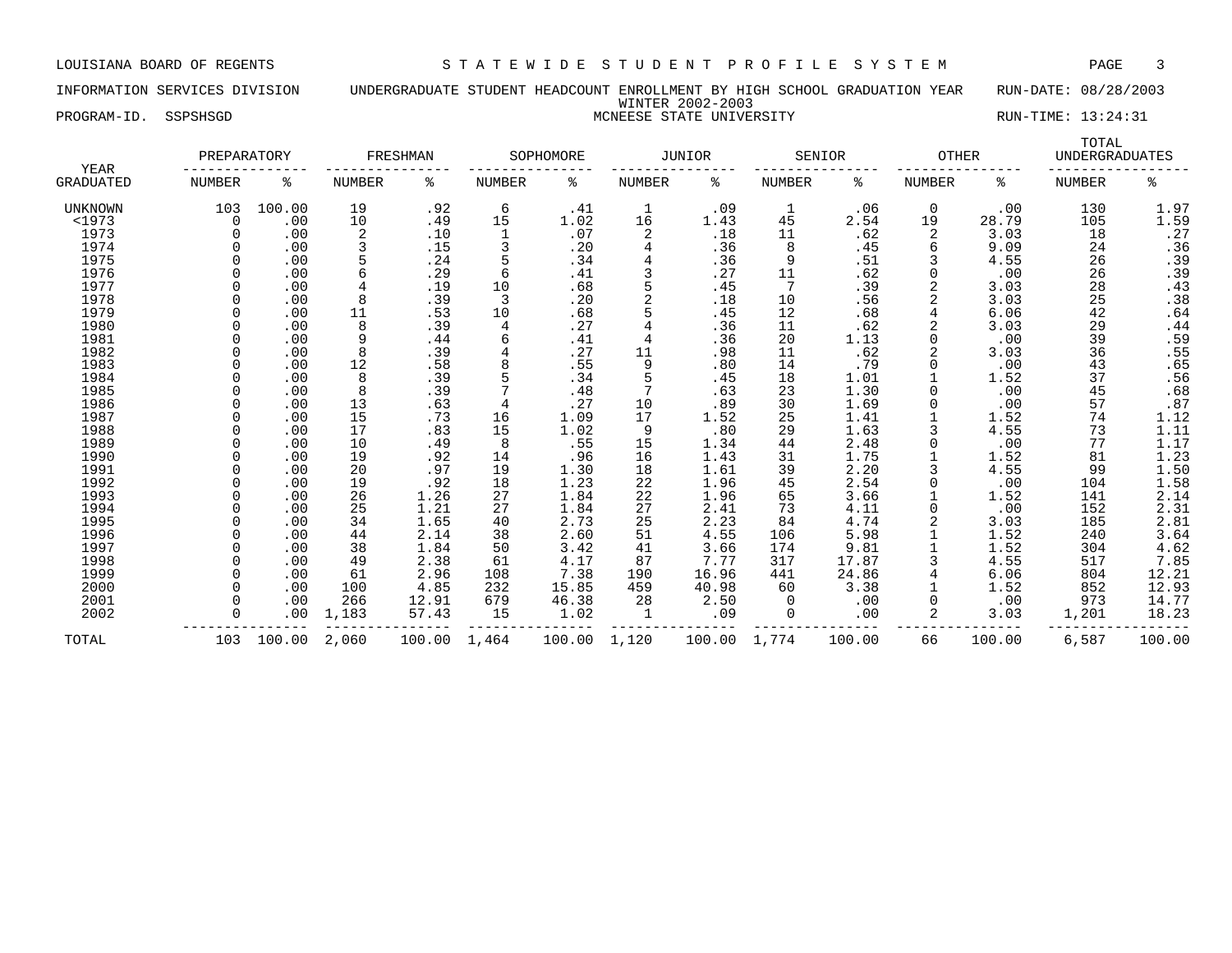### INFORMATION SERVICES DIVISION UNDERGRADUATE STUDENT HEADCOUNT ENROLLMENT BY HIGH SCHOOL GRADUATION YEAR RUN-DATE: 08/28/2003 WINTER 2002-2003 PROGRAM-ID. SSPSHSGD NICHOLLS STATE UNIVERSITY NICHOLLS STATE UNIVERSITY

| <b>YEAR</b>      | PREPARATORY   |     |               | FRESHMAN |               | SOPHOMORE |               | <b>JUNIOR</b> |               | SENIOR | <b>OTHER</b>  |        | TOTAL<br><b>UNDERGRADUATES</b> |                |
|------------------|---------------|-----|---------------|----------|---------------|-----------|---------------|---------------|---------------|--------|---------------|--------|--------------------------------|----------------|
| <b>GRADUATED</b> | <b>NUMBER</b> | ႜ   | <b>NUMBER</b> | ್ಠಿ      | <b>NUMBER</b> | ి         | <b>NUMBER</b> | နွ            | <b>NUMBER</b> | နွ     | <b>NUMBER</b> | ిక     | <b>NUMBER</b>                  | ి              |
| UNKNOWN          | $\Omega$      | .00 | 20            | .95      | 6             | .47       | 2             | .19           | 3             | .21    | 5             | 10.87  | 36                             | .61            |
| <1973            |               | .00 | 18            | .86      | 10            | .78       | 13            | 1.25          | 28            | 1.93   |               | 15.22  | 76                             | 1.28           |
| 1973             |               | .00 | 5             | .24      | 2             | .16       | 4             | .39           |               | .48    |               | .00    | 18                             | $.30$<br>$.24$ |
| 1974             |               | .00 |               | .19      | 3             | .23       | 5             | .48           | 2             | .14    |               | .00    | 14                             |                |
| 1975             |               | .00 |               | .33      |               | .39       |               | .39           | 9             | .62    |               | .00    | 25                             | .42            |
| 1976             |               | .00 | 5             | .24      |               | .16       | 3             | .29           | 11            | .76    |               | 2.17   | 22                             | .37            |
| 1977             |               | .00 | 9             | .43      | 5             | .39       | 4             | .39           | 11            | .76    |               | .00    | 29                             | .49            |
| 1978             |               | .00 | 7             | .33      |               | .23       |               | .58           | 6             | .41    |               | .00    | 22                             | $.37$<br>$.59$ |
| 1979             |               | .00 | 10            | .48      | 6             | .47       |               | .48           | 13            | .89    |               | 2.17   | 35                             |                |
| 1980             |               | .00 | 14            | .67      |               | .62       |               | .29           | 16            | 1.10   |               | 2.17   | 42                             | .71            |
| 1981             |               | .00 | 20            | .95      |               | .47       | 5             | .48           | 9             | .62    |               | 4.35   | 42                             | .71            |
| 1982             |               | .00 | 8             | .38      | 9             | .70       | 5             | .48           | 14            | .96    |               | .00    | 36                             | .61            |
| 1983             |               | .00 | 9             | .43      |               | .54       | 8             | .77           | 16            | 1.10   |               | .00    | 40                             | $.67$<br>$.79$ |
| 1984             |               | .00 | 14            | .67      |               | .54       | 6             | .58           | 19            | 1.31   |               | 2.17   | 47                             |                |
| 1985             |               | .00 | 13            | .62      | 11            | .85       | 11            | 1.06          | 14            | .96    |               | .00    | 49                             | .83            |
| 1986             |               | .00 | 13            | .62      |               | .54       | 9             | .87           | 20            | 1.38   |               | .00    | 49                             | .83            |
| 1987             |               | .00 | 9             | .43      | 8             | .62       | 4             | .39           | 25            | 1.72   |               | 2.17   | 47                             | .79            |
| 1988             |               | .00 | 18            | .86      | 22            | 1.71      |               | .68           | 19            | 1.31   |               | 4.35   | 68                             | 1.15           |
| 1989             |               | .00 | 19            | .90      | 12            | .93       | 10            | .96           | 25            | 1.72   |               | 4.35   | 68                             | 1.15           |
| 1990             |               | .00 | 17            | .81      | 12            | .93       | 10            | .96           | 28            | 1.93   |               | .00    | 67                             | 1.13           |
| 1991             |               | .00 | 21            | 1.00     | 14            | 1.09      | 16            | 1.54          | 43            | 2.96   |               | .00    | 94                             | 1.59           |
| 1992             |               | .00 | 31            | 1.47     | 21            | 1.63      | 18            | 1.74          | 43            | 2.96   |               | .00    | 113                            | 1.91           |
| 1993             |               | .00 | 20            | .95      | 18            | 1.40      | 18            | 1.74          | 41            | 2.82   | 2             | 4.35   | 99                             | 1.67           |
| 1994             |               | .00 | 29            | 1.38     | 24            | 1.86      | 25            | 2.41          | 49            | 3.37   |               | 4.35   | 129                            | 2.18           |
| 1995             |               | .00 | 33            | 1.57     | 26            | 2.02      | 24            | 2.31          | 69            | 4.75   |               | 2.17   | 153                            | 2.58           |
| 1996             |               | .00 | 35            | 1.66     | 25            | 1.94      | 26            | 2.51          | 85            | 5.85   |               | 10.87  | 176                            | 2.97           |
| 1997             |               | .00 | 38            | 1.81     | 43            | 3.33      | 36            | 3.47          | 144           | 9.90   |               | 4.35   | 263                            | 4.44           |
| 1998             |               | .00 | 47            | 2.23     | 42            | 3.26      | 71            | 6.85          | 253           | 17.40  |               | 6.52   | 416                            | 7.02           |
| 1999             |               | .00 | 78            | 3.71     | 107           | 8.29      | 187           | 18.03         | 366           | 25.17  |               | .00    | 738                            | 12.45          |
| 2000             |               | .00 | 103           | 4.90     | 207           | 16.05     | 464           | 44.74         | 65            | 4.47   |               | 6.52   | 842                            | 14.20          |
| 2001             |               | .00 | 257           | 12.22    | 601           | 46.59     | 27            | 2.60          |               | .07    |               | 2.17   | 887                            | 14.96          |
| 2002             |               | .00 | 1,172         | 55.73    | 11            | .85       | 1             | .10           | 0             | .00    |               | 8.70   | 1,188                          | 20.03          |
| TOTAL            | $\mathbf 0$   | .00 | 2,103         | 100.00   | 1,290         | 100.00    | 1,037         | 100.00        | 1,454         | 100.00 | 46            | 100.00 | 5,930                          | 100.00         |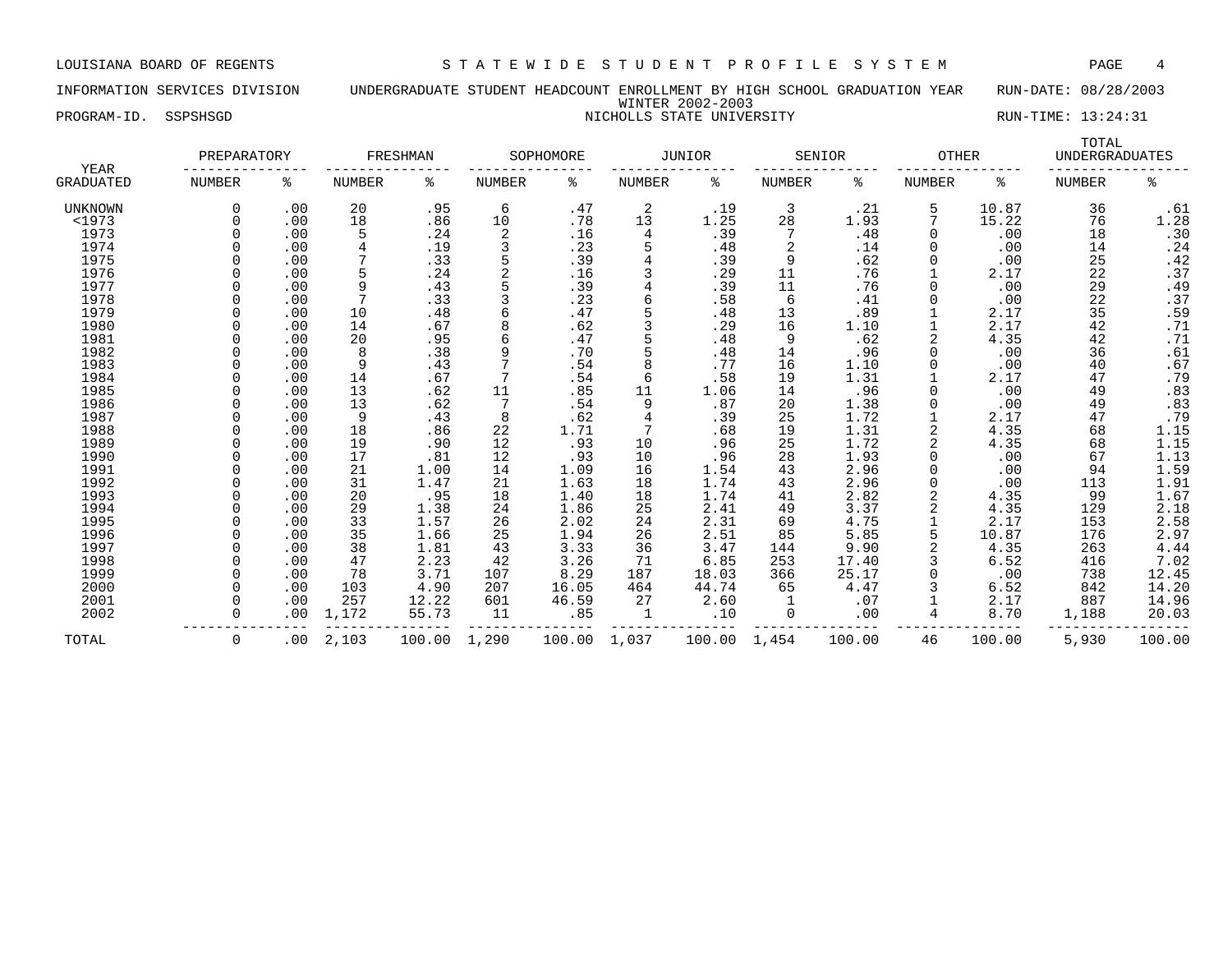### INFORMATION SERVICES DIVISION UNDERGRADUATE STUDENT HEADCOUNT ENROLLMENT BY HIGH SCHOOL GRADUATION YEAR RUN-DATE: 08/28/2003 WINTER 2002-2003 PROGRAM-ID. SSPSHSGD UNIVERSITY OF LA. IN MONROE RUN-TIME: 13:24:31

| <b>YEAR</b>      | PREPARATORY   |        |                | FRESHMAN |        | SOPHOMORE |        | <b>JUNIOR</b> |        | SENIOR | <b>OTHER</b> |        | TOTAL<br><b>UNDERGRADUATES</b> |        |
|------------------|---------------|--------|----------------|----------|--------|-----------|--------|---------------|--------|--------|--------------|--------|--------------------------------|--------|
| <b>GRADUATED</b> | <b>NUMBER</b> | ႜ      | NUMBER         | နွ       | NUMBER | ႜ         | NUMBER | ႜ             | NUMBER | နွ     | NUMBER       | နွ     | NUMBER                         | နွ     |
| UNKNOWN          | 11            | 100.00 | 90             | 4.33     | 17     | 1.32      | 19     | 1.77          | 10     | .48    | 1            | 100.00 | 148                            | 2.26   |
| <1973            | $\Omega$      | .00    | 57             | 2.74     | 18     | 1.40      | 8      | .74           | 64     | 3.08   | 0            | .00    | 147                            | 2.25   |
| 1973             | $\Omega$      | .00    | 9              | .43      | 1      | .08       | 2      | .19           | 8      | .38    | $\Omega$     | .00    | 20                             | .31    |
| 1974             |               | .00    |                | .34      |        | .16       |        | .28           | 12     | .58    | 0            | .00    | 24                             | .37    |
| 1975             |               | .00    | 13             | .63      | 4      | .31       |        | .37           | 12     | .58    |              | .00    | 33                             | .50    |
| 1976             |               | .00    | $\overline{3}$ | .14      |        | .23       | 9      | .84           |        | .34    |              | .00    | 22                             | .34    |
| 1977             |               | .00    | 11             | .53      |        | .23       | 4      | .37           | 12     | .58    |              | .00    | 30                             | .46    |
| 1978             |               | .00    | 7              | .34      |        | .47       | 10     | .93           | 12     | .58    |              | .00    | 35                             | .54    |
| 1979             |               | .00    | 7              | .34      |        | .54       | 4      | .37           | 15     | .72    | O            | .00    | 33                             | .50    |
| 1980             |               | .00    | 12             | .58      |        | .16       | 4      | .37           | 17     | .82    |              | .00    | 35                             | .54    |
| 1981             |               | .00    | 10             | .48      |        | .39       | 2      | .19           | 16     | .77    |              | .00    | 33                             | .50    |
| 1982             |               | .00    | 8              | .38      |        | .62       | 4      | .37           | 16     | .77    |              | .00    | 36                             | .55    |
| 1983             |               | .00    | 9              | .43      |        | .39       | 10     | .93           | 23     | 1.11   |              | .00    | 47                             | .72    |
| 1984             |               | .00    | 12             | .58      |        | .47       | 7      | .65           | 18     | .87    |              | .00    | 43                             | .66    |
| 1985             |               | .00    | 9              | .43      | 9      | .70       | 6      | .56           | 23     | 1.11   |              | .00    | 47                             | .72    |
| 1986             |               | .00    | 13             | .63      | 8      | .62       | 16     | 1.49          | 23     | 1.11   |              | .00    | 60                             | .92    |
| 1987             |               | .00    | 14             | .67      | 10     | .78       |        | .65           | 33     | 1.59   |              | .00    | 64                             | .98    |
| 1988             |               | .00    | 12             | .58      | 8      | .62       | 12     | 1.12          | 36     | 1.73   |              | .00    | 68                             | 1.04   |
| 1989             |               | .00    | 17             | .82      | 15     | 1.16      | 11     | 1.02          | 50     | 2.41   |              | .00    | 93                             | 1.42   |
| 1990             |               | .00    | 21             | 1.01     | 9      | .70       | 20     | 1.86          | 48     | 2.31   |              | .00    | 98                             | 1.50   |
| 1991             |               | .00    | 17             | .82      | 16     | 1.24      | 14     | 1.30          | 39     | 1.88   |              | .00    | 86                             | 1.32   |
| 1992             |               | .00    | 17             | .82      | 18     | 1.40      | 17     | 1.58          | 45     | 2.17   |              | .00    | 97                             | 1.48   |
| 1993             |               | .00    | 28             | 1.35     | 23     | 1.78      | 22     | 2.04          | 69     | 3.32   |              | .00    | 142                            | 2.17   |
| 1994             |               | .00    | 29             | 1.39     | 30     | 2.33      | 27     | 2.51          | 98     | 4.72   |              | .00    | 184                            | 2.82   |
| 1995             |               | .00    | 32             | 1.54     | 30     | 2.33      | 39     | 3.62          | 111    | 5.34   |              | .00    | 212                            | 3.24   |
| 1996             |               | .00    | 42             | 2.02     | 31     | 2.40      | 39     | 3.62          | 155    | 7.46   |              | .00    | 267                            | 4.09   |
| 1997             |               | .00    | 53             | 2.55     | 66     | 5.12      | 60     | 5.58          | 239    | 11.50  |              | .00    | 418                            | 6.40   |
| 1998             |               | .00    | 64             | 3.08     | 69     | 5.35      | 83     | 7.71          | 390    | 18.77  |              | .00    | 606                            | 9.27   |
| 1999             |               | .00    | 102            | 4.90     | 150    | 11.63     | 303    | 28.16         | 440    | 21.17  |              | .00    | 995                            | 15.22  |
| 2000             |               | .00    | 94             | 4.52     | 139    | 10.78     | 280    | 26.02         | 34     | 1.64   |              | .00    | 547                            | 8.37   |
| 2001             |               | .00    | 297            | 14.28    | 560    | 43.41     | 30     | 2.79          | 2      | .10    | O            | .00    | 889                            | 13.60  |
| 2002             |               | .00    | 964            | 46.35    | 12     | .93       | 0      | .00           |        | .05    | 0            | .00    | 977                            | 14.95  |
| TOTAL            | 11            | 100.00 | 2,080          | 100.00   | 1,290  | 100.00    | 1,076  | 100.00        | 2,078  | 100.00 | $\mathbf{1}$ | 100.00 | 6,536                          | 100.00 |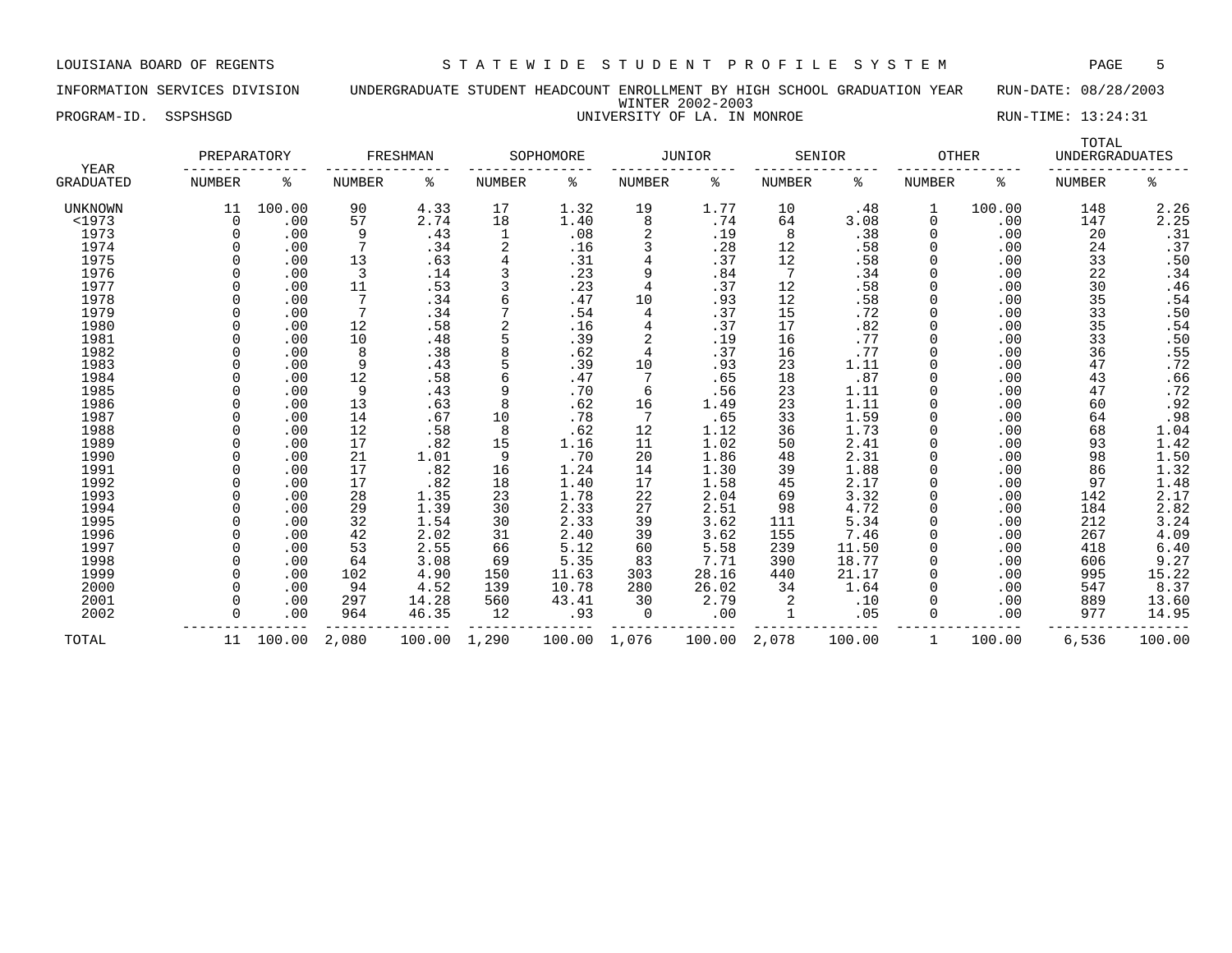# INFORMATION SERVICES DIVISION UNDERGRADUATE STUDENT HEADCOUNT ENROLLMENT BY HIGH SCHOOL GRADUATION YEAR RUN-DATE: 08/28/2003 WINTER 2002-2003 PROGRAM-ID. SSPSHSGD NORTHWESTERN STATE UNIVERSITY RUN-TIME: 13:24:31

| NORTHWESTERN STATE UNIVERSITY |  |
|-------------------------------|--|

|                          | PREPARATORY   |        |               | FRESHMAN |               | SOPHOMORE |               | <b>JUNIOR</b> |               | SENIOR | <b>OTHER</b>  |     | TOTAL<br><b>UNDERGRADUATES</b> |                |
|--------------------------|---------------|--------|---------------|----------|---------------|-----------|---------------|---------------|---------------|--------|---------------|-----|--------------------------------|----------------|
| YEAR<br><b>GRADUATED</b> | <b>NUMBER</b> | ి      | <b>NUMBER</b> | ್ಠಿ      | <b>NUMBER</b> | ి         | <b>NUMBER</b> | ႜ             | <b>NUMBER</b> | နွ     | <b>NUMBER</b> | နွ  | <b>NUMBER</b>                  | နွ             |
| <b>UNKNOWN</b>           | 49            | 100.00 | 77            | 2.59     | 55            | 2.86      | 97            | 6.27          | 167           | 7.89   | 0             | .00 | 445                            | 5.17           |
| <1973                    | $\Omega$      | .00    | 40            | 1.35     | 36            | 1.87      | 23            | 1.49          | 59            | 2.79   |               | .00 | 158                            | 1.84           |
| 1973                     |               | .00    | 5             | .17      | 3             | .16       | 3             | .19           | 11            | .52    |               | .00 | 22                             | $.26$<br>$.51$ |
| 1974                     |               | .00    | 14            | .47      | 9             | .47       |               | .45           | 14            | .66    |               | .00 | 44                             |                |
| 1975                     |               | .00    | 16            | .54      |               | .36       |               | .06           | 10            | .47    |               | .00 | 34                             | .39            |
| 1976                     |               | .00    | 5             | .17      | 6             | .31       | 5             | .32           | 27            | 1.28   |               | .00 | 43                             | .50            |
| 1977                     |               | .00    | 9             | .30      | 5             | .26       | 6             | .39           | 17            | .80    |               | .00 | 37                             | .43            |
| 1978                     |               | .00    | 18            | .61      | 11            | .57       | 9             | .58           | 15            | .71    |               | .00 | 53                             | .62            |
| 1979                     |               | .00    | 14            | .47      | 8             | .42       | 11            | .71           | 17            | .80    |               | .00 | 50                             | .58            |
| 1980                     |               | .00    | 10            | .34      |               | .36       | 6             | .39           | 14            | .66    |               | .00 | 37                             | .43            |
| 1981                     |               | .00    | 9             | .30      | 11            | .57       | 13            | .84           | 15            | .71    |               | .00 | 48                             | .56            |
| 1982                     |               | .00    | 17            | .57      | 9             | .47       | 14            | .90           | 19            | .90    |               | .00 | 59                             | .69            |
| 1983                     |               | .00    | 13            | .44      | 8             | .42       | 15            | .97           | 24            | 1.13   |               | .00 | 60                             | .70            |
| 1984                     |               | .00    | 12            | .40      | 10            | .52       | 12            | .78           | 23            | 1.09   |               | .00 | 57                             | .66            |
| 1985                     |               | .00    | 14            | .47      | 16            | .83       | 14            | .90           | 24            | 1.13   |               | .00 | 68                             | .79            |
| 1986                     |               | .00    | 24            | .81      | 13            | .68       | 11            | .71           | 25            | 1.18   |               | .00 | 73                             | .85            |
| 1987                     |               | .00    | 13            | .44      | 16            | .83       | 12            | .78           | 22            | 1.04   |               | .00 | 63                             | .73            |
| 1988                     |               | .00    | 24            | .81      | 15            | .78       | 10            | .65           | 28            | 1.32   |               | .00 | 77                             | .89            |
| 1989                     |               | .00    | 22            | .74      | 26            | 1.35      | 18            | 1.16          | 28            | 1.32   |               | .00 | 94                             | 1.09           |
| 1990                     |               | .00    | 25            | .84      | 24            | 1.25      | 22            | 1.42          | 38            | 1.80   |               | .00 | 109                            | 1.27           |
| 1991                     |               | .00    | 27            | .91      | 15            | .78       | 16            | 1.03          | 52            | 2.46   |               | .00 | 110                            | 1.28           |
| 1992                     |               | .00    | 26            | .87      | 21            | 1.09      | 17            | 1.10          | 50            | 2.36   |               | .00 | 114                            | 1.32           |
| 1993                     |               | .00    | 29            | .98      | 28            | 1.45      | 32            | 2.07          | 61            | 2.88   |               | .00 | 150                            | 1.74           |
| 1994                     |               | .00    | 49            | 1.65     | 34            | 1.77      | 21            | 1.36          | 71            | 3.36   |               | .00 | 175                            | 2.03           |
| 1995                     |               | .00    | 39            | 1.31     | 45            | 2.34      | 32            | 2.07          | 62            | 2.93   |               | .00 | 178                            | 2.07           |
| 1996                     |               | .00    | 48            | 1.62     | 33            | 1.71      | 40            | 2.59          | 101           | 4.77   |               | .00 | 222                            | 2.58           |
| 1997                     |               | .00    | 47            | 1.58     | 49            | 2.55      | 53            | 3.43          | 170           | 8.03   |               | .00 | 319                            | 3.71           |
| 1998                     |               | .00    | 67            | 2.25     | 65            | 3.38      | 87            | 5.62          | 342           | 16.16  |               | .00 | 561                            | 6.52           |
| 1999                     |               | .00    | 83            | 2.79     | 91            | 4.73      | 212           | 13.70         | 527           | 24.91  |               | .00 | 913                            | 10.61          |
| 2000                     |               | .00    | 132           | 4.44     | 246           | 12.78     | 679           | 43.89         | 81            | 3.83   |               | .00 | 1,138                          | 13.22          |
| 2001                     |               | .00    | 336           | 11.31    | 988           | 51.32     | 48            | 3.10          | 2             | .09    |               | .00 | 1,374                          | 15.96          |
| 2002                     |               | .00    | 1,708         | 57.47    | 15            | .78       |               | .06           | 0             | .00    |               | .00 | 1,724                          | 20.03          |
| TOTAL                    | 49            | 100.00 | 2,972         | 100.00   | 1,925         | 100.00    | 1,547         | 100.00        | 2,116         | 100.00 | $\Omega$      | .00 | 8,609                          | 100.00         |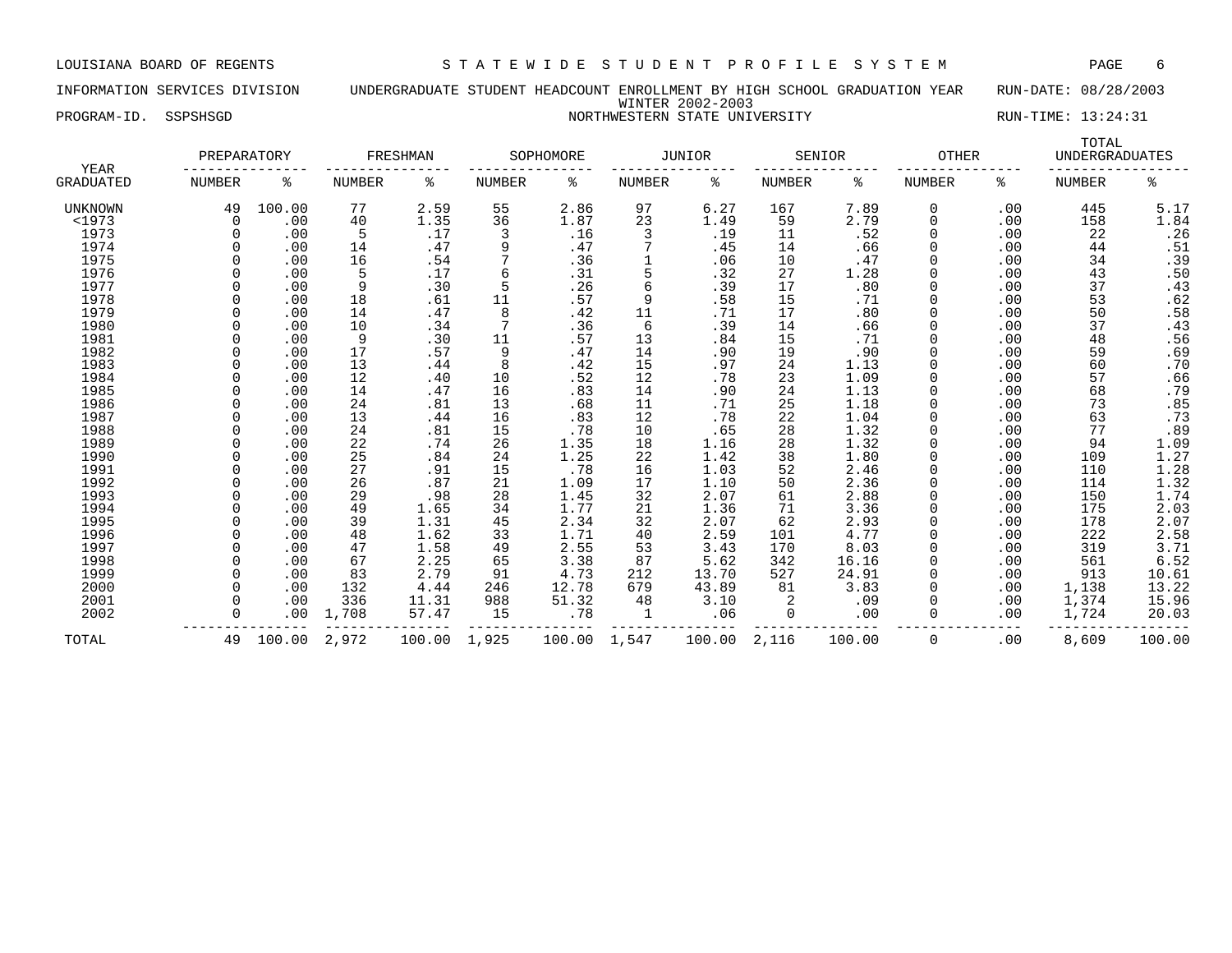### INFORMATION SERVICES DIVISION UNDERGRADUATE STUDENT HEADCOUNT ENROLLMENT BY HIGH SCHOOL GRADUATION YEAR RUN-DATE: 08/28/2003 WINTER 2002-2003 PROGRAM-ID. SSPSHSGD SOUTHEASTERN LA. UNIVERSITY RUN-TIME: 13:24:31

| YEAR      | PREPARATORY   |        |               | FRESHMAN |               | SOPHOMORE |               | <b>JUNIOR</b> |               | SENIOR | <b>OTHER</b>  |        | TOTAL<br><b>UNDERGRADUATES</b> |        |
|-----------|---------------|--------|---------------|----------|---------------|-----------|---------------|---------------|---------------|--------|---------------|--------|--------------------------------|--------|
| GRADUATED | <b>NUMBER</b> | ႜ      | <b>NUMBER</b> | နွ       | <b>NUMBER</b> | ి         | <b>NUMBER</b> | နွ            | <b>NUMBER</b> | ႜ      | <b>NUMBER</b> | ႜ      | <b>NUMBER</b>                  | နွ     |
| UNKNOWN   | 66            | 100.00 | 433           | 10.39    | 393           | 13.91     | 313           | 12.79         | 300           | 9.15   | 3             | 33.33  | 1,508                          | 11.79  |
| <1973     | $\Omega$      | .00    | 44            | 1.06     | 19            | .67       | 23            | .94           | 44            | 1.34   | 3             | 33.33  | 133                            | 1.04   |
| 1973      |               | .00    | 5             | .12      | 6             | .21       | 4             | .16           | 9             | .27    | 0             | .00    | 24                             | .19    |
| 1974      |               | .00    | 5             | .12      |               | .11       | 3             | .12           | 7             | .21    | <sup>0</sup>  | .00    | 18                             | .14    |
| 1975      |               | .00    | 11            | .26      | 9             | .32       | 5             | .20           | 10            | .31    |               | .00    | 35                             | .27    |
| 1976      |               | .00    |               | .17      | 4             | .14       |               | .20           | 17            | .52    |               | .00    | 33                             | .26    |
| 1977      |               | .00    |               | .17      | 6             | .21       | 2             | .08           | 21            | .64    |               | .00    | 36                             | .28    |
| 1978      |               | .00    | 11            | .26      | 6             | .21       | 2             | .08           | 14            | .43    | $\Omega$      | .00    | 33                             | .26    |
| 1979      |               | .00    | 11            | .26      | 10            | .35       | 3             | .12           | 16            | .49    | $\Omega$      | .00    | 40                             | .31    |
| 1980      |               | .00    | 13            | .31      | 8             | .28       | 10            | .41           | 19            | .58    |               | 11.11  | 51                             | .40    |
| 1981      |               | .00    | 7             | .17      | 7             | .25       | 6             | .25           | 24            | .73    | 0             | .00    | 44                             | .34    |
| 1982      |               | .00    | 11            | .26      | 11            | .39       | 6             | .25           | 31            | .95    |               | .00    | 59                             | .46    |
| 1983      |               | .00    | 7             | .17      | 13            | .46       | 12            | .49           | 31            | .95    |               | .00    | 63                             | .49    |
| 1984      |               | .00    | 9             | .22      | 8             | .28       | 14            | .57           | 27            | .82    | 0             | .00    | 58                             | .45    |
| 1985      |               | .00    | 13            | .31      | 8             | .28       | 13            | .53           | 25            | .76    | 0             | .00    | 59                             | .46    |
| 1986      |               | .00    | 18            | .43      | 16            | .57       | 16            | .65           | 24            | .73    |               | .00    | 74                             | .58    |
| 1987      |               | .00    | 17            | .41      | 21            | .74       | 15            | .61           | 33            | 1.01   |               | .00    | 86                             | .67    |
| 1988      |               | .00    | 15            | .36      | 19            | .67       | 18            | .74           | 42            | 1.28   |               | .00    | 94                             | .73    |
| 1989      |               | .00    | 16            | .38      | 19            | .67       | 25            | 1.02          | 46            | 1.40   | 0             | .00    | 106                            | .83    |
| 1990      |               | .00    | 22            | .53      | 21            | .74       | 16            | .65           | 45            | 1.37   |               | 11.11  | 105                            | .82    |
| 1991      |               | .00    | 16            | .38      | 26            | .92       | 23            | .94           | 74            | 2.26   | $\Omega$      | .00    | 139                            | 1.09   |
| 1992      |               | .00    | 28            | .67      | 27            | .96       | 30            | 1.23          | 87            | 2.65   | 0             | .00    | 172                            | 1.34   |
| 1993      |               | .00    | 31            | .74      | 41            | 1.45      | 51            | 2.08          | 105           | 3.20   |               | .00    | 228                            | 1.78   |
| 1994      |               | .00    | 49            | 1.18     | 47            | 1.66      | 56            | 2.29          | 114           | 3.48   |               | .00    | 266                            | 2.08   |
| 1995      |               | .00    | 42            | 1.01     | 62            | 2.19      | 82            | 3.35          | 196           | 5.98   |               | .00    | 382                            | 2.99   |
| 1996      |               | .00    | 62            | 1.49     | 71            | 2.51      | 89            | 3.64          | 248           | 7.57   |               | 11.11  | 471                            | 3.68   |
| 1997      |               | .00    | 53            | 1.27     | 109           | 3.86      | 132           | 5.39          | 360           | 10.99  | 0             | .00    | 654                            | 5.11   |
| 1998      |               | .00    | 90            | 2.16     | 137           | 4.85      | 194           | 7.93          | 602           | 18.37  | 0             | .00    | 1,023                          | 8.00   |
| 1999      |               | .00    | 161           | 3.86     | 213           | 7.54      | 411           | 16.80         | 578           | 17.64  |               | .00    | 1,363                          | 10.66  |
| 2000      |               | .00    | 253           | 6.07     | 462           | 16.35     | 836           | 34.16         | 126           | 3.84   | 0             | .00    | 1,677                          | 13.11  |
| 2001      |               | .00    | 533           | 12.79    | 1,013         | 35.86     | 29            | 1.19          |               | .03    | 0             | .00    | 1,576                          | 12.32  |
| 2002      | <sup>n</sup>  | .00    | 2,167         | 52.00    | 10            | .35       | 3             | .12           |               | .03    | $\Omega$      | .00    | 2,181                          | 17.05  |
| TOTAL     | 66            | 100.00 | 4,167         | 100.00   | 2,825         | 100.00    | 2,447         | 100.00        | 3,277         | 100.00 | 9             | 100.00 | 12,791                         | 100.00 |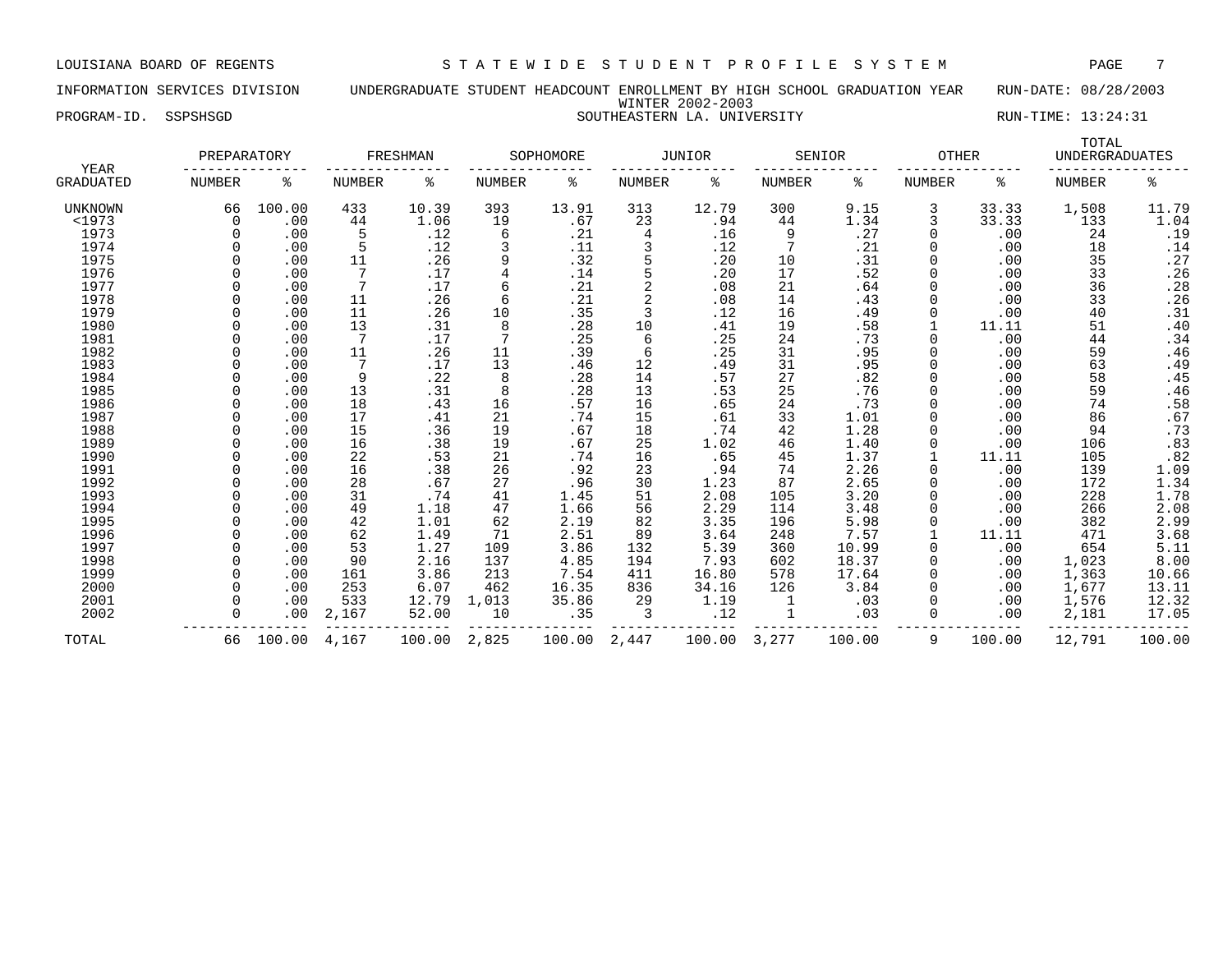### INFORMATION SERVICES DIVISION UNDERGRADUATE STUDENT HEADCOUNT ENROLLMENT BY HIGH SCHOOL GRADUATION YEAR RUN-DATE: 08/28/2003 WINTER 2002-2003 PROGRAM-ID. SSPSHSGD **EXECUTE:** 13:24:31

|  | NIVERSITY OF LA. IN LAFAYET. |  |  |  |  |
|--|------------------------------|--|--|--|--|
|--|------------------------------|--|--|--|--|

| YEAR             | PREPARATORY   |        |                | FRESHMAN |        | SOPHOMORE |                | JUNIOR |               | SENIOR | <b>OTHER</b> |        | TOTAL<br><b>UNDERGRADUATES</b> |        |
|------------------|---------------|--------|----------------|----------|--------|-----------|----------------|--------|---------------|--------|--------------|--------|--------------------------------|--------|
| <b>GRADUATED</b> | <b>NUMBER</b> | ႜ      | <b>NUMBER</b>  | ႜ        | NUMBER | ႜ         | NUMBER         | ႜ      | <b>NUMBER</b> | ႜ      | NUMBER       | နွ     | <b>NUMBER</b>                  | ៖      |
| <b>UNKNOWN</b>   |               | 100.00 | 21             | .61      |        | .04       | $\mathbf 0$    | .00    | 0             | .00    | 188          | 27.37  | 218                            | 1.61   |
| <1973            |               | .00    | 16             | .47      | 6      | .21       | 20             | .80    | 73            | 1.80   | 337          | 49.05  | 452                            | 3.34   |
| 1973             |               | .00    | $\mathbf 1$    | .03      |        | .04       | 4              | .16    | 18            | .44    | 3            | .44    | 27                             | .20    |
| 1974             |               | .00    |                | .09      |        | .14       | 4              | .16    | 14            | .35    |              | .58    | 29                             | .21    |
| 1975             |               | .00    |                | .09      | 5      | .18       |                | .12    | 14            | .35    |              | .73    | 30                             | .22    |
| 1976             |               | .00    |                | .06      | 10     | .35       | 6              | .24    | 22            | .54    |              | .44    | 43                             | .32    |
| 1977             |               | .00    | 6              | .17      | 3      | .11       | 3              | .12    | 18            | .44    |              | .73    | 35                             | .26    |
| 1978             |               | .00    |                | .09      |        | .21       | $\overline{a}$ | .08    | 16            | .39    |              | .44    | 30                             | .22    |
| 1979             |               | .00    | 2              | .06      |        | .14       | 2              | .08    | 19            | .47    |              | .58    | 31                             | .23    |
| 1980             |               | .00    | 5              | .15      |        | .14       | 3              | .12    | 23            | .57    |              | 1.02   | 42                             | .31    |
| 1981             |               | .00    | 5              | .15      | 10     | .35       | 6              | .24    | 27            | .67    |              | .44    | 51                             | .38    |
| 1982             |               | .00    | 6              | .17      | 3      | .11       | 8              | .32    | 27            | .67    |              | .29    | 46                             | .34    |
| 1983             |               | .00    | $\overline{2}$ | .06      | 9      | .32       | 6              | .24    | 27            | .67    |              | .58    | 48                             | .36    |
| 1984             |               | .00    | 11             | .32      | 10     | .35       | 11             | .44    | 23            | .57    |              | .73    | 60                             | .44    |
| 1985             |               | .00    |                | .20      | 6      | .21       | 7              | .28    | 37            | .91    |              | .87    | 63                             | .47    |
| 1986             |               | .00    |                | .20      | 6      | .21       | 9              | .36    | 39            | .96    |              | .44    | 64                             | .47    |
| 1987             |               | .00    | 9              | .26      | 10     | .35       | 14             | .56    | 54            | 1.33   |              | .58    | 91                             | .67    |
| 1988             |               | .00    | 9              | .26      | 12     | .42       | 11             | .44    | 89            | 2.20   |              | 1.31   | 130                            | .96    |
| 1989             |               | .00    | 17             | .49      | 21     | .74       | 21             | .84    | 62            | 1.53   |              | .87    | 127                            | .94    |
| 1990             |               | .00    | 10             | .29      | 23     | .81       | 23             | .92    | 75            | 1.85   |              | .58    | 135                            | 1.00   |
| 1991             |               | .00    | 15             | .44      | 30     | 1.06      | 39             | 1.56   | 107           | 2.64   |              | .58    | 195                            | 1.44   |
| 1992             |               | .00    | 24             | .70      | 27     | .95       | 26             | 1.04   | 111           | 2.74   |              | .73    | 193                            | 1.43   |
| 1993             |               | .00    | 34             | .99      | 37     | 1.30      | 49             | 1.96   | 146           | 3.60   |              | 1.16   | 274                            | 2.03   |
| 1994             |               | .00    | 30             | .87      | 48     | 1.69      | 86             | 3.45   | 161           | 3.97   |              | 1.02   | 332                            | 2.46   |
| 1995             |               | .00    | 51             | 1.48     | 61     | 2.15      | 69             | 2.77   | 239           | 5.90   | 6            | .87    | 426                            | 3.15   |
| 1996             |               | .00    | 59             | 1.72     | 66     | 2.33      | 94             | 3.77   | 306           | 7.55   | 12           | 1.75   | 537                            | 3.97   |
| 1997             |               | .00    | 60             | 1.75     | 85     | 3.00      | 139            | 5.57   | 488           | 12.04  | 14           | 2.04   | 786                            | 5.82   |
| 1998             |               | .00    | 79             | 2.30     | 135    | 4.76      | 254            | 10.18  | 774           | 19.10  |              | 1.31   | 1,251                          | 9.26   |
| 1999             |               | .00    | 111            | 3.23     | 227    | 8.00      | 472            | 18.92  | 929           | 22.93  |              | .44    | 1,742                          | 12.89  |
| 2000             |               | .00    | 195            | 5.68     | 519    | 18.29     | 1,049          | 42.04  | 113           | 2.79   |              | .73    | 1,881                          | 13.92  |
| 2001             |               | .00    | 468            | 13.62    | 1,414  | 49.84     | 53             | 2.12   |               | .02    |              | 1.02   | 1,943                          | 14.38  |
| 2002             |               | .00    | 2,165          | 63.01    | 34     | 1.20      | 2              | .08    | 0             | .00    |              | .29    | 2,203                          | 16.30  |
| TOTAL            | 8.            | 100.00 | 3,436          | 100.00   | 2,837  | 100.00    | 2,495          | 100.00 | 4,052         | 100.00 | 687          | 100.00 | 13,515                         | 100.00 |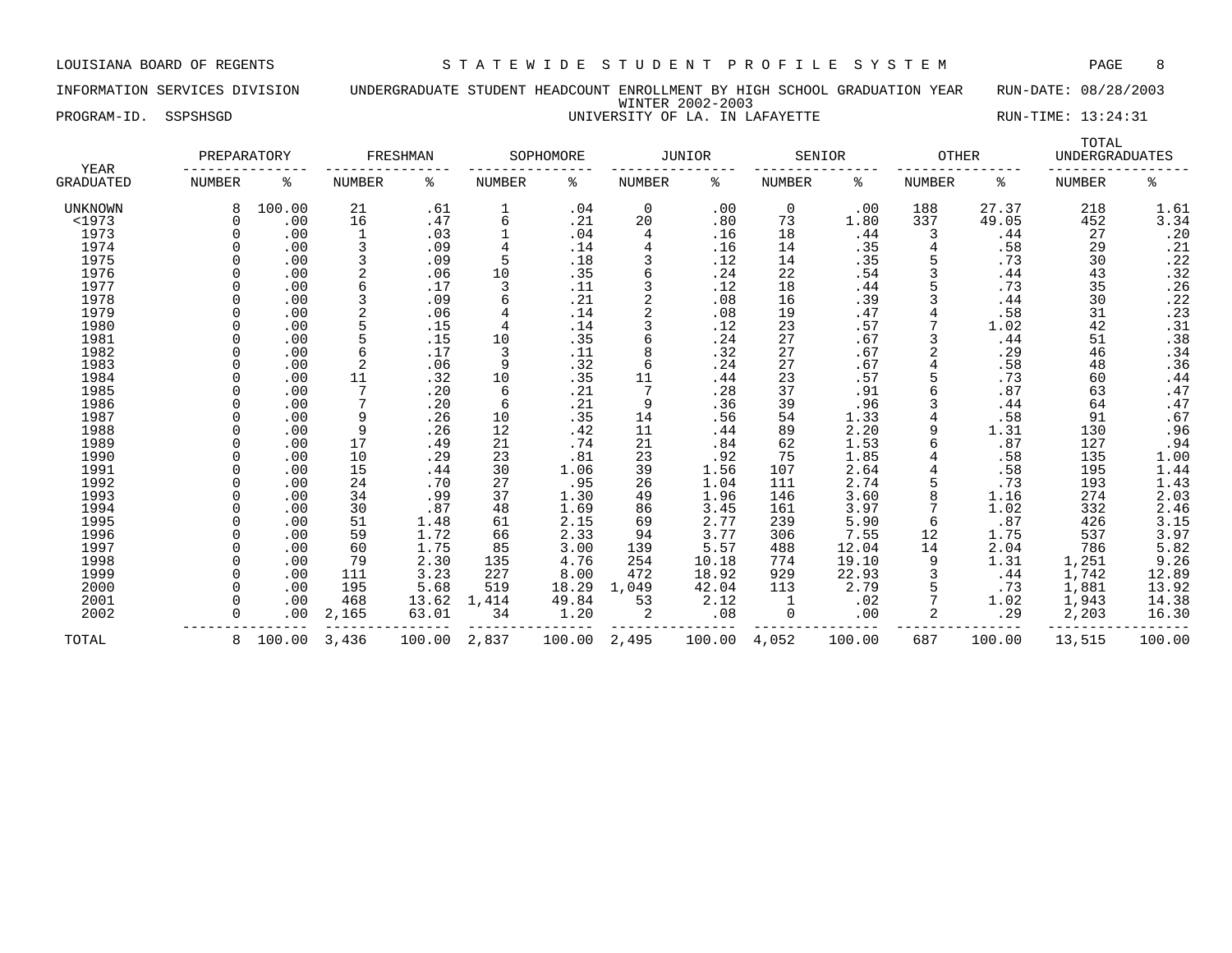### INFORMATION SERVICES DIVISION UNDERGRADUATE STUDENT HEADCOUNT ENROLLMENT BY HIGH SCHOOL GRADUATION YEAR RUN-DATE: 08/28/2003 WINTER 2002-2003

PROGRAM-ID. SSPSHSGD L.S.U. AT ALEXANDRIA RUN-TIME: 13:24:31

| YEAR             | PREPARATORY   |        |               | FRESHMAN |               | SOPHOMORE | JUNIOR        |     | SENIOR        |     | <b>OTHER</b>  |        | TOTAL<br><b>UNDERGRADUATES</b> |                  |
|------------------|---------------|--------|---------------|----------|---------------|-----------|---------------|-----|---------------|-----|---------------|--------|--------------------------------|------------------|
| <b>GRADUATED</b> | <b>NUMBER</b> | ႜ      | <b>NUMBER</b> | ႜ        | <b>NUMBER</b> | ႜ         | <b>NUMBER</b> | နွ  | <b>NUMBER</b> | နွ  | <b>NUMBER</b> | ႜ      | <b>NUMBER</b>                  | ి                |
| <b>UNKNOWN</b>   | 32            | 100.00 | 29            | 1.31     | 0             | .00       | 0             | .00 | 0             | .00 | 0             | .00    | 61                             | 2.03             |
| <1973            | $\Omega$      | .00    | 48            | 2.16     | 11            | 2.43      | 0             | .00 | 0             | .00 | 18            | 5.84   | 77                             | 2.56             |
| 1973             |               | .00    | 5             | .23      | 4             | .88       | 0             | .00 | 0             | .00 | 5             | 1.62   | 14                             | .46              |
| 1974             |               | .00    | 13            | .59      |               | .44       | $\Omega$      | .00 | 0             | .00 | 4             | 1.30   | 19                             | .63              |
| 1975             |               | .00    | 20            | .90      |               | .88       | $\Omega$      | .00 | 0             | .00 | $\Omega$      | .00    | 24                             | .80              |
| 1976             |               | .00    | 13            | .59      | 6             | 1.32      | $\Omega$      | .00 | 0             | .00 | 10            | 3.25   | 29                             | .96              |
| 1977             |               | .00    | 16            | .72      | 6             | 1.32      | $\Omega$      | .00 | 0             | .00 | 9             | 2.92   | 31                             | 1.03             |
| 1978             |               | .00    | 19            | .86      |               | 1.10      | $\Omega$      | .00 | 0             | .00 | 4             | 1.30   | 28                             | .93              |
| 1979             |               | .00    | 21            | .95      |               | 1.32      | $\Omega$      | .00 | 0             | .00 | 6             | 1.95   | 33                             | 1.10             |
| 1980             |               | .00    | 22            | .99      |               | .66       | $\Omega$      | .00 | 0             | .00 |               | .32    | 26                             | .86              |
| 1981             |               | .00    | 17            | .77      | 9             | 1.99      | 0             | .00 | 0             | .00 | 2             | .65    | 28                             |                  |
| 1982             |               | .00    | 26            | 1.17     |               | 1.32      | $\Omega$      | .00 | 0             | .00 | 5             | 1.62   | 37                             | $.93$<br>1.23    |
| 1983             |               | .00    | 16            | .72      |               | .66       | $\Omega$      | .00 | 0             | .00 |               | 2.27   | 26                             | .86              |
| 1984             |               | .00    | 26            | 1.17     |               | 1.10      | $\Omega$      | .00 | 0             | .00 | 5             | 1.62   | 36                             | 1.20             |
| 1985             |               | .00    | 24            | 1.08     |               | 1.10      | 0             | .00 | 0             | .00 | 16            | 5.19   | 45                             | 1.49             |
| 1986             |               | .00    | 21            | .95      | 9             | 1.99      | $\Omega$      | .00 | 0             | .00 | 7             | 2.27   | 37                             | 1.23             |
| 1987             |               | .00    | 31            | 1.40     | 9             | 1.99      | $\Omega$      | .00 | 0             | .00 | 14            | 4.55   | 54                             | 1.79             |
| 1988             |               | .00    | 34            | 1.53     | 10            | 2.21      | $\Omega$      | .00 | <sup>0</sup>  | .00 | 14            | 4.55   | 58                             | 1.93             |
| 1989             |               | .00    | 38            | 1.71     | 15            | 3.31      | $\Omega$      | .00 | 0             | .00 | 10            | 3.25   | 63                             | 2.09             |
| 1990             |               | .00    | 48            | 2.16     | 12            | 2.65      | $\Omega$      | .00 | 0             | .00 | 14            | 4.55   | 74                             | 2.46             |
| 1991             |               | .00    | 53            | 2.39     | 7             | 1.55      | $\Omega$      | .00 | <sup>0</sup>  | .00 | 20            | 6.49   | 80                             | 2.66             |
| 1992             |               | .00    | 70            | 3.15     | 17            | 3.75      | $\Omega$      | .00 | 0             | .00 | 11            | 3.57   | 98                             |                  |
| 1993             |               | .00    | 56            | 2.52     | 21            | 4.64      | $\Omega$      | .00 | <sup>0</sup>  | .00 | 18            | 5.84   | 95                             | $3.25$<br>$3.15$ |
| 1994             |               | .00    | 62            | 2.79     | 17            | 3.75      | $\Omega$      | .00 | 0             | .00 | 13            | 4.22   | 92                             | 3.05             |
| 1995             |               | .00    | 83            | 3.74     | 22            | 4.86      | $\Omega$      | .00 | 0             | .00 | 21            | 6.82   | 126                            | 4.18             |
| 1996             |               | .00    | 84            | 3.79     | 33            | 7.28      | 0             | .00 | 0             | .00 | 18            | 5.84   | 135                            | 4.48             |
| 1997             |               | .00    | 97            | 4.37     | 38            | 8.39      | $\Omega$      | .00 | 0             | .00 | 21            | 6.82   | 156                            | 5.18             |
| 1998             |               | .00    | 96            | 4.33     | 36            | 7.95      | $\Omega$      | .00 | 0             | .00 | 15            | 4.87   | 147                            | 4.88             |
| 1999             |               | .00    | 133           | 5.99     | 52            | 11.48     | $\Omega$      | .00 | 0             | .00 | 19            | 6.17   | 204                            | 6.77             |
| 2000             |               | .00    | 216           | 9.73     | 79            | 17.44     | $\Omega$      | .00 | <sup>0</sup>  | .00 |               | .32    | 296                            | 9.83             |
| 2001             |               | .00    | 337           | 15.19    |               | .22       | $\Omega$      | .00 | 0             | .00 | 0             | .00    | 338                            | 11.22            |
| 2002             |               | .00    | 445           | 20.05    | 0             | .00       | $\Omega$      | .00 | 0             | .00 | 0             | .00    | 445                            | 14.77            |
| TOTAL            | 32            | 100.00 | 2,219         | 100.00   | 453           | 100.00    | 0             | .00 | 0             | .00 | 308           | 100.00 | 3,012                          | 100.00           |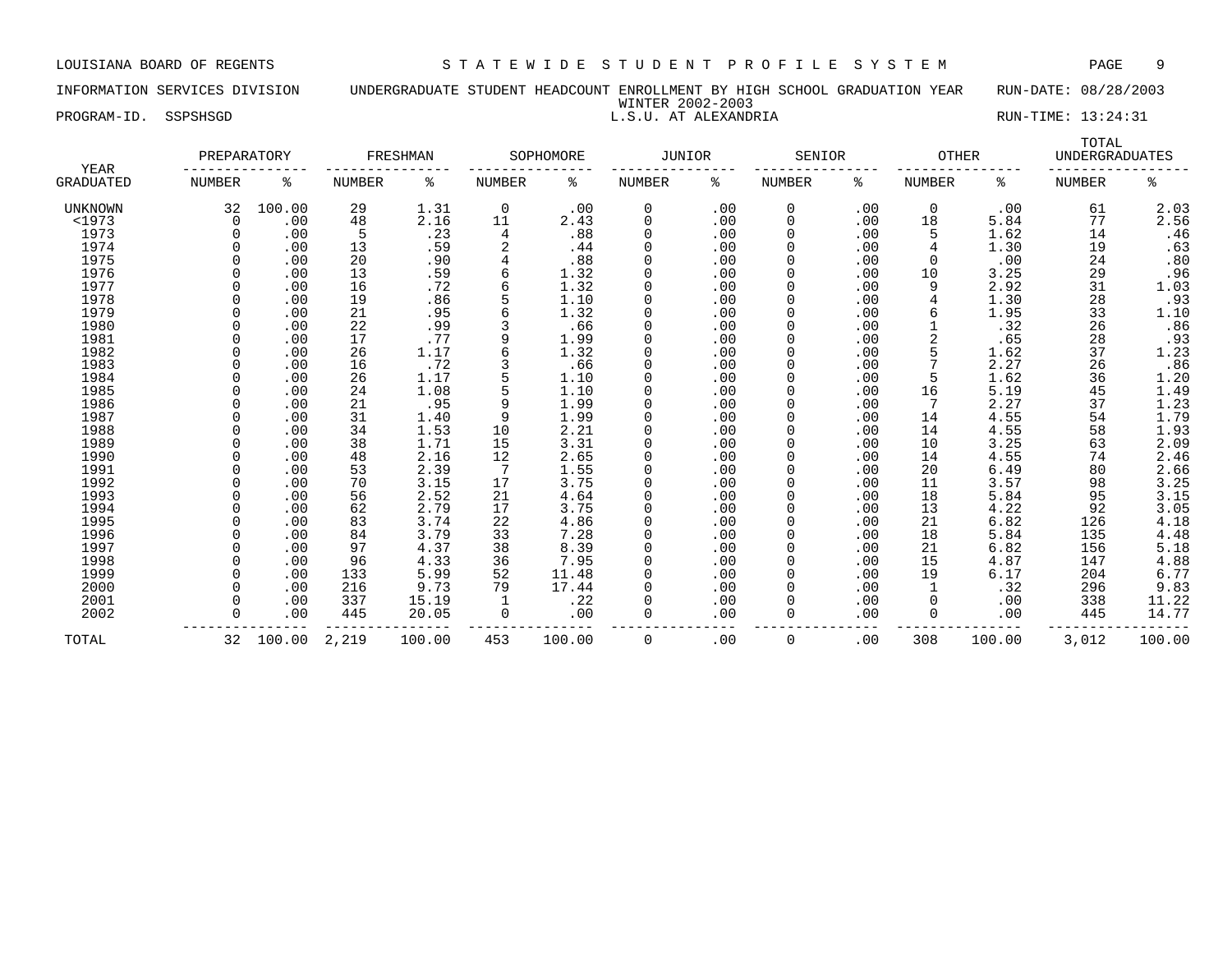INFORMATION SERVICES DIVISION UNDERGRADUATE STUDENT HEADCOUNT ENROLLMENT BY HIGH SCHOOL GRADUATION YEAR RUN-DATE: 08/28/2003 WINTER 2002-2003 PROGRAM-ID. SSPSHSGD **RUN-TIME:** 13:24:31

| <b>YEAR</b>      | PREPARATORY   |          |               | FRESHMAN |                | SOPHOMORE |                | <b>JUNIOR</b> |               | SENIOR | <b>OTHER</b>  |        | TOTAL<br><b>UNDERGRADUATES</b> |                  |
|------------------|---------------|----------|---------------|----------|----------------|-----------|----------------|---------------|---------------|--------|---------------|--------|--------------------------------|------------------|
| <b>GRADUATED</b> | <b>NUMBER</b> | နွ       | <b>NUMBER</b> | ႜ        | <b>NUMBER</b>  | ್ಠಿ       | <b>NUMBER</b>  | ႜ             | <b>NUMBER</b> | နွ     | <b>NUMBER</b> | နွ     | <b>NUMBER</b>                  | နွ               |
| UNKNOWN          |               | 100.00   | 3             | .06      | $\mathbf 0$    | .00       | 0              | .00           | $\mathbf{1}$  | .01    | 0             | .00    | 11                             | .04              |
| <1973            |               | .00      | 3             | .06      | 15             | .27       | 23             | .40           | 59            | .79    | 57            | 7.96   | 157                            | .64              |
| 1973             |               | .00      | 0             | .00      | 2              | .04       | 5              | .09           | 16            | .21    | 4             | .56    | 27                             | .11              |
| 1974             |               | .00      | $\Omega$      | .00      |                | .05       | 1              | .02           | 16            | .21    | 8             | 1.12   | 28                             | .11              |
| 1975             |               | .00      |               | .02      |                | .07       | 9              | .16           | 10            | .13    |               | .98    | 31                             | .13              |
| 1976             |               | .00      | $\Omega$      | .00      |                | .04       | 8              | .14           | 16            | .21    | 13            | 1.82   | 39                             | .16              |
| 1977             |               | .00      | $\Omega$      | .00      |                | .07       | 10             | .17           | 11            | .15    | 7             | .98    | 32                             | .13              |
| 1978             |               | .00      | 0             | .00      |                | .09       | 9              | .16           | 16            | .21    | 12            | 1.68   | 42                             | .17              |
| 1979             |               | .00      | 2             | .04      | 6              | .11       | 6              | .10           | 15            | .20    | 12            | 1.68   | 41                             | .17              |
| 1980             |               | .00      |               | .02      | $\overline{2}$ | .04       | 9              | .16           | 15            | .20    | 6             | .84    | 33                             | .13              |
| 1981             |               | .00      |               | .02      |                | .09       | $\overline{2}$ | .03           | 19            | .25    | 12            | 1.68   | 39                             | .16              |
| 1982             |               | .00      |               | .02      |                | .04       |                | .09           | 19            | .25    | 11            | 1.54   | 38                             | .16              |
| 1983             |               | .00      | $\Omega$      | .00      |                | .07       |                | .05           | 24            | .32    |               | .98    | 38                             | .16              |
| 1984             |               | .00      | $\Omega$      | .00      |                | .14       |                | .09           | 17            | .23    | 12            | 1.68   | 42                             | .17              |
| 1985             |               | .00      |               | .04      |                | .14       | 5              | .09           | 30            | .40    | 13            | 1.82   | 58                             | .24              |
| 1986             |               | .00      |               | .06      |                | .04       | 7              | .12           | 32            | .43    | 16            | 2.23   | 60                             | .25              |
| 1987             |               | .00      | 2             | .04      |                | .09       | 15             | .26           | 40            | .54    | 24            | 3.35   | 86                             | .35              |
| 1988             |               | .00      | $\Omega$      | .00      |                | .14       | 19             | .33           | 54            | .72    | 16            | 2.23   | 97                             | .40              |
| 1989             |               | .00      |               | .04      |                | .13       | 18             | .31           | 43            | .58    | 27            | 3.77   | 97                             | .40              |
| 1990             |               | .00      |               | .06      | 9              | .16       | 21             | .36           | 64            | .86    | 14            | 1.96   | 111                            | .45              |
| 1991             |               | .00      |               | .08      | 9              | .16       | 17             | .30           | 79            | 1.06   | 24            | 3.35   | 133                            | .54              |
| 1992             |               | .00      | 6             | .12      | 10             | .18       | 16             | .28           | 89            | 1.19   | 26            | 3.63   | 147                            | .60              |
| 1993             |               | .00      | 5             | .10      | 8              | .14       | 42             | .73           | 139           | 1.86   | 42            | 5.87   | 236                            | .96              |
| 1994             |               | .00      | 13            | .26      | 22             | .40       | 37             | .64           | 175           | 2.34   | 42            | 5.87   | 289                            | 1.18             |
| 1995             |               | .00      | 10            | .20      | 31             | .56       | 63             | 1.09          | 221           | 2.96   | 43            | 6.01   | 368                            | 1.50             |
| 1996             |               | .00      | 9             | .18      | 44             | .79       | 98             | 1.70          | 355           | 4.75   | 45            | 6.28   | 551                            |                  |
| 1997             |               | .00      | 14            | .28      | 44             | .79       | 150            | 2.61          | 762           | 10.20  | 50            | 6.98   | 1,020                          | $2.25$<br>$4.17$ |
| 1998             |               | .00      | 26            | .52      | 110            | 1.98      | 320            | 5.56          | 1,633         | 21.86  | 61            | 8.52   | 2,150                          | 8.78             |
| 1999             |               | .00      | 30            | .60      | 172            | 3.10      | 963            | 16.73         | 3,009         | 40.28  | 40            | 5.59   | 4,214                          | 17.21            |
| 2000             |               | .00      | 69            | 1.38     | 562            | 10.12     | 3,344          | 58.11         | 469           | 6.28   | 47            | 6.56   | 4,491                          | 18.34            |
| 2001             |               | .00      | 280           | 5.62     | 3,971          | 71.47     | 506            | 8.79          | 21            | .28    | 13            | 1.82   | 4,791                          | 19.57            |
| 2002             |               | .00      | 4,493         | 90.17    | 472            | 8.50      | 19             | .33           | 1             | .01    | 5             | .70    | 4,990                          | 20.38            |
| TOTAL            |               | 7 100.00 | 4,983         | 100.00   | 5,556          | 100.00    | 5,755          | 100.00        | 7,470         | 100.00 | 716           | 100.00 | 24,487                         | 100.00           |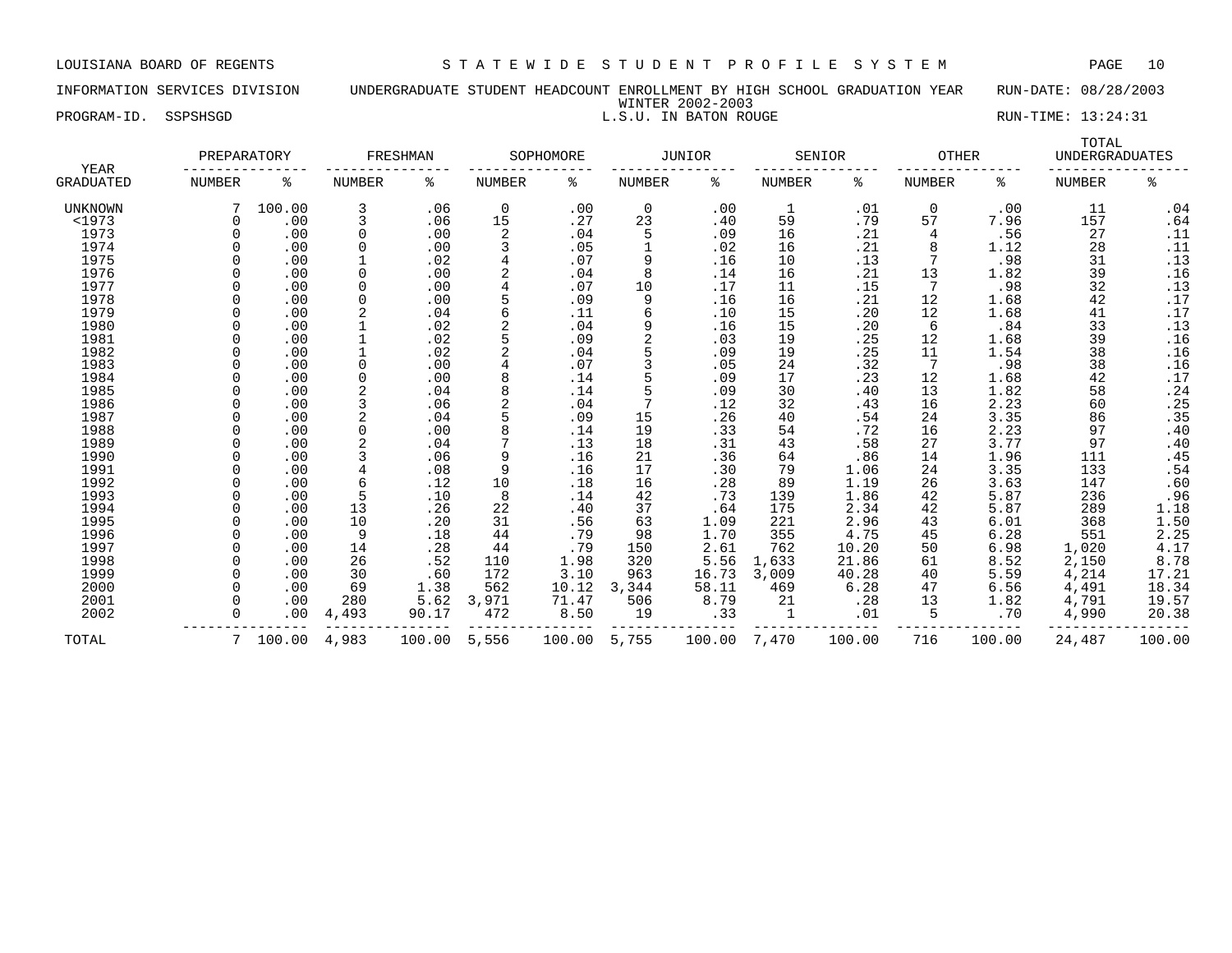INFORMATION SERVICES DIVISION UNDERGRADUATE STUDENT HEADCOUNT ENROLLMENT BY HIGH SCHOOL GRADUATION YEAR RUN-DATE: 08/28/2003 WINTER 2002-2003

PROGRAM-ID. SSPSHSGD L.S.U. AT EUNICE RUN-TIME: 13:24:31

| YEAR             | PREPARATORY   |     |               | FRESHMAN |                | SOPHOMORE | <b>JUNIOR</b> |     | SENIOR        |     | <b>OTHER</b>  |        | TOTAL<br><b>UNDERGRADUATES</b> |                     |
|------------------|---------------|-----|---------------|----------|----------------|-----------|---------------|-----|---------------|-----|---------------|--------|--------------------------------|---------------------|
| <b>GRADUATED</b> | <b>NUMBER</b> | ႜ   | <b>NUMBER</b> | ႜ        | <b>NUMBER</b>  | ႜ         | NUMBER        | ႜ   | <b>NUMBER</b> | ႜ   | <b>NUMBER</b> | ႜ      | <b>NUMBER</b>                  | ႜ                   |
| UNKNOWN          | 0             | .00 | 36            | 2.32     | $\overline{3}$ | .40       | 0             | .00 | 0             | .00 | 10            | 1.52   | 49                             | 1.65                |
| <1973            |               | .00 | 66            | 4.26     | 23             | 3.04      | $\mathbf 0$   | .00 | 0             | .00 | 40            | 6.06   | 129                            | 4.35                |
| 1973             |               | .00 | 11            | .71      | 8              | 1.06      | $\mathbf 0$   | .00 | 0             | .00 | 9             | 1.36   | 28                             | .94                 |
| 1974             |               | .00 | 16            | 1.03     |                | .53       | $\Omega$      | .00 | $\Omega$      | .00 | 10            | 1.52   | 30                             | 1.01                |
| 1975             |               | .00 | 5             | .32      |                | .13       | 0             | .00 | $\Omega$      | .00 | 5             | .76    | 11                             | .37                 |
| 1976             |               | .00 | 6             | .39      |                | .40       | 0             | .00 | $\Omega$      | .00 | 10            | 1.52   | 19                             | .64                 |
| 1977             |               | .00 | 15            | .97      | 9              | 1.19      | $\Omega$      | .00 | $\Omega$      | .00 | 15            | 2.27   | 39                             | 1.31                |
| 1978             |               | .00 | 13            | .84      | 9              | 1.19      | $\Omega$      | .00 | $\Omega$      | .00 | 7             | 1.06   | 29                             | .98                 |
| 1979             |               | .00 | 16            | 1.03     | 10             | 1.32      | $\Omega$      | .00 | $\Omega$      | .00 | 13            | 1.97   | 39                             | 1.31                |
| 1980             |               | .00 | 12            | .77      | -6             | .79       | $\Omega$      | .00 | $\Omega$      | .00 | 15            | 2.27   | 33                             | 1.11                |
| 1981             |               | .00 | 15            | .97      | 10             | 1.32      | $\Omega$      | .00 | $\Omega$      | .00 | 11            | 1.67   | 36                             | 1.21                |
| 1982             |               | .00 | 16            | 1.03     | 10             | 1.32      | $\Omega$      | .00 | 0             | .00 | 9             | 1.36   | 35                             | 1.18                |
| 1983             |               | .00 | 18            | 1.16     | 6              | .79       | $\mathbf 0$   | .00 | 0             | .00 | 14            | 2.12   | 38                             | 1.28                |
| 1984             |               | .00 | 19            | 1.23     | 8              | 1.06      | $\Omega$      | .00 | $\Omega$      | .00 | 14            | 2.12   | 41                             | 1.38                |
| 1985             |               | .00 | 10            | .65      | 9              | 1.19      | 0             | .00 | $\Omega$      | .00 | 19            | 2.88   | 38                             | 1.28                |
| 1986             |               | .00 | 18            | 1.16     | 9              | 1.19      | $\Omega$      | .00 | $\Omega$      | .00 | 14            | 2.12   | 41                             | 1.38                |
| 1987             |               | .00 | 21            | 1.35     | 22             | 2.91      | $\Omega$      | .00 | $\Omega$      | .00 | 15            | 2.27   | 58                             | 1.96                |
| 1988             |               | .00 | 19            | 1.23     | 5              | .66       | $\Omega$      | .00 | $\Omega$      | .00 | 9             | 1.36   | 33                             | 1.11                |
| 1989             |               | .00 | 14            | .90      | 15             | 1.98      | $\Omega$      | .00 | $\Omega$      | .00 | 17            | 2.58   | 46                             |                     |
| 1990             |               | .00 | 17            | 1.10     | 16             | 2.12      | 0             | .00 | $\Omega$      | .00 | 17            | 2.58   | 50                             | $\frac{1.55}{1.69}$ |
| 1991             |               | .00 | 21            | 1.35     | 17             | 2.25      | $\Omega$      | .00 | $\Omega$      | .00 | 22            | 3.33   | 60                             | 2.02                |
| 1992             |               | .00 | 28            | 1.81     | 15             | 1.98      | $\mathbf 0$   | .00 | 0             | .00 | 24            | 3.64   | 67                             | 2.26                |
| 1993             |               | .00 | 33            | 2.13     | 18             | 2.38      | 0             | .00 | 0             | .00 | 24            | 3.64   | 75                             | 2.53                |
| 1994             |               | .00 | 33            | 2.13     | 11             | 1.46      | $\Omega$      | .00 | $\Omega$      | .00 | 33            | 5.00   | 77                             | 2.60                |
| 1995             |               | .00 | 22            | 1.42     | 28             | 3.70      | $\Omega$      | .00 | $\Omega$      | .00 | 34            | 5.15   | 84                             | 2.83                |
| 1996             |               | .00 | 41            | 2.65     | 27             | 3.57      | $\Omega$      | .00 | $\Omega$      | .00 | 25            | 3.79   | 93                             | 3.14                |
| 1997             |               | .00 | 44            | 2.84     | 25             | 3.31      | $\Omega$      | .00 | $\Omega$      | .00 | 37            | 5.61   | 106                            | 3.57                |
| 1998             |               | .00 | 53            | 3.42     | 43             | 5.69      | $\Omega$      | .00 | $\Omega$      | .00 | 41            | 6.21   | 137                            | 4.62                |
| 1999             |               | .00 | 58            | 3.74     | 53             | 7.01      | $\Omega$      | .00 | $\Omega$      | .00 | 56            | 8.48   | 167                            | 5.63                |
| 2000             |               | .00 | 87            | 5.61     | 93             | 12.30     | $\Omega$      | .00 | $\Omega$      | .00 | 85            | 12.88  | 265                            | 8.93                |
| 2001             |               | .00 | 180           | 11.61    | 238            | 31.48     | $\Omega$      | .00 | $\Omega$      | .00 | 5             | .76    | 423                            | 14.26               |
| 2002             | O             | .00 | 587           | 37.87    | 2              | .26       | 0             | .00 | $\Omega$      | .00 |               | .15    | 590                            | 19.89               |
| TOTAL            | 0             | .00 | 1,550         | 100.00   | 756            | 100.00    | 0             | .00 | 0             | .00 | 660           | 100.00 | 2,966                          | 100.00              |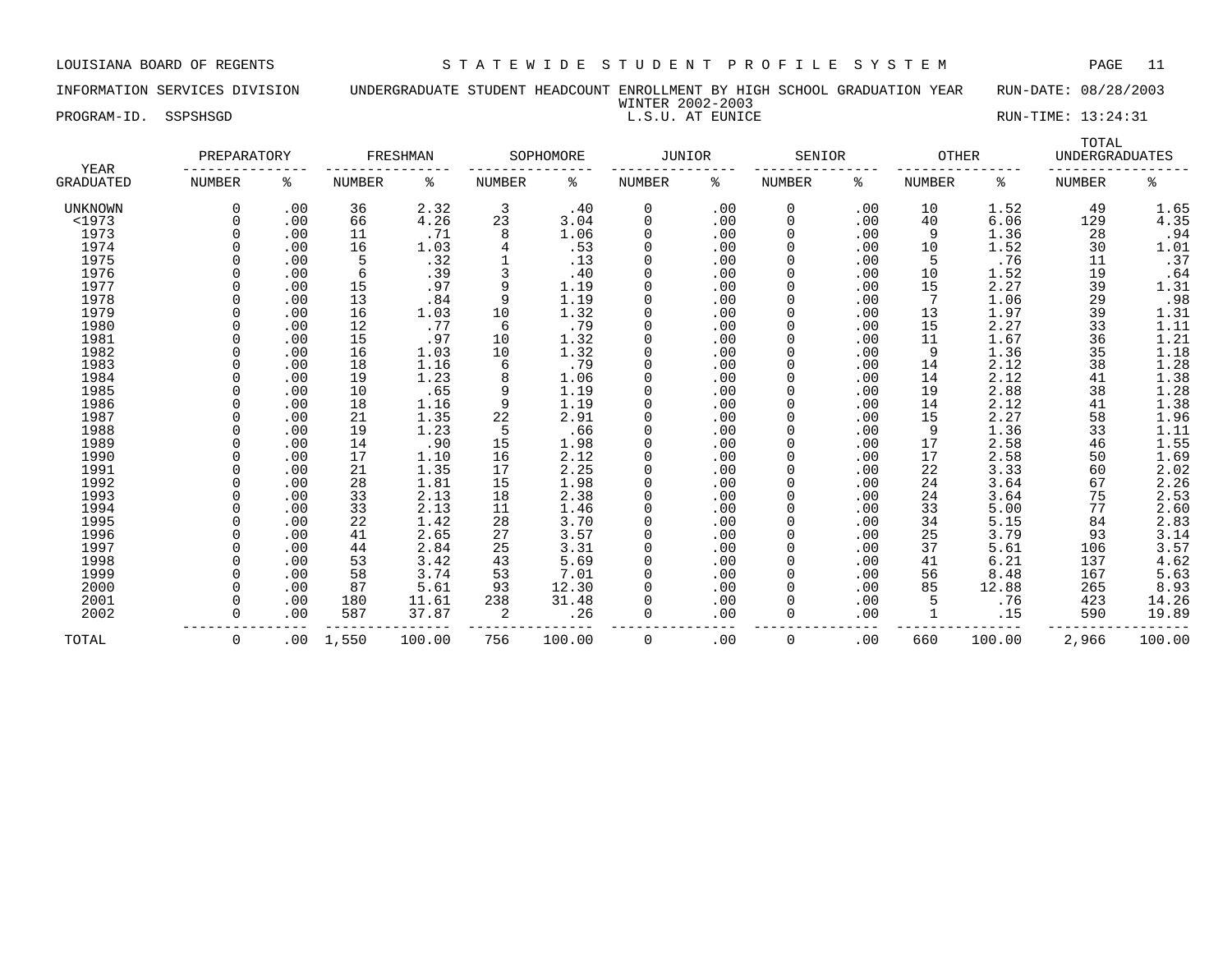### INFORMATION SERVICES DIVISION UNDERGRADUATE STUDENT HEADCOUNT ENROLLMENT BY HIGH SCHOOL GRADUATION YEAR RUN-DATE: 08/28/2003 WINTER 2002-2003 PROGRAM-ID. SSPSHSGD NATURE EXECUTION NATURE 2002-2003<br>L.S.U. IN SHREVEPORT NATURE 2002-2003 RUN-TIME: 13:24:31

| KUN-TIME: 13:24:31 |       |  |
|--------------------|-------|--|
|                    | TOTAL |  |

| YEAR             | PREPARATORY |        |               | FRESHMAN |          | SOPHOMORE |               | <b>JUNIOR</b> |               | SENIOR | <b>OTHER</b> |        | t o tum<br><b>UNDERGRADUATES</b> |                |
|------------------|-------------|--------|---------------|----------|----------|-----------|---------------|---------------|---------------|--------|--------------|--------|----------------------------------|----------------|
| <b>GRADUATED</b> | NUMBER      | ႜ      | <b>NUMBER</b> | ႜ        | NUMBER   | ႜ         | <b>NUMBER</b> | နွ            | <b>NUMBER</b> | ႜ      | NUMBER       | ႜ      | <b>NUMBER</b>                    | ి              |
| <b>UNKNOWN</b>   | 16          | 94.12  |               | .13      | $\Omega$ | .00       | 0             | .00           | 0             | .00    | 0            | .00    | 17                               | .53            |
| <1973            | $\Omega$    | .00    | 9             | 1.14     |          | 1.39      | 10            | 1.33          | 41            | 4.28   | 10           | 15.38  | 79                               | 2.45           |
| 1973             |             | .00    |               | .25      |          | .00       | 3             | .40           | 8             | .84    | $\Omega$     | .00    | 13                               | .40            |
| 1974             |             | .00    |               | .13      |          | .15       |               | .13           |               | .63    |              | 6.15   | 13                               | .40            |
| 1975             |             | .00    |               | .25      |          | .31       |               | .40           |               | .73    |              | 1.54   | 15                               | .46            |
| 1976             |             | .00    |               | .13      |          | .62       | 3             | .40           | 6             | .63    |              | 1.54   | 15                               | .46            |
| 1977             |             | .00    |               | .51      |          | .15       | 6             | .80           | 9             | .94    |              | 3.08   | 22                               | .68            |
| 1978             |             | .00    |               | .51      |          | .77       | 6             | .80           | 13            | 1.36   |              | .00    | 28                               | .87            |
| 1979             |             | .00    |               | .38      |          | .62       | 6             | .80           |               | .73    |              | 3.08   | 22                               |                |
| 1980             |             | .00    |               | .13      |          | .00       |               | .53           | 13            | 1.36   |              | 1.54   | 19                               | $.68$<br>$.59$ |
| 1981             |             | .00    |               | .51      |          | .62       |               | .13           | 11            | 1.15   |              | .00    | 20                               | $.62$<br>$.74$ |
| 1982             |             | .00    |               | .38      |          | .15       |               | .53           | 15            | 1.57   |              | 1.54   | 24                               |                |
| 1983             |             | .00    |               | .38      |          | .93       |               | .93           | 11            | 1.15   |              | 1.54   | 28                               | .87            |
| 1984             |             | .00    |               | .76      |          | .77       |               | .40           | 12            | 1.25   |              | .00    | 26                               | .80            |
| 1985             |             | .00    |               | .63      |          | .00       |               | .66           | 20            | 2.09   |              | 1.54   | 31                               | .96            |
| 1986             |             | .00    |               | .76      |          | .77       | 8             | 1.06          | 20            | 2.09   |              | 3.08   | 41                               | 1.27           |
| 1987             |             | .00    |               | .38      |          | 1.08      |               | .93           | 21            | 2.19   |              | 4.62   | 41                               | 1.27           |
| 1988             |             | .00    |               | 1.01     |          | .77       | 9             | 1.20          | 17            | 1.77   |              | 1.54   | 40                               | 1.24           |
| 1989             |             | .00    |               | 1.01     |          | 1.24      | 10            | 1.33          | 34            | 3.55   |              | 1.54   | 61                               | 1.89           |
| 1990             |             | .00    | 8             | 1.01     |          | 1.39      | 20            | 2.66          | 23            | 2.40   |              | 3.08   | 62                               | 1.92           |
| 1991             |             | .00    | 8             | 1.01     |          | 1.24      | 14            | 1.86          | 34            | 3.55   |              | .00    | 64                               | 1.98           |
| 1992             |             | .00    | 12            | 1.52     | 14       | 2.16      | 17            | 2.26          | 37            | 3.86   |              | 6.15   | 84                               | 2.60           |
| 1993             |             | .00    | 11            | 1.39     | 12       | 1.85      | 33            | 4.38          | 36            | 3.76   |              | 3.08   | 94                               | 2.91           |
| 1994             |             | .00    | 20            | 2.53     | 14       | 2.16      | 26            | 3.45          | 67            | 6.99   |              | 6.15   | 131                              | 4.06           |
| 1995             |             | .00    | 16            | 2.03     | 20       | 3.09      | 28            | 3.72          | 63            | 6.58   |              | 7.69   | 132                              | 4.09           |
| 1996             |             | .00    | 21            | 2.66     | 23       | 3.55      | 48            | 6.37          | 88            | 9.19   |              | 1.54   | 181                              | 5.60           |
| 1997             |             | .00    | 20            | 2.53     | 34       | 5.26      | 48            | 6.37          | 98            | 10.23  |              | 10.77  | 207                              | 6.41           |
| 1998             |             | .00    | 15            | 1.90     | 34       | 5.26      | 94            | 12.48         | 123           | 12.84  |              | 6.15   | 270                              | 8.36           |
| 1999             |             | .00    | 23            | 2.91     | 47       | 7.26      | 101           | 13.41         | 99            | 10.33  |              | 3.08   | 272                              | 8.42           |
| 2000             |             | .00    | 49            | 6.20     | 110      | 17.00     | 222           | 29.48         | 19            | 1.98   |              | 3.08   | 402                              | 12.45          |
| 2001             |             | .00    | 102           | 12.91    | 247      | 38.18     | 6             | .80           | 0             | .00    |              | 1.54   | 356                              | 11.02          |
| 2002             |             | 5.88   | 411           | 52.03    | 8        | 1.24      | 0             | .00           | 0             | .00    |              | .00    | 420                              | 13.00          |
| TOTAL            | 17          | 100.00 | 790           | 100.00   | 647      | 100.00    | 753           | 100.00        | 958           | 100.00 | 65           | 100.00 | 3,230                            | 100.00         |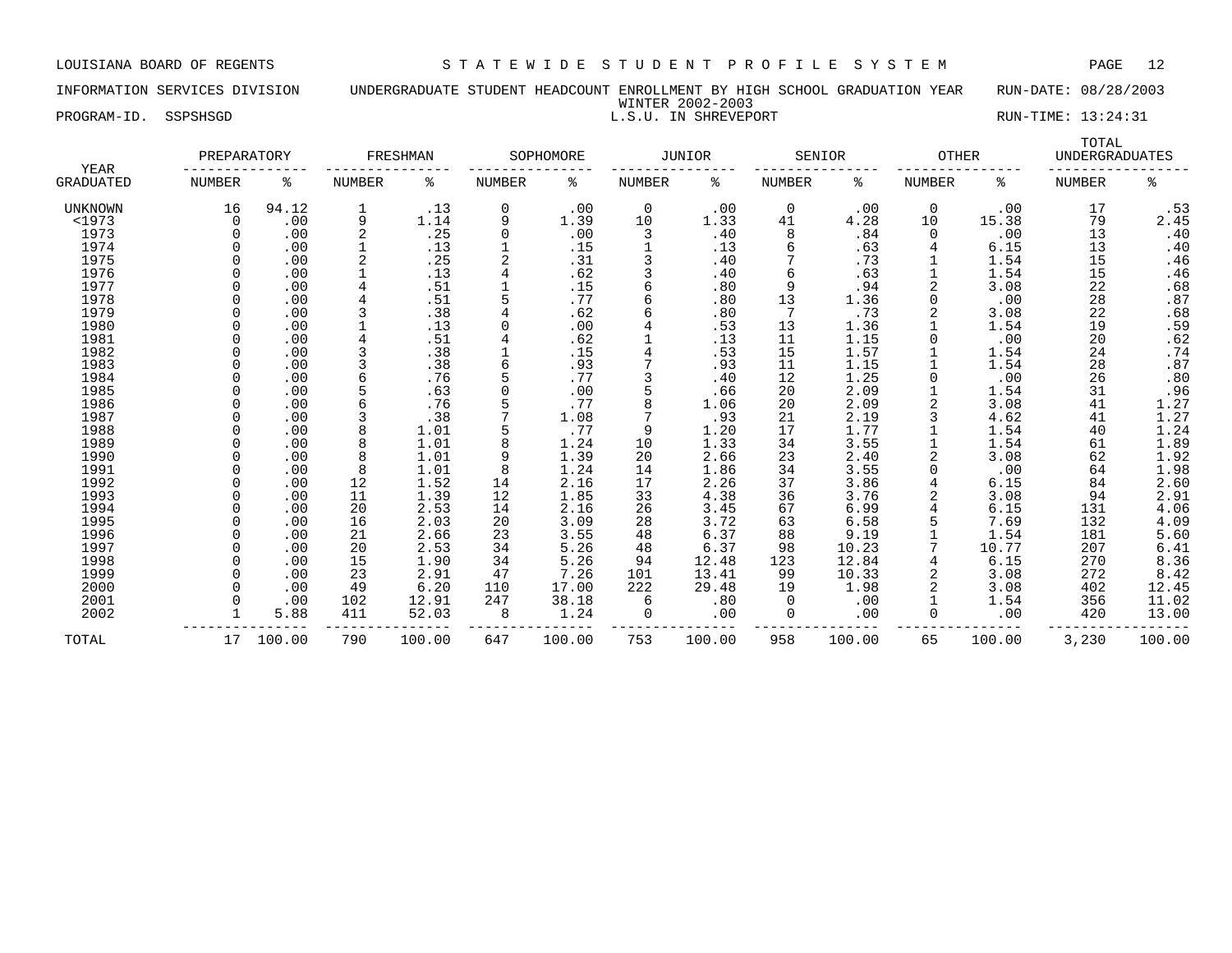INFORMATION SERVICES DIVISION UNDERGRADUATE STUDENT HEADCOUNT ENROLLMENT BY HIGH SCHOOL GRADUATION YEAR RUN-DATE: 08/28/2003 WINTER 2002-2003 PROGRAM-ID. SSPSHSGD UNIVERSITY OF NEW ORLEANS RUN-TIME: 13:24:31

|                                 | PREPARATORY   |     |               | FRESHMAN |               | SOPHOMORE |               | <b>JUNIOR</b> |               | SENIOR | <b>OTHER</b>  |     | TOTAL<br><b>UNDERGRADUATES</b> |                  |
|---------------------------------|---------------|-----|---------------|----------|---------------|-----------|---------------|---------------|---------------|--------|---------------|-----|--------------------------------|------------------|
| <b>YEAR</b><br><b>GRADUATED</b> | <b>NUMBER</b> | ႜ   | <b>NUMBER</b> | ႜ        | <b>NUMBER</b> | ిక        | <b>NUMBER</b> | ిక            | <b>NUMBER</b> | ႜ      | <b>NUMBER</b> | ႜ   | <b>NUMBER</b>                  | ి                |
| UNKNOWN                         | 0             | .00 | 829           | 25.38    | 504           | 17.60     | 476           | 19.97         | 577           | 15.41  | 0             | .00 | 2,386                          | 19.46            |
| <1973                           |               | .00 | 23            | .70      | 20            | .70       | 37            | 1.55          | 100           | 2.67   |               | .00 | 180                            | 1.47             |
| 1973                            |               | .00 | 3             | .09      | 2             | .07       | 8             | .34           | 18            | .48    |               | .00 | 31                             | .25              |
| 1974                            |               | .00 | 2             | .06      |               | .17       | 5             | .21           | 10            | .27    |               | .00 | 22                             | .18              |
| 1975                            |               | .00 |               | .03      | 9             | .31       | 7             | .29           | 15            | .40    |               | .00 | 32                             | .26              |
| 1976                            |               | .00 |               | .06      | 3             | .10       | 6             | .25           | 12            | .32    |               | .00 | 23                             | .19              |
| 1977                            |               | .00 |               | .06      | 3             | .10       | 11            | .46           | 16            | .43    |               | .00 | 32                             | .26              |
| 1978                            |               | .00 |               | .03      |               | .24       | 4             | .17           | 22            | .59    |               | .00 | 34                             | .28              |
| 1979                            |               | .00 |               | .03      | 11            | .38       | 11            | .46           | 22            | .59    |               | .00 | 45                             | .37              |
| 1980                            |               | .00 |               | .09      | 5             | .17       | 9             | .38           | 26            | .69    |               | .00 | 43                             | .35              |
| 1981                            |               | .00 |               | .09      | 6             | .21       | 12            | .50           | 25            | .67    |               | .00 | 46                             | .38              |
| 1982                            |               | .00 |               | .12      |               | .17       | 8             | .34           | 22            | .59    |               | .00 | 39                             | .32              |
| 1983                            |               | .00 |               | .15      | 8             | .28       | 7             | .29           | 40            | 1.07   |               | .00 | 60                             | .49              |
| 1984                            |               | .00 | 6             | .18      | 11            | .38       | 7             | .29           | 34            | .91    |               | .00 | 58                             | .47              |
| 1985                            |               | .00 |               | .03      | 6             | .21       | 20            | .84           | 46            | 1.23   |               | .00 | 73                             | .60              |
| 1986                            |               | .00 |               | .09      | 23            | .80       | 17            | .71           | 56            | 1.50   |               | .00 | 99                             | .81              |
| 1987                            |               | .00 | 6             | .18      | 15            | .52       | 21            | .88           | 61            | 1.63   |               | .00 | 103                            | .84              |
| 1988                            |               | .00 | 11            | .34      | 24            | .84       | 24            | 1.01          | 58            | 1.55   |               | .00 | 117                            | .95              |
| 1989                            |               | .00 | 14            | .43      | 21            | .73       | 18            | .76           | 82            | 2.19   |               | .00 | 135                            | 1.10             |
| 1990                            |               | .00 | 12            | .37      | 31            | 1.08      | 30            | 1.26          | 77            | 2.06   |               | .00 | 150                            | 1.22             |
| 1991                            |               | .00 | 9             | .28      | 26            | .91       | 27            | 1.13          | 109           | 2.91   |               | .00 | 171                            | 1.40             |
| 1992                            |               | .00 | 21            | .64      | 32            | 1.12      | 37            | 1.55          | 118           | 3.15   |               | .00 | 208                            | 1.70             |
| 1993                            |               | .00 | 24            | .73      | 44            | 1.54      | 47            | 1.97          | 131           | 3.50   |               | .00 | 246                            | $2.01$<br>$2.39$ |
| 1994                            |               | .00 | 35            | 1.07     | 26            | .91       | 65            | 2.73          | 167           | 4.46   |               | .00 | 293                            |                  |
| 1995                            |               | .00 | 39            | 1.19     | 54            | 1.89      | 78            | 3.27          | 206           | 5.50   |               | .00 | 377                            | 3.08             |
| 1996                            |               | .00 | 52            | 1.59     | 51            | 1.78      | 95            | 3.98          | 262           | 7.00   |               | .00 | 460                            | 3.75             |
| 1997                            |               | .00 | 59            | 1.81     | 99            | 3.46      | 143           | 6.00          | 385           | 10.28  |               | .00 | 686                            | 5.60             |
| 1998                            |               | .00 | 65            | 1.99     | 127           | 4.44      | 232           | 9.73          | 566           | 15.11  |               | .00 | 990                            | 8.08             |
| 1999                            |               | .00 | 68            | 2.08     | 239           | 8.35      | 338           | 14.18         | 438           | 11.70  |               | .00 | 1,083                          | 8.84             |
| 2000                            |               | .00 | 141           | 4.32     | 540           | 18.86     | 562           | 23.57         | 43            | 1.15   |               | .00 | 1,286                          | 10.49            |
| 2001                            |               | .00 | 487           | 14.91    | 895           | 31.26     | 20            | .84           |               | .03    |               | .00 | 1,403                          | 11.45            |
| 2002                            |               | .00 | 1,334         | 40.85    | 11            | .38       | 2             | .08           | 0             | .00    |               | .00 | 1,347                          | 10.99            |
| TOTAL                           | $\Omega$      | .00 | 3,266         | 100.00   | 2,863         | 100.00    | 2,384         | 100.00        | 3,745         | 100.00 | $\Omega$      | .00 | 12,258                         | 100.00           |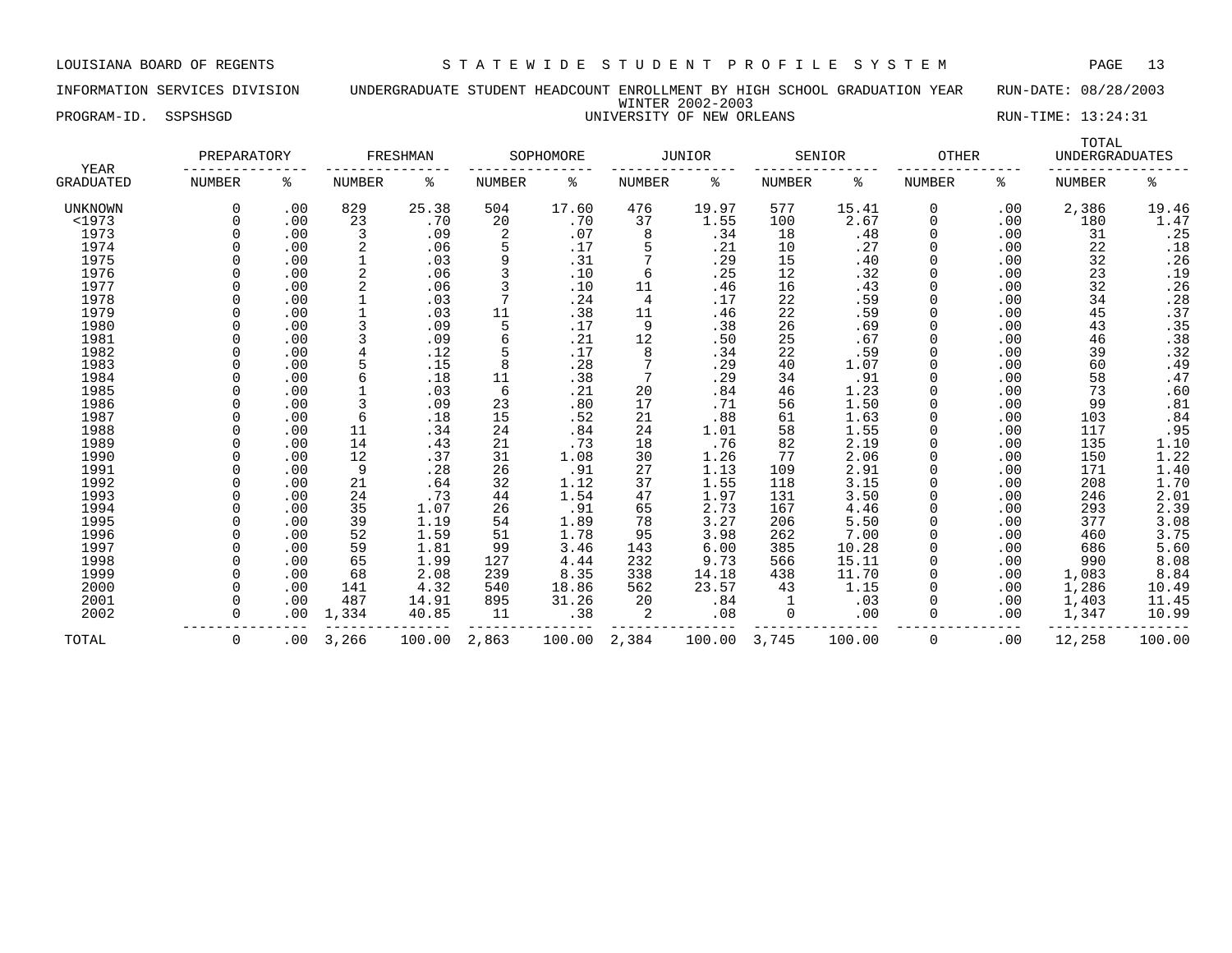INFORMATION SERVICES DIVISION UNDERGRADUATE STUDENT HEADCOUNT ENROLLMENT BY HIGH SCHOOL GRADUATION YEAR RUN-DATE: 08/28/2003 WINTER 2002-2003 PROGRAM-ID. SSPSHSGD SOUTHERN U. IN BATON ROUGE SOUTHERN U. IN BATON ROUGE RUN-TIME: 13:24:31

|                          | PREPARATORY   |     |                | FRESHMAN     |               | SOPHOMORE |               | <b>JUNIOR</b> |               | SENIOR | <b>OTHER</b>  |        | TOTAL<br><b>UNDERGRADUATES</b> |                  |
|--------------------------|---------------|-----|----------------|--------------|---------------|-----------|---------------|---------------|---------------|--------|---------------|--------|--------------------------------|------------------|
| YEAR<br><b>GRADUATED</b> | <b>NUMBER</b> | ႜ   | <b>NUMBER</b>  | နွ           | <b>NUMBER</b> | ႜ         | <b>NUMBER</b> | နွ            | <b>NUMBER</b> | နွ     | <b>NUMBER</b> | ి      | <b>NUMBER</b>                  | ి                |
| UNKNOWN                  | $\Omega$      | .00 | $\mathbf 0$    | .00          | $\mathbf 0$   | .00       | 0             | .00           | 0             | .00    | 0             | .00    | 0                              | .00              |
| $1973$                   |               | .00 | 11             | .62          | 10            | .65       | 8             | .55           | 30            | 1.36   | 2             | 2.22   | 61                             | .86              |
| 1973                     |               | .00 | 0              | .00          | 2             | .13       |               | .07           | 2             | .09    |               | 1.11   | 6                              | .08              |
| 1974                     |               | .00 |                | .06          | 2             | .13       |               | .07           |               | .23    |               | .00    | 9                              | .13              |
| 1975                     |               | .00 | 2              | .11          | 0             | .00       | 0             | .00           |               | .23    | $\Omega$      | .00    |                                | .10              |
| 1976                     |               | .00 |                | .06          |               | .06       |               | .07           | 11            | .50    | $\Omega$      | .00    | 14                             | .20              |
| 1977                     |               | .00 | $\overline{2}$ | .11          |               | .06       | б             | .41           |               | .32    |               | .00    | 16                             | .23              |
| 1978                     |               | .00 | 3              | .17          |               | .13       |               | .34           |               | .23    |               | .00    | 15                             | .21              |
| 1979                     |               | .00 |                | .06          | 4             | .26       | б             | .41           |               | .36    |               | .00    | 19                             | .27              |
| 1980                     |               | .00 |                | .06          | 3             | .19       | б             | .41           |               | .32    | $\Omega$      | .00    | 17                             | .24              |
| 1981                     |               | .00 | 2              | .11          | 2             | .13       |               | .07           | 10            | .45    | <sup>0</sup>  | .00    | 15                             | .21              |
| 1982                     |               | .00 | 4              | .23          | 3             | .19       | 3             | .21           | 4             | .18    |               | 1.11   | 15                             | .21              |
| 1983                     |               | .00 |                | .06          | 2             | .13       |               | .27           | 11            | .50    |               | .00    | 18                             | .25              |
| 1984                     |               | .00 |                | .28          | 2             | .13       |               | .27           | 6             | .27    |               | .00    | 17                             | .24              |
| 1985                     |               | .00 | $\Omega$       | .00          | 6             | .39       | 2             | .14           | 10            | .45    |               | .00    | 18                             | .25              |
| 1986                     |               | .00 |                | .28          |               | .26       |               | .48           | 29            | 1.31   |               | .00    | 45                             | .64              |
| 1987                     |               | .00 |                | .06          |               | .19       |               | .48           | 33            | 1.49   |               | 1.11   | 45                             | .64              |
| 1988                     |               | .00 |                | .11          | 8             | .52       | 8             | .55           | 19            | .86    |               | 3.33   | 40                             | .57              |
| 1989                     |               | .00 |                | .17          |               | .45       | 8             | .55           | 29            | 1.31   |               | 2.22   | 49                             | .69              |
| 1990                     |               | .00 | 6              | .34          | 7             | .45       | 13            | .89           | 34            | 1.54   |               | 1.11   | 61                             | .86              |
| 1991                     |               | .00 | 3              | .17          | 11            | .71       | 15            | 1.03          | 39            | 1.77   |               | 3.33   | 71                             | 1.00             |
| 1992                     |               | .00 | 10             | .56          | 13            | .84       | 7             | .48           | 56            | 2.54   |               | 2.22   | 88                             | 1.24             |
| 1993                     |               | .00 | 5              | .28          | 13            | .84       | 21            | 1.44          | 53            | 2.40   |               | 2.22   | 94                             | 1.33             |
| 1994                     |               | .00 | 16             | .90          | 14            | .91       | 20            | 1.37          | 77            | 3.49   |               | 2.22   | 129                            |                  |
| 1995                     |               | .00 | 15             | .84          | 27            | 1.75      | 36            | 2.47          | 88            | 3.98   |               | 4.44   | 170                            | $1.82$<br>$2.40$ |
| 1996                     |               | .00 | 22             | 1.24         | 30            | 1.95      | 39            | 2.67          | 177           | 8.01   |               | 7.78   | 275                            | 3.89             |
| 1997                     |               | .00 | 17             | .96          | 42            | 2.72      | 67            | 4.60          | 279           | 12.63  | 4             | 4.44   | 409                            | 5.78             |
| 1998                     |               | .00 | 30             |              | 63            | 4.09      | 130           | 8.92          | 496           | 22.45  | 13            |        | 732                            | 10.34            |
|                          |               |     |                | 1.69<br>2.76 |               |           |               |               |               |        |               | 14.44  |                                |                  |
| 1999                     | $\Omega$      | .00 | 49             |              | 111           | 7.20      | 296           | 20.30         | 598           | 27.07  | 10            | 11.11  | 1,064                          | 15.04            |
| 2000                     |               | .00 | 117            | 6.58         | 330           | 21.40     | 699           | 47.94         | 79            | 3.58   | 10            | 11.11  | 1,235                          | 17.45            |
| 2001                     |               | .00 | 259            | 14.58        | 807           | 52.33     | 33            | 2.26          |               | .05    | 13            | 14.44  | 1,113                          | 15.73            |
| 2002                     | $\Omega$      | .00 | 1,183          | 66.57        | 12            | .78       | 4             | .27           |               | .05    | 9             | 10.00  | 1,209                          | 17.09            |
| TOTAL                    | $\mathbf 0$   | .00 | 1,777          | 100.00       | 1,542         | 100.00    | 1,458         | 100.00        | 2,209         | 100.00 | 90            | 100.00 | 7,076                          | 100.00           |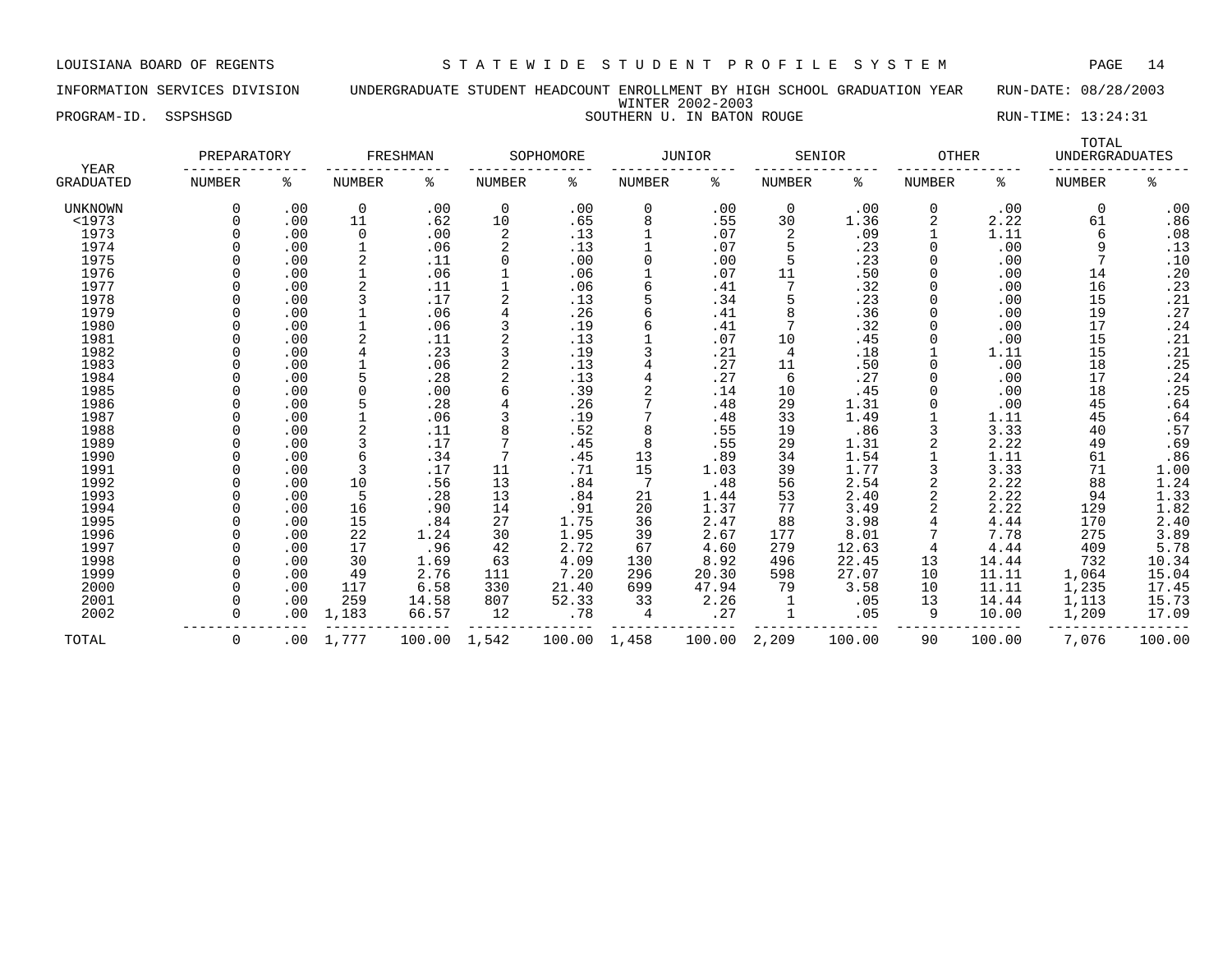INFORMATION SERVICES DIVISION UNDERGRADUATE STUDENT HEADCOUNT ENROLLMENT BY HIGH SCHOOL GRADUATION YEAR RUN-DATE: 08/28/2003 WINTER 2002-2003 PROGRAM-ID. SSPSHSGD SOUTHERN U. IN NEW ORLEANS SOUTHERN SOUTHERN SOUTHERN SOUTHERN SOUTHERN SOUTHERN SOUTHERN SOUTHERN SOUTHERN SOUTHERN SOUTHERN SOUTHERN SOUTHERN SOUTHERN SOUTHERN SOUTHERN SOUTHERN SOUTHERN SOUTHERN SOU

|                   | PREPARATORY |     |               | FRESHMAN |               | SOPHOMORE |               | <b>JUNIOR</b> |               | SENIOR | <b>OTHER</b>  |     | TOTAL<br><b>UNDERGRADUATES</b> |              |
|-------------------|-------------|-----|---------------|----------|---------------|-----------|---------------|---------------|---------------|--------|---------------|-----|--------------------------------|--------------|
| YEAR<br>GRADUATED | NUMBER      | ႜ   | <b>NUMBER</b> | ႜ        | <b>NUMBER</b> | နွ        | <b>NUMBER</b> | ႜ             | <b>NUMBER</b> | ႜ      | <b>NUMBER</b> | ႜ   | <b>NUMBER</b>                  | ి            |
| UNKNOWN           | $\Omega$    | .00 | 180           | 21.58    | 186           | 36.40     | 206           | 43.74         | 351           | 32.74  | 0             | .00 | 923                            | 31.96        |
| $1973$            |             | .00 | 20            | 2.40     | 6             | 1.17      | 11            | 2.34          | 55            | 5.13   | $\Omega$      | .00 | 92                             | 3.19         |
| 1973              |             | .00 | 3             | .36      | 4             | .78       | 2             | .42           | 6             | .56    |               | .00 | 15                             | .52          |
| 1974              |             | .00 | 0             | .00      |               | .20       | 4             | .85           |               | .28    |               | .00 | 8                              | .28          |
| 1975              |             | .00 | 3             | .36      |               | .59       | $\Omega$      | .00           |               | .47    |               | .00 | 11                             | .38          |
| 1976              |             | .00 |               | .12      |               | .20       | 4             | .85           | 10            | .93    |               | .00 | 16                             | .55          |
| 1977              |             | .00 | $\Omega$      | .00      | 2             | .39       |               | .21           | 11            | 1.03   |               | .00 | 14                             | .48          |
| 1978              |             | .00 |               | .12      |               | .39       |               | .64           | 6             | .56    |               | .00 | 12                             | .42          |
| 1979              |             | .00 | $\Omega$      | .00      |               | .39       |               | .21           | 6             | .56    |               | .00 | 9                              |              |
| 1980              |             | .00 | $\Omega$      | .00      |               | .59       | 2             | .42           | 17            | 1.59   |               | .00 | 22                             | $.31$<br>.76 |
| 1981              |             | .00 |               | .12      |               | .98       | 2             | .42           |               | .65    |               | .00 | 15                             | .52          |
| 1982              |             | .00 |               | .12      |               | .59       | 3             | .64           | 21            | 1.96   |               | .00 | 28                             | .97          |
| 1983              |             | .00 | 3             | .36      |               | .78       |               | 1.06          | 17            | 1.59   |               | .00 | 29                             | 1.00         |
| 1984              |             | .00 |               | .24      |               | .59       |               | .85           | 16            | 1.49   |               | .00 | 25                             | .87          |
| 1985              |             | .00 | 3             | .36      | 6             | 1.17      | 2             | .42           | 25            | 2.33   |               | .00 | 36                             | 1.25         |
| 1986              |             | .00 |               | .48      | 9             | 1.76      | 9             | 1.91          | 22            | 2.05   |               | .00 | 44                             | 1.52         |
| 1987              |             | .00 |               | .60      |               | .78       | 3             | .64           | 21            | 1.96   |               | .00 | 33                             | 1.14         |
| 1988              |             | .00 |               | .00      |               | .98       | 5             | 1.06          | 31            | 2.89   |               | .00 | 41                             | 1.42         |
| 1989              |             | .00 |               | .36      |               | .98       | 8             | 1.70          | 27            | 2.52   |               | .00 | 43                             | 1.49         |
| 1990              |             | .00 |               | .84      |               | 1.37      | 8             | 1.70          | 22            | 2.05   |               | .00 | 44                             | 1.52         |
| 1991              |             | .00 | 6             | .72      | 6             | 1.17      | 16            | 3.40          | 31            | 2.89   |               | .00 | 59                             | 2.04         |
| 1992              |             | .00 |               | .84      | 8             | 1.57      | 12            | 2.55          | 34            | 3.17   |               | .00 | 61                             | 2.11         |
| 1993              |             | .00 | 3             | .36      | 17            | 3.33      | 5             | 1.06          | 38            | 3.54   |               | .00 | 63                             | 2.18         |
| 1994              |             | .00 | 7             | .84      | 11            | 2.15      | 12            | 2.55          | 40            | 3.73   |               | .00 | 70                             | 2.42         |
| 1995              |             | .00 | 16            | 1.92     | 18            | 3.52      | 19            | 4.03          | 40            | 3.73   |               | .00 | 93                             | 3.22         |
| 1996              |             | .00 | 20            | 2.40     | 9             | 1.76      | 16            | 3.40          | 64            | 5.97   |               | .00 | 109                            | 3.77         |
| 1997              |             | .00 | 25            | 3.00     | 20            | 3.91      | 14            | 2.97          | 56            | 5.22   |               | .00 | 115                            | 3.98         |
| 1998              |             | .00 | 32            | 3.84     | 14            | 2.74      | 26            | 5.52          | 59            | 5.50   |               | .00 | 131                            | 4.54         |
| 1999              |             | .00 | 41            | 4.92     | 27            | 5.28      | 39            | 8.28          | 28            | 2.61   |               | .00 | 135                            | 4.67         |
| 2000              |             | .00 | 56            | 6.71     | 65            | 12.72     | 29            | 6.16          |               | .19    |               | .00 | 152                            | 5.26         |
| 2001              |             | .00 | 145           | 17.39    | 55            | 10.76     | $\Omega$      | .00           |               | .09    |               | .00 | 201                            | 6.96         |
| 2002              | $\Omega$    | .00 | 239           | 28.66    | 0             | .00       | $\Omega$      | .00           | 0             | .00    | $\Omega$      | .00 | 239                            | 8.28         |
| TOTAL             | 0           | .00 | 834           | 100.00   | 511           | 100.00    | 471           | 100.00        | 1,072         | 100.00 | 0             | .00 | 2,888                          | 100.00       |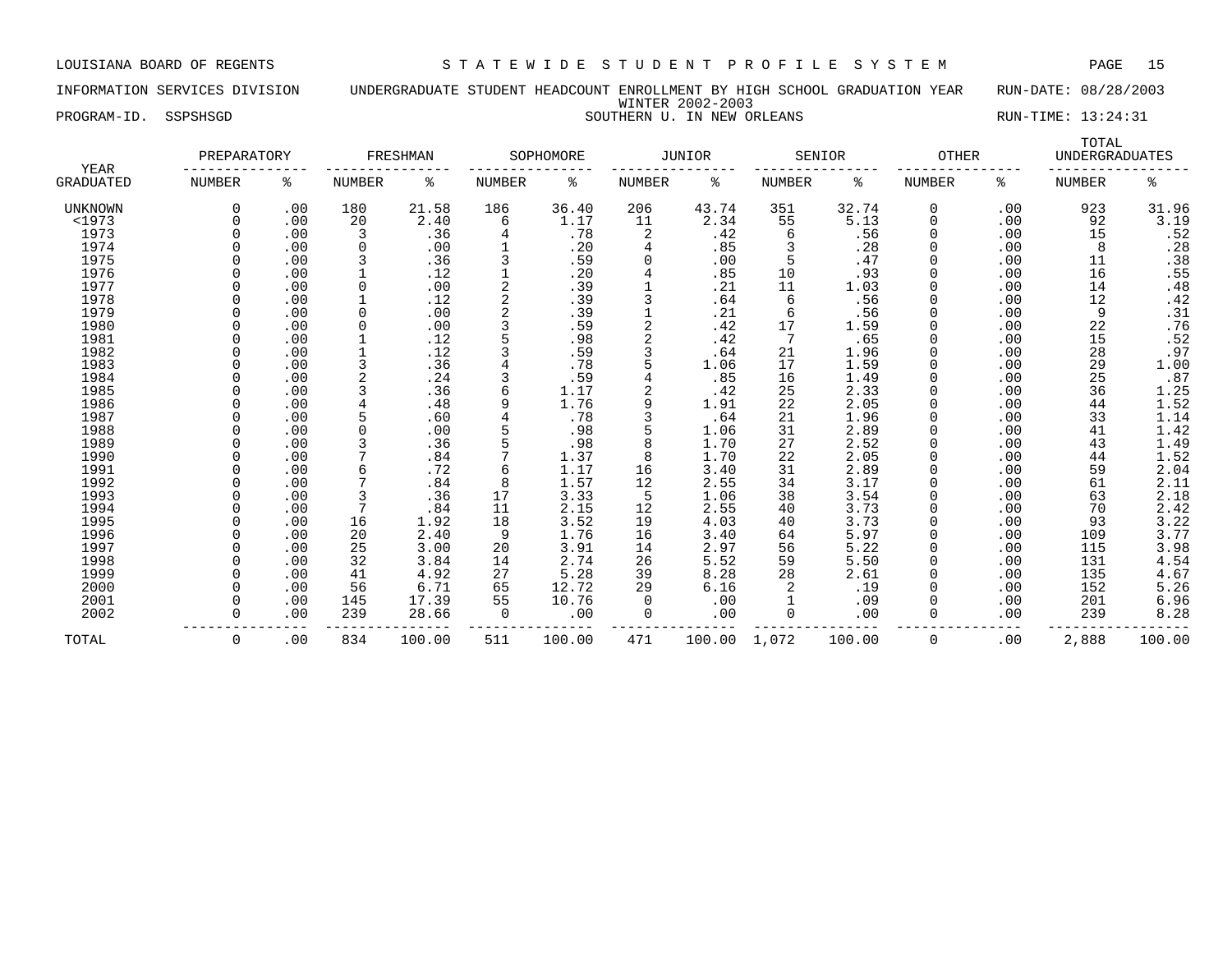INFORMATION SERVICES DIVISION UNDERGRADUATE STUDENT HEADCOUNT ENROLLMENT BY HIGH SCHOOL GRADUATION YEAR RUN-DATE: 08/28/2003 WINTER 2002-2003 PROGRAM-ID. SSPSHSGD SOUTHERN U. IN SHREVEPORT SOUTHERN SOUTHERN SOUTHERN U. IN SHREVEPORT

|                                 | PREPARATORY   |     |               | FRESHMAN |               | SOPHOMORE | JUNIOR        |     | SENIOR        |     | <b>OTHER</b>  |        | TOTAL<br><b>UNDERGRADUATES</b> |        |
|---------------------------------|---------------|-----|---------------|----------|---------------|-----------|---------------|-----|---------------|-----|---------------|--------|--------------------------------|--------|
| <b>YEAR</b><br><b>GRADUATED</b> | <b>NUMBER</b> | ႜ   | <b>NUMBER</b> | ႜ        | <b>NUMBER</b> | ႜ         | <b>NUMBER</b> | ి   | <b>NUMBER</b> | ႜ   | <b>NUMBER</b> | ႜ      | <b>NUMBER</b>                  | ಕಿ     |
| UNKNOWN                         | $\Omega$      | .00 | 2             | .14      | 0             | .00       | 0             | .00 | 0             | .00 | 0             | .00    | 2                              | .09    |
| <1973                           |               | .00 | 83            | 5.82     | 13            | 2.56      | 0             | .00 | 0             | .00 | 28            | 10.89  | 124                            | 5.66   |
| 1973                            |               | .00 | 10            | .70      | 3             | .59       | 0             | .00 | 0             | .00 |               | .39    | 14                             | .64    |
| 1974                            |               | .00 | 15            | 1.05     |               | .39       | $\mathbf 0$   | .00 | 0             | .00 |               | 1.17   | 20                             | .91    |
| 1975                            |               | .00 | 10            | .70      | 3             | . 59      | $\Omega$      | .00 | 0             | .00 |               | 1.56   | 17                             | .78    |
| 1976                            |               | .00 | 16            | 1.12     |               | 1.18      | $\Omega$      | .00 |               | .00 |               | 2.72   | 29                             | 1.32   |
| 1977                            |               | .00 | 18            | 1.26     |               | 1.57      | $\Omega$      | .00 |               | .00 | 9             | 3.50   | 35                             | 1.60   |
| 1978                            |               | .00 | 13            | .91      |               | 1.57      | 0             | .00 |               | .00 |               | .39    | 22                             | 1.00   |
| 1979                            |               | .00 | 13            | .91      |               | 1.18      | $\Omega$      | .00 | 0             | .00 |               | 1.56   | 23                             | 1.05   |
| 1980                            |               | .00 | 13            | .91      |               | .98       | $\Omega$      | .00 | 0             | .00 | 5             | 1.95   | 23                             | 1.05   |
| 1981                            |               | .00 | 22            | 1.54     |               | 1.38      | $\Omega$      | .00 |               | .00 |               | 1.56   | 33                             | 1.51   |
| 1982                            |               | .00 | 21            | 1.47     |               | .98       | 0             | .00 | 0             | .00 |               | 1.95   | 31                             | 1.41   |
| 1983                            |               | .00 | 18            | 1.26     |               | 1.38      | $\mathbf 0$   | .00 | 0             | .00 |               | 1.56   | 29                             | 1.32   |
| 1984                            |               | .00 | 20            | 1.40     | 6             | 1.18      | $\mathbf 0$   | .00 | 0             | .00 | б             | 2.33   | 32                             | 1.46   |
| 1985                            |               | .00 | 19            | 1.33     | 10            | 1.97      | $\mathbf 0$   | .00 | 0             | .00 |               | 2.33   | 35                             | 1.60   |
| 1986                            |               | .00 | 17            | 1.19     | 2             | .39       | 0             | .00 | 0             | .00 |               | 1.56   | 23                             | 1.05   |
| 1987                            |               | .00 | 19            | 1.33     | 12            | 2.36      | 0             | .00 | 0             | .00 |               | 1.56   | 35                             | 1.60   |
| 1988                            |               | .00 | 25            | 1.75     | 11            | 2.17      | 0             | .00 |               | .00 | 9             | 3.50   | 45                             | 2.05   |
| 1989                            |               | .00 | 18            | 1.26     | 8             | 1.57      | 0             | .00 |               | .00 | 10            | 3.89   | 36                             | 1.64   |
| 1990                            |               | .00 | 18            | 1.26     | 12            | 2.36      | $\Omega$      | .00 |               | .00 | 5             | 1.95   | 35                             | 1.60   |
| 1991                            |               | .00 | 26            | 1.82     | 14            | 2.76      | $\Omega$      | .00 |               | .00 | 16            | 6.23   | 56                             | 2.55   |
| 1992                            |               | .00 | 28            | 1.96     | 22            | 4.33      | $\Omega$      | .00 |               | .00 | 10            | 3.89   | 60                             | 2.74   |
| 1993                            |               | .00 | 26            | 1.82     | 31            | 6.10      | 0             | .00 |               | .00 | 8             | 3.11   | 65                             | 2.97   |
| 1994                            |               | .00 | 41            | 2.87     | 21            | 4.13      | $\mathbf 0$   | .00 |               | .00 | 5             | 1.95   | 67                             | 3.06   |
| 1995                            |               | .00 | 45            | 3.15     | 29            | 5.71      | 0             | .00 | 0             | .00 | 9             | 3.50   | 83                             | 3.79   |
| 1996                            |               | .00 | 61            | 4.27     | 24            | 4.72      | 0             | .00 | 0             | .00 | 20            | 7.78   | 105                            | 4.79   |
| 1997                            |               | .00 | 63            | 4.41     | 31            | 6.10      | $\Omega$      | .00 | O             | .00 | 21            | 8.17   | 115                            | 5.25   |
| 1998                            |               | .00 | 78            | 5.47     | 39            | 7.68      | $\Omega$      | .00 |               | .00 | 16            | 6.23   | 133                            | 6.07   |
| 1999                            |               | .00 | 94            | 6.59     | 41            | 8.07      | $\Omega$      | .00 |               | .00 | 19            | 7.39   | 154                            | 7.03   |
| 2000                            |               | .00 | 220           | 15.42    | 67            | 13.19     | $\Omega$      | .00 | 0             | .00 | 10            | 3.89   | 297                            | 13.55  |
| 2001                            |               | .00 | 175           | 12.26    | 52            | 10.24     | $\Omega$      | .00 | 0             | .00 | 4             | 1.56   | 231                            | 10.54  |
| 2002                            | $\Omega$      | .00 | 180           | 12.61    | 3             | .59       | $\Omega$      | .00 | 0             | .00 | 0             | .00    | 183                            | 8.35   |
| TOTAL                           | 0             | .00 | 1,427         | 100.00   | 508           | 100.00    | 0             | .00 | 0             | .00 | 257           | 100.00 | 2,192                          | 100.00 |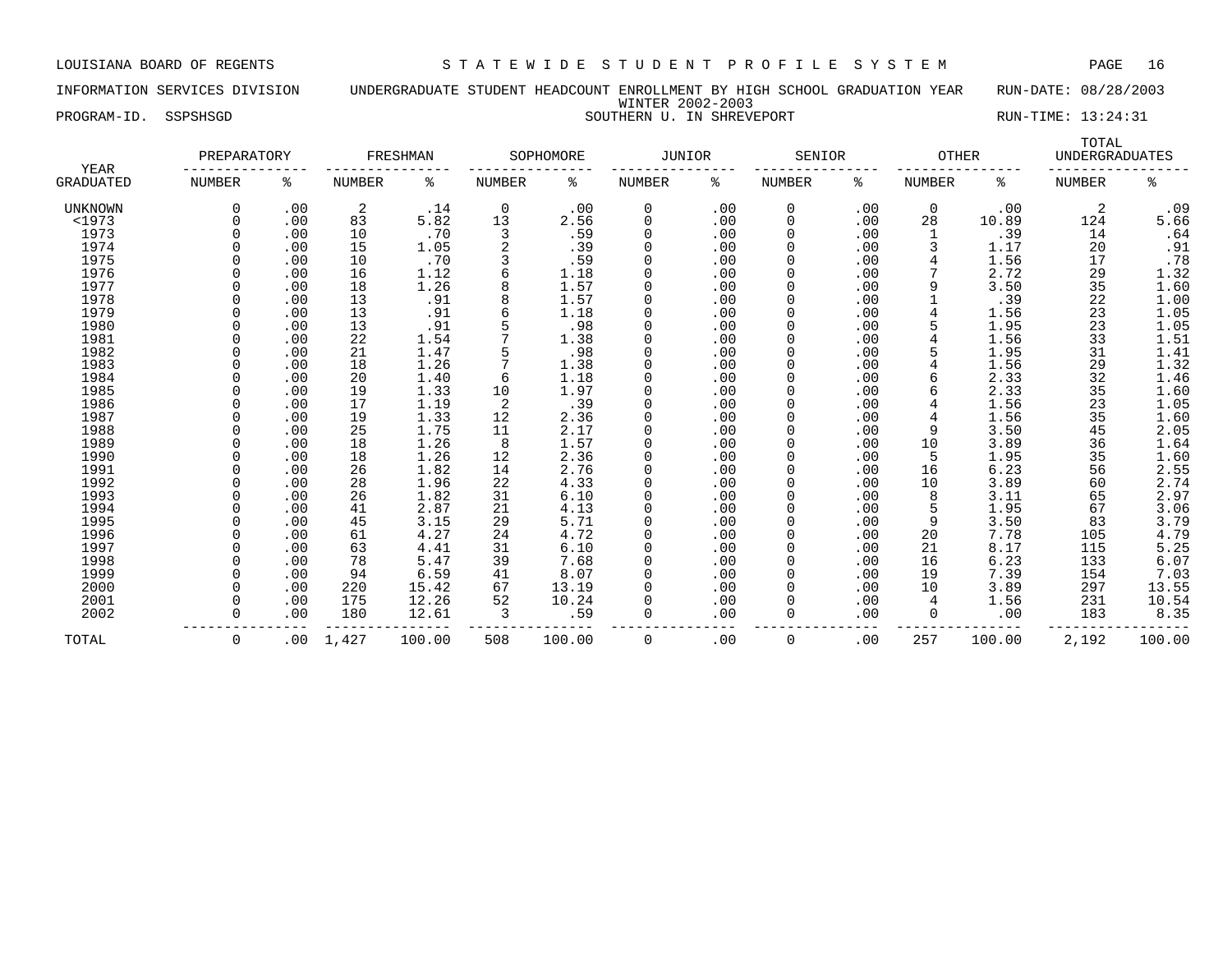INFORMATION SERVICES DIVISION UNDERGRADUATE STUDENT HEADCOUNT ENROLLMENT BY HIGH SCHOOL GRADUATION YEAR RUN-DATE: 08/28/2003 WINTER 2002-2003 PROGRAM-ID. SSPSHSGD BATON ROUGE COMMUNITY COLLEGE RUN-TIME: 13:24:31

| YEAR      | PREPARATORY |       |        | FRESHMAN |               | SOPHOMORE | JUNIOR |     | SENIOR        |     | <b>OTHER</b>  |       | TOTAL<br><b>UNDERGRADUATES</b> |       |
|-----------|-------------|-------|--------|----------|---------------|-----------|--------|-----|---------------|-----|---------------|-------|--------------------------------|-------|
| GRADUATED | NUMBER      | ႜ     | NUMBER | ႜ        | <b>NUMBER</b> | ႜ         | NUMBER | နွ  | <b>NUMBER</b> | ႜ   | <b>NUMBER</b> | ႜ     | <b>NUMBER</b>                  | ిక    |
| UNKNOWN   | 35          | 94.59 | 466    | 13.76    | 68            | 8.23      |        | .00 | 0             | .00 | 38            | 15.20 | 607                            | 13.49 |
| $1973$    |             | .00   | 70     | 2.07     |               | .85       |        | .00 |               | .00 |               | 1.60  | 81                             | 1.80  |
| 1973      |             | .00   | 14     | .41      |               | .12       |        | .00 |               | .00 |               | .40   | 16                             | .36   |
| 1974      |             | .00   | 15     | .44      |               | .48       |        | .00 |               | .00 |               | .80   | 21                             | .47   |
| 1975      |             | .00   | 10     | .30      |               | .36       |        | .00 |               | .00 |               | .00   | 13                             | .29   |
| 1976      |             | .00   | 16     | .47      |               | .12       |        | .00 |               | .00 |               | 1.20  | 20                             | .44   |
| 1977      |             | .00   | 21     | .62      |               | 1.09      |        | .00 |               | .00 |               | 1.60  | 34                             | .76   |
| 1978      |             | .00   | 12     | .35      |               | .36       |        | .00 |               | .00 |               | .00   | 15                             | .33   |
| 1979      |             | .00   | 15     | .44      |               | .00       |        | .00 |               | .00 |               | 1.20  | 18                             | .40   |
| 1980      |             | .00   | 22     | .65      |               | .00       |        | .00 |               | .00 |               | .80   | 24                             | .53   |
| 1981      |             | .00   | 21     | .62      |               | .24       |        | .00 |               | .00 |               | 2.40  | 29                             | .64   |
| 1982      |             | .00   | 18     | .53      |               | .48       |        | .00 |               | .00 |               | 2.00  | 27                             | .60   |
| 1983      |             | .00   | 18     | .53      |               | .36       |        | .00 |               | .00 |               | 1.60  | 25                             | .56   |
| 1984      |             | .00   | 17     | .50      |               | .73       |        | .00 |               | .00 |               | .40   | 24                             | .53   |
| 1985      |             | .00   | 26     | .77      |               | .36       |        | .00 |               | .00 |               | 2.00  | 34                             | .76   |
| 1986      |             | .00   | 19     | .56      |               | .61       |        | .00 |               | .00 |               | 1.20  | 27                             | .60   |
| 1987      |             | .00   | 32     | .94      |               | .61       |        | .00 |               | .00 |               | 1.60  | 41                             | .91   |
| 1988      |             | .00   | 38     | .12      |               | .57       |        | .00 |               | .00 |               | 2.80  | 58                             | .29   |

 1989 0 .00 24 .71 3 .36 0 .00 0 .00 3 1.20 30 .67 1990 0 .00 32 .94 7 .85 0 .00 0 .00 6 2.40 45 1.00 1991 0 .00 34 1.00 11 1.33 0 .00 0 .00 9 3.60 54 1.20 1992 0 .00 38 1.12 17 2.06 0 .00 0 .00 7 2.80 62 1.38 1993 0 .00 40 1.18 21 2.54 0 .00 0 .00 10 4.00 71 1.58 1994 0 .00 56 1.65 24 2.91 0 .00 0 .00 12 4.80 92 2.04 1995 0 .00 76 2.24 35 4.24 0 .00 0 .00 9 3.60 120 2.67 1996 0 .00 100 2.95 42 5.08 0 .00 0 .00 11 4.40 153 3.40 1997 0 .00 125 3.69 46 5.57 0 .00 0 .00 15 6.00 186 4.13 1998 0 .00 137 4.04 73 8.84 0 .00 0 .00 22 8.80 232 5.16 1999 0 .00 202 5.96 118 14.29 0 .00 0 .00 35 14.00 355 7.89 2000 0 .00 318 9.39 154 18.64 0 .00 0 .00 18 7.20 490 10.89 2001 0 .00 541 15.97 135 16.34 0 .00 0 .00 1 .40 677 15.04 2002 2 5.41 814 24.03 3 .36 0 .00 0 .00 0 .00 819 18.20 --------------- --------------- --------------- --------------- --------------- --------------- -----------------

TOTAL 37 100.00 3,387 100.00 826 100.00 0 .00 0 .00 250 100.00 4,500 100.00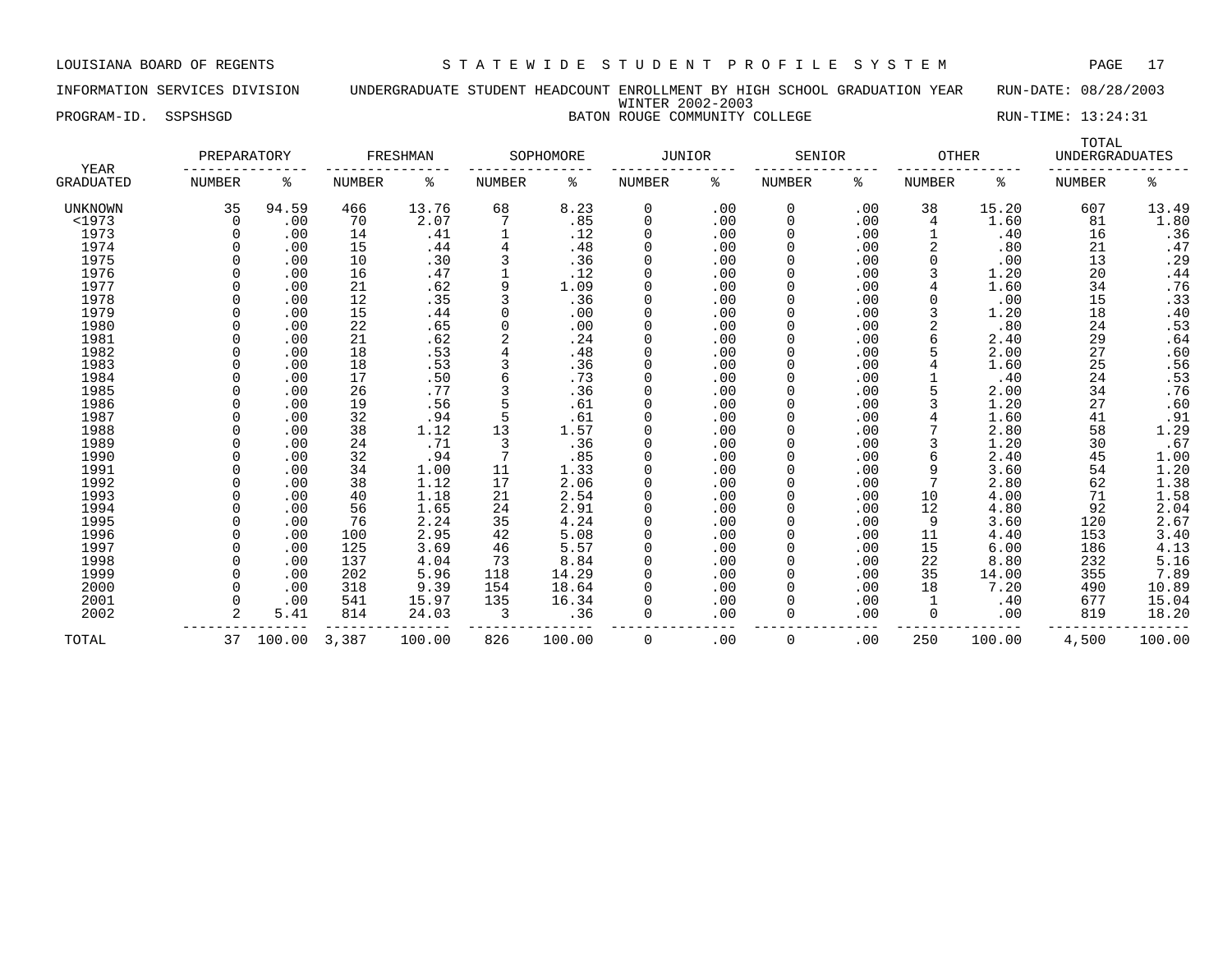INFORMATION SERVICES DIVISION UNDERGRADUATE STUDENT HEADCOUNT ENROLLMENT BY HIGH SCHOOL GRADUATION YEAR RUN-DATE: 08/28/2003 WINTER 2002-2003 PROGRAM-ID. SSPSHSGD BOSSIER PARISH COMMUNITY COLLEGE RUN-TIME: 13:24:31

|                          | PREPARATORY   |        |               | FRESHMAN |        | SOPHOMORE | <b>JUNIOR</b> |     | SENIOR        |     | <b>OTHER</b>  |     | TOTAL<br><b>UNDERGRADUATES</b> |                            |
|--------------------------|---------------|--------|---------------|----------|--------|-----------|---------------|-----|---------------|-----|---------------|-----|--------------------------------|----------------------------|
| YEAR<br><b>GRADUATED</b> | <b>NUMBER</b> | ႜ      | <b>NUMBER</b> | ႜ        | NUMBER | နွ        | <b>NUMBER</b> | ႜ   | <b>NUMBER</b> | နွ  | <b>NUMBER</b> | ႜ   | <b>NUMBER</b>                  | နွ                         |
| UNKNOWN                  | 195           | 100.00 | 4             | .18      | 3      | .16       | 0             | .00 | 0             | .00 | 0             | .00 | 202                            | 4.80                       |
| <1973                    |               | .00    | 50            | 2.31     | 65     | 3.52      | 0             | .00 | 0             | .00 | 0             | .00 | 115                            | 2.73                       |
| 1973                     |               | .00    | 15            | .69      | 13     | .70       | 0             | .00 | 0             | .00 | 0             | .00 | 28                             | .67                        |
| 1974                     |               | .00    | 10            | .46      | 21     | 1.14      | $\Omega$      | .00 | 0             | .00 | 0             | .00 | 31                             | .74                        |
| 1975                     |               | .00    | 10            | .46      | 11     | .60       | $\Omega$      | .00 | 0             | .00 | 0             | .00 | 21                             | .50                        |
| 1976                     |               | .00    | 11            | .51      | 10     | .54       | $\Omega$      | .00 | 0             | .00 | 0             | .00 | 21                             | .50                        |
| 1977                     |               | .00    | 12            | .55      | 16     | .87       | $\Omega$      | .00 | 0             | .00 | 0             | .00 | 28                             | .67                        |
| 1978                     |               | .00    | 18            | .83      | 22     | 1.19      | $\Omega$      | .00 | 0             | .00 | 0             | .00 | 40                             | .95                        |
| 1979                     |               | .00    | 18            | .83      | 22     | 1.19      | $\Omega$      | .00 | 0             | .00 | 0             | .00 | 40                             | .95                        |
| 1980                     |               | .00    | 13            | .60      | 25     | 1.35      | $\Omega$      | .00 | O             | .00 | 0             | .00 | 38                             | .90                        |
| 1981                     |               | .00    | 22            | 1.02     | 19     | 1.03      | $\Omega$      | .00 | 0             | .00 | <sup>0</sup>  | .00 | 41                             | .97                        |
| 1982                     |               | .00    | 24            | 1.11     | 14     | .76       | $\Omega$      | .00 | 0             | .00 | 0             | .00 | 38                             | .90                        |
| 1983                     |               | .00    | 27            | 1.25     | 19     | 1.03      | $\Omega$      | .00 | 0             | .00 | 0             | .00 | 46                             | 1.09                       |
| 1984                     |               | .00    | 21            | .97      | 21     | 1.14      | $\Omega$      | .00 | 0             | .00 | 0             | .00 | 42                             | 1.00                       |
| 1985                     |               | .00    | 25            | 1.15     | 26     | 1.41      | $\Omega$      | .00 | 0             | .00 | 0             | .00 | 51                             | 1.21                       |
| 1986                     |               | .00    | 22            | 1.02     | 30     | 1.62      | $\Omega$      | .00 | 0             | .00 | 0             | .00 | 52                             | 1.24                       |
| 1987                     |               | .00    | 20            | .92      | 41     | 2.22      | $\Omega$      | .00 | 0             | .00 | 0             | .00 | 61                             | 1.45                       |
| 1988                     |               | .00    | 32            | 1.48     | 38     | 2.06      | $\Omega$      | .00 |               | .00 |               | .00 | 70                             | 1.66                       |
| 1989                     |               | .00    | 33            | 1.52     | 42     | 2.27      | $\Omega$      | .00 | 0             | .00 | 0             | .00 | 75                             | 1.78                       |
| 1990                     |               | .00    | 40            | 1.85     | 48     | 2.60      | $\Omega$      | .00 |               | .00 | 0             | .00 | 88                             | 2.09                       |
| 1991                     |               | .00    | 50            | 2.31     | 43     | 2.33      | $\Omega$      | .00 |               | .00 | <sup>0</sup>  | .00 | 93                             | 2.21                       |
| 1992                     |               | .00    | 41            | 1.89     | 64     | 3.47      | $\Omega$      | .00 | O             | .00 | <sup>0</sup>  | .00 | 105                            | 2.50                       |
| 1993                     |               | .00    | 50            | 2.31     | 65     | 3.52      | $\Omega$      | .00 |               | .00 | 0             | .00 | 115                            |                            |
| 1994                     |               | .00    | 61            | 2.82     | 66     | 3.57      | 0             | .00 | 0             | .00 | 0             | .00 | 127                            | $2.73$<br>$3.02$<br>$3.30$ |
| 1995                     |               | .00    | 61            | 2.82     | 78     | 4.22      | 0             | .00 | 0             | .00 | 0             | .00 | 139                            |                            |
| 1996                     |               | .00    | 71            | 3.28     | 86     | 4.66      | $\Omega$      | .00 | 0             | .00 | 0             | .00 | 157                            |                            |
| 1997                     |               | .00    | 88            | 4.06     | 140    | 7.58      | $\Omega$      | .00 | 0             | .00 | 0             | .00 | 228                            | $3.73$<br>5.42             |
| 1998                     |               | .00    | 106           | 4.90     | 156    | 8.45      | $\Omega$      | .00 | O             | .00 | 0             | .00 | 262                            | 6.23                       |
| 1999                     |               | .00    | 119           | 5.50     | 160    | 8.66      | $\Omega$      | .00 | 0             | .00 | 0             | .00 | 279                            | 6.63                       |
| 2000                     |               | .00    | 174           | 8.04     | 249    | 13.48     | $\Omega$      | .00 | 0             | .00 | 0             | .00 | 423                            | 10.05                      |
| 2001                     |               | .00    | 333           | 15.38    | 232    | 12.56     | $\Omega$      | .00 | 0             | .00 | 0             | .00 | 565                            | 13.43                      |
| 2002                     |               | .00    | 584           | 26.97    | 2      | .11       | 0             | .00 | 0             | .00 | 0             | .00 | 586                            | 13.93                      |
| TOTAL                    | 195           | 100.00 | 2,165         | 100.00   | 1,847  | 100.00    | 0             | .00 | 0             | .00 | 0             | .00 | 4,207                          | 100.00                     |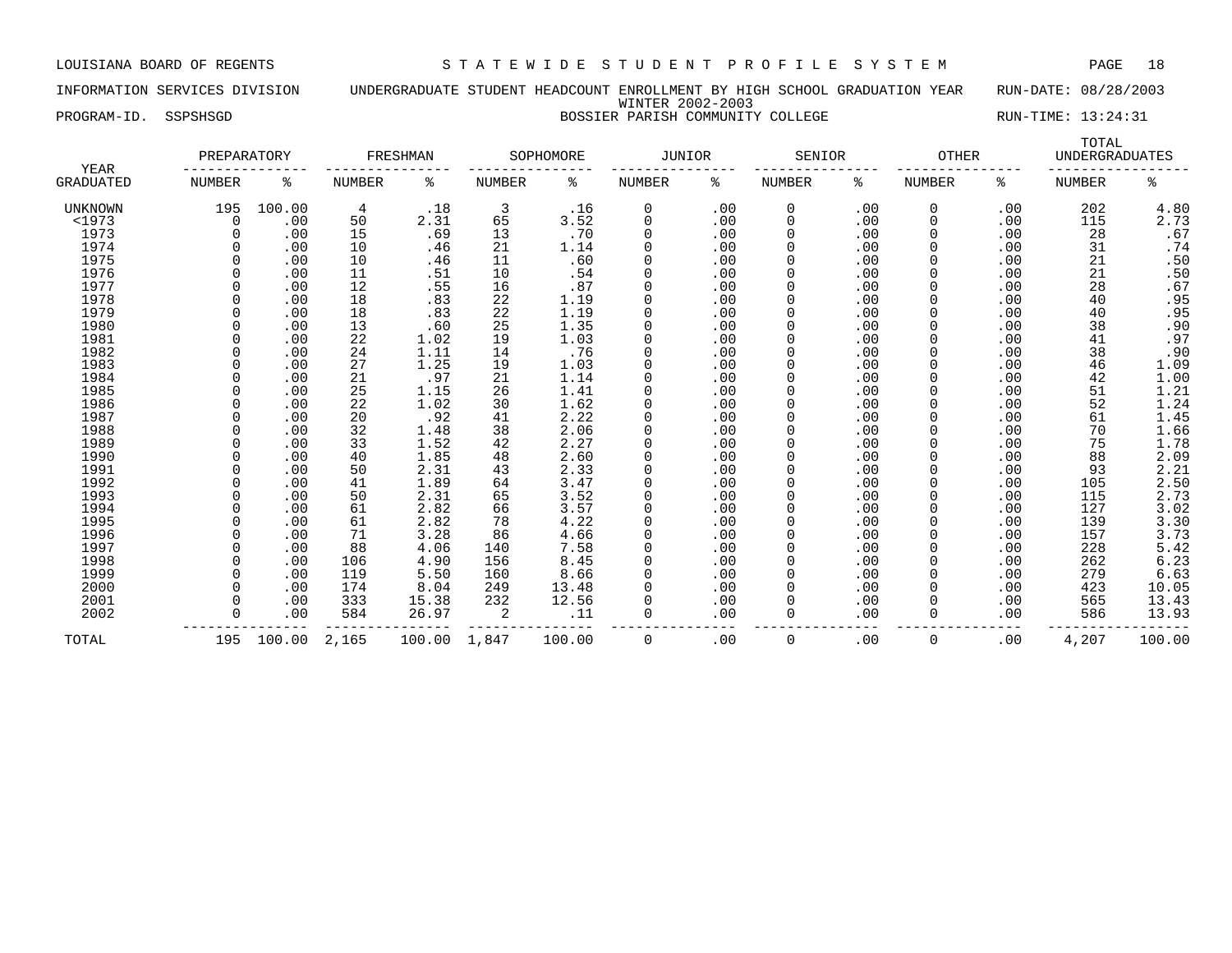INFORMATION SERVICES DIVISION UNDERGRADUATE STUDENT HEADCOUNT ENROLLMENT BY HIGH SCHOOL GRADUATION YEAR RUN-DATE: 08/28/2003 WINTER 2002-2003 PROGRAM-ID. SSPSHSGD DELGADO COMMUNITY COLLEGE RUN-TIME: 13:24:31

| YEAR      | PREPARATORY |        |        | FRESHMAN |        | SOPHOMORE | <b>JUNIOR</b> |     | SENIOR |          | <b>OTHER</b>  |        | TOTAL<br><b>UNDERGRADUATES</b> |        |
|-----------|-------------|--------|--------|----------|--------|-----------|---------------|-----|--------|----------|---------------|--------|--------------------------------|--------|
| GRADUATED | NUMBER      | ႜ      | NUMBER | ႜ        | NUMBER | ႜ         | NUMBER        | ႜ   | NUMBER | ႜ        | <b>NUMBER</b> | ႜ      | <b>NUMBER</b>                  | ៖      |
| UNKNOWN   | 151         | 91.52  | 615    | 7.32     | 153    | 4.42      | 0             | .00 | 0      | .00      | 102           | 3.05   | 1,021                          | 6.64   |
| <1973     | $\Omega$    | .00    | 278    | 3.31     | 81     | 2.34      | 0             | .00 | 0      | .00      | 148           | 4.43   | 507                            | 3.30   |
| 1973      | $\Omega$    | .00    | 39     | .46      | 11     | .32       | 0             | .00 |        | .00      | 19            | .57    | 69                             | .45    |
| 1974      |             | .00    | 50     | .60      | 19     | .55       | 0             | .00 |        | .00      | 32            | .96    | 101                            | .66    |
| 1975      |             | .00    | 60     | .71      | 25     | .72       | 0             | .00 |        | .00      | 31            | .93    | 116                            | .75    |
| 1976      |             | .00    | 51     | .61      | 25     | .72       | $\mathbf 0$   | .00 |        | .00      | 51            | 1.53   | 127                            | .83    |
| 1977      |             | .00    | 68     | .81      | 25     | .72       | $\Omega$      | .00 |        | .00      | 46            | 1.38   | 139                            | .90    |
| 1978      |             | .00    | 74     | .88      | 34     | .98       | $\Omega$      | .00 |        | .00      | 31            | .93    | 139                            | .90    |
| 1979      |             | .00    | 76     | .90      | 43     | 1.24      | 0             | .00 |        | .00      | 54            | 1.62   | 173                            | 1.13   |
| 1980      |             | .00    | 75     | .89      | 40     | 1.15      | 0             | .00 |        | .00      | 53            | 1.59   | 168                            | 1.09   |
| 1981      |             | .00    | 100    | 1.19     | 37     | 1.07      | 0             | .00 |        | .00      | 54            | 1.62   | 191                            | 1.24   |
| 1982      |             | .00    | 101    | 1.20     | 45     | 1.30      | $\Omega$      | .00 |        | .00      | 55            | 1.65   | 201                            | 1.31   |
| 1983      |             | .00    | 68     | .81      | 55     | 1.59      | $\Omega$      | .00 |        | .00      | 63            | 1.88   | 186                            | 1.21   |
| 1984      |             | .61    | 101    | 1.20     | 53     | 1.53      | 0             | .00 |        | .00      | 78            | 2.33   | 233                            | 1.52   |
| 1985      |             | .00    | 108    | 1.29     | 47     | 1.36      | 0             | .00 |        | .00      | 69            | 2.06   | 224                            | 1.46   |
| 1986      | $\Omega$    | .00    | 95     | 1.13     | 49     | 1.41      | 0             | .00 |        | .00      | 82            | 2.45   | 226                            | 1.47   |
| 1987      |             | .00    | 106    | 1.26     | 65     | 1.88      | 0             | .00 |        | .00      | 86            | 2.57   | 257                            | 1.67   |
| 1988      |             | .00    | 95     | 1.13     | 47     | 1.36      | 0             | .00 |        | .00      | 116           | 3.47   | 258                            | 1.68   |
| 1989      | $\Omega$    | .00    | 136    | 1.62     | 76     | 2.19      | $\mathbf 0$   | .00 |        | .00      | 114           | 3.41   | 326                            | 2.12   |
| 1990      |             | .00    | 125    | 1.49     | 89     | 2.57      | 0             | .00 |        | .00      | 123           | 3.68   | 337                            | 2.19   |
| 1991      |             | .00    | 153    | 1.82     | 94     | 2.71      | 0             | .00 |        | .00      | 132           | 3.95   | 379                            | 2.47   |
| 1992      |             | .61    | 149    | 1.77     | 121    | 3.49      | $\Omega$      | .00 |        | .00      | 146           | 4.37   | 417                            | 2.71   |
| 1993      |             | .00    | 193    | 2.30     | 109    | 3.15      |               | .00 |        | .00      | 145           | 4.34   | 447                            | 2.91   |
| 1994      |             | .00    | 220    | 2.62     | 130    | 3.75      | $\Omega$      | .00 |        | .00      | 164           | 4.91   | 514                            | 3.34   |
| 1995      |             | .61    | 280    | 3.33     | 145    | 4.18      | $\Omega$      | .00 |        | .00      | 175           | 5.23   | 601                            | 3.91   |
| 1996      |             | 1.21   | 275    | 3.27     | 137    | 3.95      | $\Omega$      | .00 |        | .00      | 215           | 6.43   | 629                            | 4.09   |
| 1997      |             | .61    | 348    | 4.14     | 210    | 6.06      | $\Omega$      | .00 |        | .00      | 259           | 7.75   | 818                            | 5.32   |
| 1998      |             | 1.21   | 422    | 5.02     | 251    | 7.24      | $\Omega$      | .00 |        | .00      | 265           | 7.93   | 940                            | 6.12   |
| 1999      |             | .61    | 491    | 5.85     | 375    | 10.82     | 0             | .00 |        | .00      | 280           | 8.38   | 1,147                          | 7.46   |
| 2000      | $\Omega$    | .00    | 747    | 8.89     | 473    | 13.65     | 0             | .00 |        | .00      | 142           | 4.25   | 1,362                          | 8.86   |
| 2001      | $\Omega$    | .00    | 1,145  | 13.63    | 399    | 11.52     | $\Omega$      | .00 |        | .00      | 11            | .33    | 1,555                          | 10.12  |
| 2002      | 5           | 3.03   | 1,555  | 18.51    | 2      | .06       | $\Omega$      | .00 | 0      | .00      |               | .06    | 1,564                          | 10.17  |
| TOTAL     | 165         | 100.00 | 8,399  | 100.00   | 3,465  | 100.00    | $\Omega$      | .00 | 0      | $.00 \,$ | 3,343         | 100.00 | 15,372                         | 100.00 |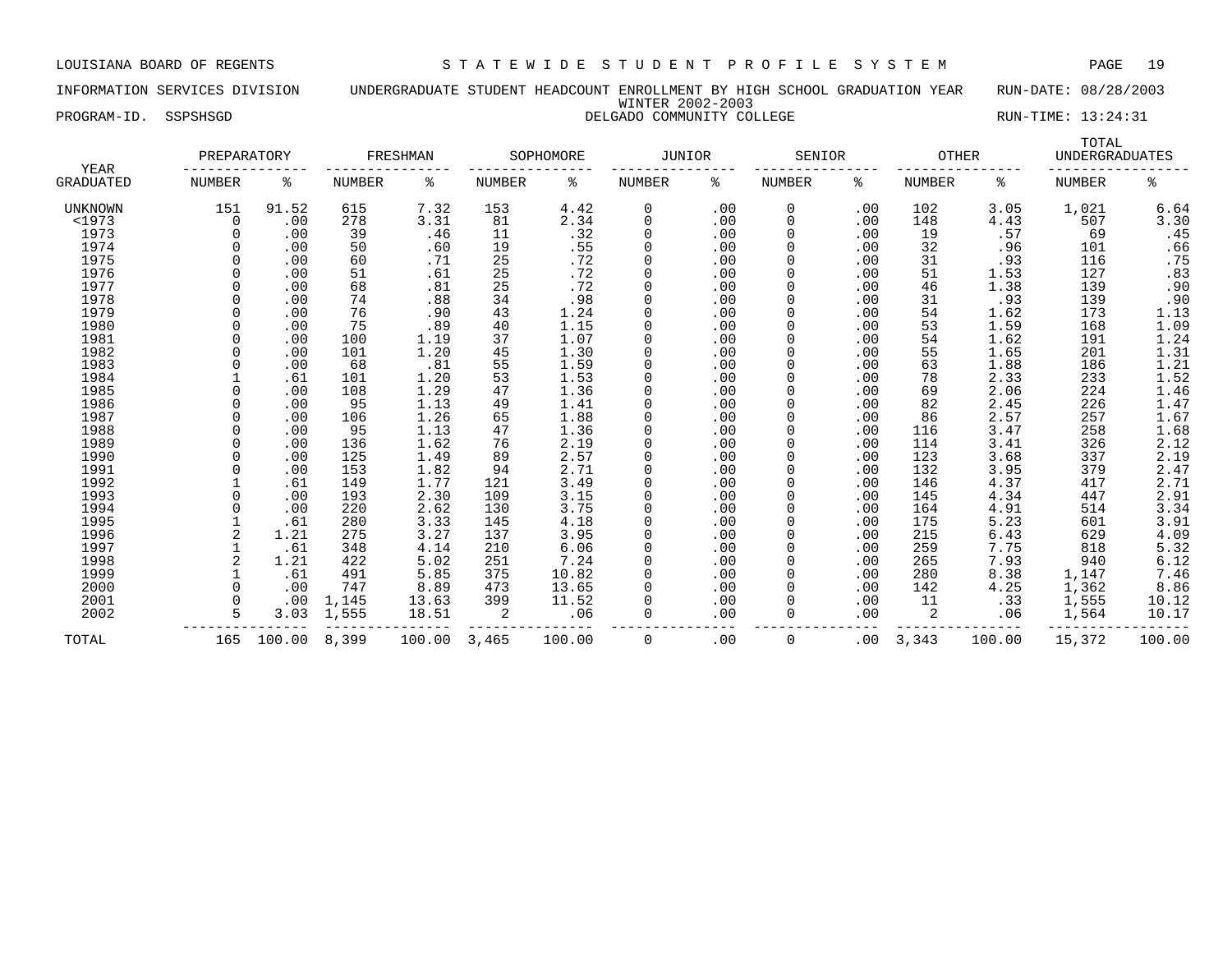INFORMATION SERVICES DIVISION UNDERGRADUATE STUDENT HEADCOUNT ENROLLMENT BY HIGH SCHOOL GRADUATION YEAR RUN-DATE: 08/28/2003 WINTER 2002-2003 PROGRAM-ID. SSPSHSGD **ELAINE P. NUNEZ COMMUN. COLLEGE** RUN-TIME: 13:24:31

|  |  |  |  | ELAINE P. NUNEZ COMMUN. COLLEGI |  |
|--|--|--|--|---------------------------------|--|
|--|--|--|--|---------------------------------|--|

|                                 | PREPARATORY   |        |               | FRESHMAN |               | SOPHOMORE | <b>JUNIOR</b> |     | SENIOR        |     | <b>OTHER</b>  |        | TOTAL<br><b>UNDERGRADUATES</b> |        |
|---------------------------------|---------------|--------|---------------|----------|---------------|-----------|---------------|-----|---------------|-----|---------------|--------|--------------------------------|--------|
| <b>YEAR</b><br><b>GRADUATED</b> | <b>NUMBER</b> | ႜ      | <b>NUMBER</b> | ႜ        | <b>NUMBER</b> | ႜ         | <b>NUMBER</b> | နွ  | <b>NUMBER</b> | နွ  | <b>NUMBER</b> | ႜ      | <b>NUMBER</b>                  | နွ     |
| UNKNOWN                         | 70            | 100.00 | 51            | 5.44     | 25            | 5.26      | 0             | .00 | 0             | .00 | 69            | 9.58   | 215                            | 9.76   |
| <1973                           | 0             | .00    | 29            | 3.09     | 16            | 3.37      | 0             | .00 | 0             | .00 | 88            | 12.22  | 133                            | 6.04   |
| 1973                            |               | .00    | 3             | .32      | 3             | .63       | 0             | .00 | 0             | .00 | 16            | 2.22   | 22                             | 1.00   |
| 1974                            |               | .00    |               | .75      |               | .21       | 0             | .00 | 0             | .00 | 7             | .97    | 15                             | .68    |
| 1975                            |               | .00    |               | .75      |               | .42       | <sup>0</sup>  | .00 | 0             | .00 | 14            | 1.94   | 23                             | 1.04   |
| 1976                            |               | .00    | 5             | .53      |               | .84       | 0             | .00 | 0             | .00 | 15            | 2.08   | 24                             | 1.09   |
| 1977                            |               | .00    | 3             | .32      |               | .42       | 0             | .00 | 0             | .00 | 9             | 1.25   | 14                             | .64    |
| 1978                            |               | .00    | 10            | 1.07     | 9             | 1.89      | <sup>0</sup>  | .00 |               | .00 | 8             | 1.11   | 27                             | 1.23   |
| 1979                            |               | .00    | 7             | .75      |               | 1.47      | 0             | .00 | 0             | .00 | 15            | 2.08   | 29                             | 1.32   |
| 1980                            |               | .00    | 9             | .96      |               | 1.05      | <sup>0</sup>  | .00 | <sup>0</sup>  | .00 | 11            | 1.53   | 25                             | 1.13   |
| 1981                            |               | .00    | 8             | .85      |               | 1.05      | <sup>0</sup>  | .00 | <sup>0</sup>  | .00 | 12            | 1.67   | 25                             | 1.13   |
| 1982                            |               | .00    | 15            | 1.60     |               | 1.26      | 0             | .00 | 0             | .00 | 21            | 2.92   | 42                             | 1.91   |
| 1983                            |               | .00    | 14            | 1.49     |               | 1.26      | 0             | .00 | 0             | .00 | 11            | 1.53   | 31                             | 1.41   |
| 1984                            |               | .00    | 22            | 2.35     |               | 1.68      | 0             | .00 | 0             | .00 | 13            | 1.81   | 43                             | 1.95   |
| 1985                            |               | .00    | 15            | 1.60     | 9             | 1.89      | 0             | .00 | 0             | .00 | 18            | 2.50   | 42                             | 1.91   |
| 1986                            |               | .00    | 14            | 1.49     | 4             | .84       | 0             | .00 | 0             | .00 | 11            | 1.53   | 29                             | 1.32   |
| 1987                            |               | .00    | 18            | 1.92     | 11            | 2.32      | 0             | .00 | 0             | .00 | 18            | 2.50   | 47                             | 2.13   |
| 1988                            |               | .00    | 14            | 1.49     | 10            | 2.11      | 0             | .00 | 0             | .00 | 16            | 2.22   | 40                             | 1.82   |
| 1989                            |               | .00    | 18            | 1.92     | 12            | 2.53      | 0             | .00 |               | .00 | 20            | 2.78   | 50                             | 2.27   |
| 1990                            |               | .00    | 6             | .64      | 12            | 2.53      | 0             | .00 | 0             | .00 | 9             | 1.25   | 27                             | 1.23   |
| 1991                            |               | .00    | 21            | 2.24     | 18            | 3.79      | $\Omega$      | .00 | <sup>0</sup>  | .00 | 27            | 3.75   | 66                             | 3.00   |
| 1992                            |               | .00    | 18            | 1.92     | 14            | 2.95      | $\Omega$      | .00 | 0             | .00 | 22            | 3.06   | 54                             | 2.45   |
| 1993                            |               | .00    | 21            | 2.24     | 10            | 2.11      | 0             | .00 | 0             | .00 | 15            | 2.08   | 46                             | 2.09   |
| 1994                            |               | .00    | 32            | 3.41     | 19            | 4.00      | 0             | .00 | 0             | .00 | 26            | 3.61   | 77                             | 3.50   |
| 1995                            |               | .00    | 29            | 3.09     | 24            | 5.05      | 0             | .00 | 0             | .00 | 25            | 3.47   | 78                             | 3.54   |
| 1996                            |               | .00    | 34            | 3.62     | 26            | 5.47      | 0             | .00 | 0             | .00 | 19            | 2.64   | 79                             | 3.59   |
| 1997                            |               | .00    | 39            | 4.16     | 23            | 4.84      | 0             | .00 | 0             | .00 | 31            | 4.31   | 93                             | 4.22   |
| 1998                            |               | .00    | 31            | 3.30     | 32            | 6.74      | <sup>0</sup>  | .00 | <sup>0</sup>  | .00 | 40            | 5.56   | 103                            | 4.68   |
| 1999                            |               | .00    | 68            | 7.25     | 46            | 9.68      | <sup>0</sup>  | .00 | 0             | .00 | 52            | 7.22   | 166                            | 7.54   |
| 2000                            |               | .00    | 69            | 7.36     | 60            | 12.63     | <sup>0</sup>  | .00 | 0             | .00 | 34            | 4.72   | 163                            | 7.40   |
| 2001                            |               | .00    | 136           | 14.50    | 45            | 9.47      | <sup>0</sup>  | .00 | 0             | .00 | 12            | 1.67   | 193                            | 8.76   |
| 2002                            |               | .00    | 165           | 17.59    | 1             | .21       | <sup>0</sup>  | .00 | 0             | .00 | 16            | 2.22   | 182                            | 8.26   |
| TOTAL                           | 70            | 100.00 | 938           | 100.00   | 475           | 100.00    | 0             | .00 | 0             | .00 | 720           | 100.00 | 2,203                          | 100.00 |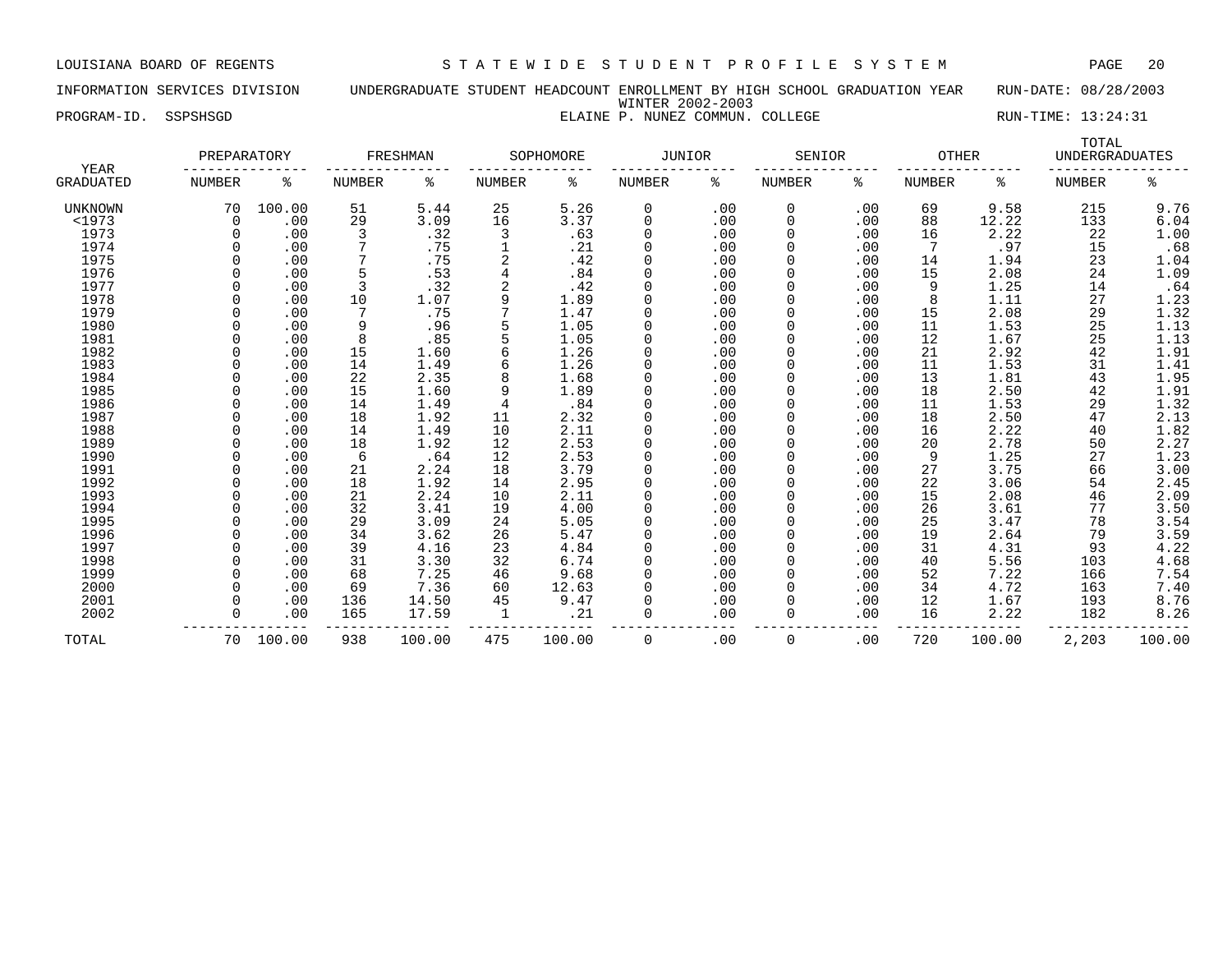INFORMATION SERVICES DIVISION UNDERGRADUATE STUDENT HEADCOUNT ENROLLMENT BY HIGH SCHOOL GRADUATION YEAR RUN-DATE: 08/28/2003 WINTER 2002-2003 PROGRAM-ID. SSPSHSGD **RIVER PARISHES COMMUNITY COLLEGE** RUN-TIME: 13:24:31

| <b>YEAR</b>      | PREPARATORY   |        |                | FRESHMAN |               | SOPHOMORE | <b>JUNIOR</b> |     | SENIOR        |     | OTHER         |        | TOTAL<br><b>UNDERGRADUATES</b> |        |
|------------------|---------------|--------|----------------|----------|---------------|-----------|---------------|-----|---------------|-----|---------------|--------|--------------------------------|--------|
| <b>GRADUATED</b> | <b>NUMBER</b> | ႜ      | NUMBER         | ႜ        | <b>NUMBER</b> | ిక        | <b>NUMBER</b> | နွ  | <b>NUMBER</b> | ႜ   | <b>NUMBER</b> | ႜ      | NUMBER                         | နွ     |
| <b>UNKNOWN</b>   | 63            | 100.00 | 10             | 2.60     | 2             | 1.80      | 0             | .00 | 0             | .00 | 3             | 9.38   | 78                             | 13.22  |
| <1973            | $\Omega$      | .00    | 32             | 8.33     |               | 3.60      | 0             | .00 | 0             | .00 | 0             | .00    | 36                             | 6.10   |
| 1973             |               | .00    | 3              | .78      |               | .00       | <sup>0</sup>  | .00 | 0             | .00 |               | .00    |                                | .51    |
| 1974             |               | .00    |                | 1.30     |               | .00       | <sup>0</sup>  | .00 | <sup>0</sup>  | .00 |               | .00    |                                | .85    |
| 1975             |               | .00    |                | 1.04     |               | .00       | <sup>0</sup>  | .00 | 0             | .00 |               | 3.13   |                                | .85    |
| 1976             |               | .00    |                | .78      |               | 2.70      | <sup>0</sup>  | .00 | 0             | .00 |               | .00    |                                | 1.02   |
| 1977             |               | .00    |                | 1.04     |               | 1.80      | 0             | .00 |               | .00 |               | .00    | 6                              | 1.02   |
| 1978             |               | .00    |                | 1.82     |               | 1.80      | 0             | .00 | 0             | .00 |               | .00    | 9                              | 1.53   |
| 1979             |               | .00    |                | 1.04     |               | .00       | 0             | .00 | 0             | .00 |               | .00    |                                | .68    |
| 1980             |               | .00    |                | 2.08     |               | .00       | 0             | .00 | 0             | .00 |               | .00    | 8                              | 1.36   |
| 1981             |               | .00    |                | 1.56     |               | .00       | <sup>0</sup>  | .00 | U             | .00 |               | .00    | 6                              | 1.02   |
| 1982             |               | .00    |                | 2.34     |               | 1.80      | <sup>0</sup>  | .00 |               | .00 |               | .00    | 11                             | 1.86   |
| 1983             |               | .00    |                | 1.56     |               | 2.70      | 0             | .00 |               | .00 |               | .00    | 9                              | 1.53   |
| 1984             |               | .00    |                | 1.30     |               | 1.80      | 0             | .00 |               | .00 |               | 3.13   |                                | 1.36   |
| 1985             |               | .00    |                | 1.56     |               | 1.80      | <sup>0</sup>  | .00 |               | .00 |               | .00    |                                | 1.36   |
| 1986             |               | .00    |                | 1.04     |               | 2.70      | <sup>0</sup>  | .00 |               | .00 |               | 3.13   |                                | 1.36   |
| 1987             |               | .00    |                | 1.30     |               | 1.80      | <sup>0</sup>  | .00 | U             | .00 |               | .00    |                                | 1.19   |
| 1988             |               | .00    |                | 1.30     |               | .90       | <sup>0</sup>  | .00 | <sup>0</sup>  | .00 |               | .00    |                                | 1.02   |
| 1989             |               | .00    |                | 1.04     |               | 1.80      | <sup>0</sup>  | .00 | <sup>0</sup>  | .00 |               | .00    |                                | 1.02   |
| 1990             |               | .00    |                | 1.30     |               | .00       | 0             | .00 | 0             | .00 |               | .00    |                                | .85    |
| 1991             |               | .00    | 6              | 1.56     |               | .90       | 0             | .00 | 0             | .00 |               | .00    |                                | 1.19   |
| 1992             |               | .00    |                | 1.04     |               | 1.80      | 0             | .00 |               | .00 |               | .00    | 6                              | 1.02   |
| 1993             |               | .00    | $\overline{2}$ | .52      |               | .90       | 0             | .00 |               | .00 |               | 3.13   |                                | .68    |
| 1994             |               | .00    | 3              | .78      |               | 2.70      | 0             | .00 |               | .00 |               | 6.25   | 8                              | 1.36   |
| 1995             |               | .00    | 10             | 2.60     |               | 1.80      | <sup>0</sup>  | .00 | U             | .00 |               | 3.13   | 13                             | 2.20   |
| 1996             |               | .00    | 6              | 1.56     | $\Omega$      | .00       | 0             | .00 | U             | .00 |               | 3.13   | 7                              | 1.19   |
| 1997             |               | .00    | 11             | 2.86     | 3             | 2.70      | <sup>0</sup>  | .00 |               | .00 |               | 3.13   | 15                             | 2.54   |
| 1998             |               | .00    | 14             | 3.65     | 10            | 9.01      |               | .00 |               | .00 |               | 12.50  | 28                             | 4.75   |
| 1999             |               | .00    | 10             | 2.60     | 12            | 10.81     | <sup>0</sup>  | .00 |               | .00 |               | 9.38   | 25                             | 4.24   |
| 2000             |               | .00    | 26             | 6.77     | 19            | 17.12     | <sup>0</sup>  | .00 |               | .00 |               | 12.50  | 49                             | 8.31   |
| 2001             |               | .00    | 73             | 19.01    | 27            | 24.32     | <sup>0</sup>  | .00 |               | .00 |               | 9.38   | 103                            | 17.46  |
| 2002             |               | .00    | 84             | 21.88    | 1             | .90       | $\Omega$      | .00 | 0             | .00 | 6             | 18.75  | 91                             | 15.42  |
| TOTAL            | 63            | 100.00 | 384            | 100.00   | 111           | 100.00    | 0             | .00 | 0             | .00 | 32            | 100.00 | 590                            | 100.00 |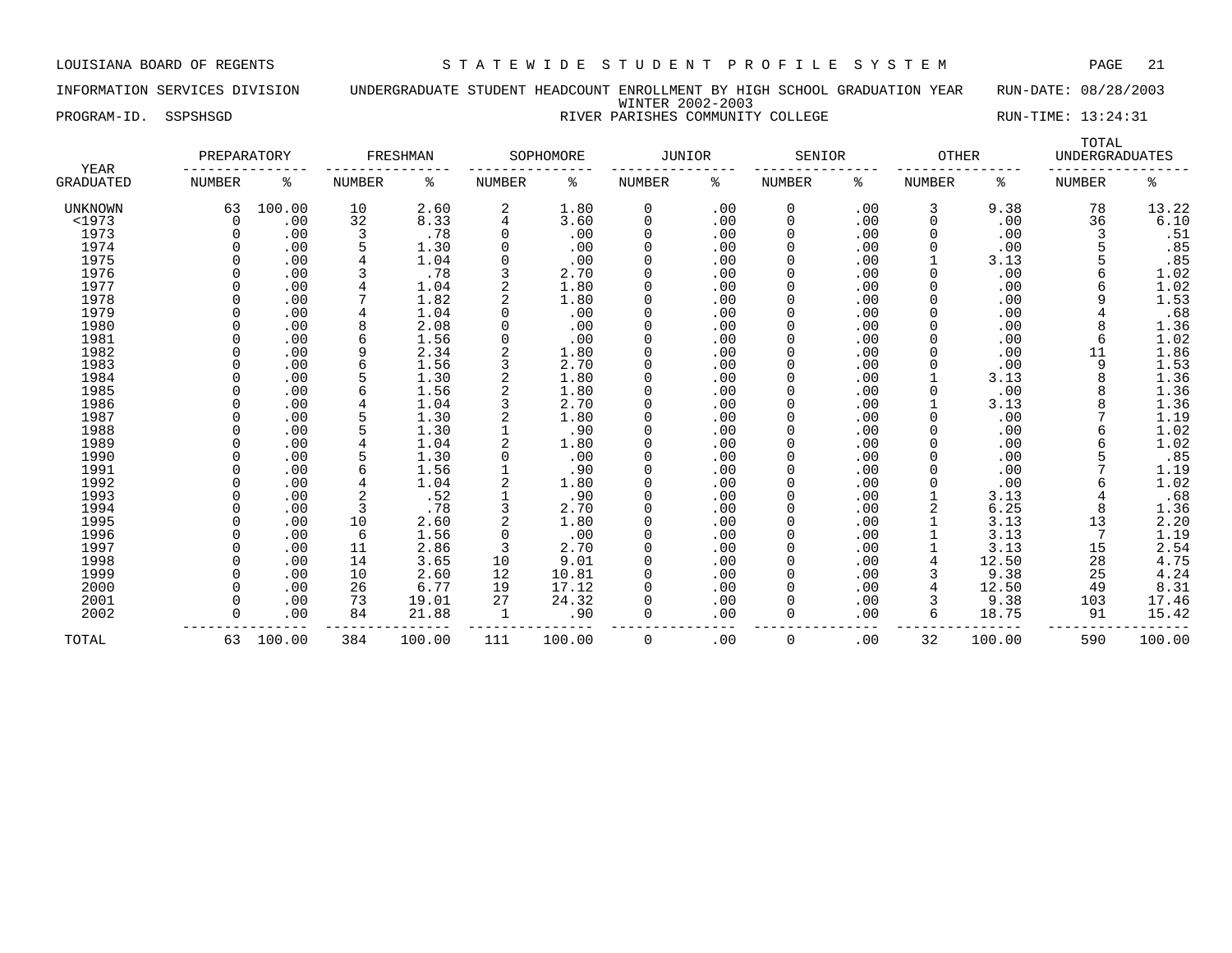INFORMATION SERVICES DIVISION UNDERGRADUATE STUDENT HEADCOUNT ENROLLMENT BY HIGH SCHOOL GRADUATION YEAR RUN-DATE: 08/28/2003 WINTER 2002-2003 PROGRAM-ID. SSPSHSGD SOUTH LA. COMMUNITY COLLEGE RUN-TIME: 13:24:31

| YEAR           | PREPARATORY  |     |                | FRESHMAN |               | SOPHOMORE | <b>JUNIOR</b> |     | SENIOR        |     | <b>OTHER</b>  |        | TOTAL<br><b>UNDERGRADUATES</b> |        |
|----------------|--------------|-----|----------------|----------|---------------|-----------|---------------|-----|---------------|-----|---------------|--------|--------------------------------|--------|
| GRADUATED      | NUMBER       | ి   | <b>NUMBER</b>  | ႜ        | <b>NUMBER</b> | ి         | NUMBER        | နွ  | <b>NUMBER</b> | ៖   | <b>NUMBER</b> | ႜ      | <b>NUMBER</b>                  | နွ     |
| <b>UNKNOWN</b> |              | .00 | 560            | 84.46    | 151           | 98.69     | 0             | .00 | 0             | .00 | 356           | 87.90  | 1,067                          | 87.39  |
| <1973          |              | .00 | 2              | .30      | 0             | .00       | $\Omega$      | .00 | 0             | .00 | 2             | .49    | 4                              | .33    |
| 1973           |              | .00 | $\Omega$       | .00      | 0             | .00       | $\Omega$      | .00 | <sup>0</sup>  | .00 | 0             | .00    |                                | .00    |
| 1974           |              | .00 |                | .15      | $\Omega$      | .00       | 0             | .00 | <sup>0</sup>  | .00 | $\Omega$      | .00    |                                | .08    |
| 1975           |              | .00 | 0              | .00      | $\Omega$      | .00       | 0             | .00 | 0             | .00 | $\Omega$      | .00    |                                | .00    |
| 1976           |              | .00 |                | .15      | $\Omega$      | .00       | 0             | .00 | 0             | .00 | $\Omega$      | .00    |                                | .08    |
| 1977           |              | .00 | $\Omega$       | .00      | $\Omega$      | .00       | 0             | .00 | 0             | .00 | 0             | .00    | O                              | .00    |
| 1978           |              | .00 | 2              | .30      |               | .65       | 0             | .00 | 0             | .00 |               | .25    |                                | .33    |
| 1979           |              | .00 | 2              | .30      | $\Omega$      | .00       | 0             | .00 | 0             | .00 |               | .00    |                                | .16    |
| 1980           |              | .00 |                | .15      | $\Omega$      | .00       | 0             | .00 | 0             | .00 |               | .99    |                                | .41    |
| 1981           |              | .00 |                | .60      | $\Omega$      | .00       | 0             | .00 | 0             | .00 |               | .00    |                                | .33    |
| 1982           |              | .00 |                | .15      | $\Omega$      | .00       | 0             | .00 | <sup>0</sup>  | .00 |               | .00    |                                | .08    |
| 1983           |              | .00 |                | .45      |               | .00       | 0             | .00 | 0             | .00 |               | .25    |                                | .33    |
| 1984           |              | .00 |                | .15      | $\Omega$      | .00       | 0             | .00 |               | .00 |               | .00    |                                | .08    |
| 1985           |              | .00 |                | .15      | $\Omega$      | .00       | 0             | .00 | <sup>0</sup>  | .00 | O             | .00    |                                | .08    |
| 1986           |              | .00 |                | .15      | $\Omega$      | .00       | 0             | .00 | <sup>0</sup>  | .00 | 0             | .00    |                                | .08    |
| 1987           |              | .00 | $\overline{2}$ | .30      |               | .00       | 0             | .00 | <sup>0</sup>  | .00 | 2             | .49    | 4                              | .33    |
| 1988           |              | .00 | $\Omega$       | .00      |               | .00       | 0             | .00 | <sup>0</sup>  | .00 | O             | .00    | U                              | .00    |
| 1989           |              | .00 | 0              | .00      |               | .00       | 0             | .00 | <sup>0</sup>  | .00 | O             | .00    | O                              | .00    |
| 1990           |              | .00 | 2              | .30      | $\Omega$      | .00       | 0             | .00 | 0             | .00 |               | .00    | 2                              | .16    |
| 1991           |              | .00 |                | .15      | $\Omega$      | .00       | 0             | .00 | 0             | .00 |               | .00    |                                | .08    |
| 1992           |              | .00 | $\overline{2}$ | .30      | 0             | .00       | 0             | .00 | 0             | .00 |               | .00    | 2                              | .16    |
| 1993           |              | .00 | 0              | .00      | $\Omega$      | .00       | 0             | .00 | 0             | .00 | 0             | .00    | 0                              | .00    |
| 1994           |              | .00 |                | .15      | $\Omega$      | .00       | 0             | .00 | 0             | .00 | 2             | .49    |                                | .25    |
| 1995           |              | .00 |                | .30      | 0             | .00       | 0             | .00 | <sup>0</sup>  | .00 | $\Omega$      | .00    | 2                              | .16    |
| 1996           |              | .00 | $\Omega$       | .00      | $\Omega$      | .00       | 0             | .00 | <sup>0</sup>  | .00 | $\Omega$      | .00    | O                              | .00    |
| 1997           |              | .00 | 2              | .30      | $\Omega$      | .00       | 0             | .00 |               | .00 |               | .25    |                                | .25    |
| 1998           |              | .00 |                | .60      | $\Omega$      | .00       | 0             | .00 |               | .00 | 2             | .49    |                                | .49    |
| 1999           |              | .00 |                | .30      |               | .00       | 0             | .00 | <sup>0</sup>  | .00 |               | .25    |                                | .25    |
| 2000           |              | .00 | 2              | .30      |               | .65       | 0             | .00 | <sup>0</sup>  | .00 |               | .25    | 4                              | .33    |
| 2001           |              | .00 | 11             | 1.66     | $\Omega$      | .00       | 0             | .00 | <sup>0</sup>  | .00 | 9             | 2.22   | 20                             | 1.64   |
| 2002           | <sup>n</sup> | .00 | 52             | 7.84     | 0             | .00       | 0             | .00 | 0             | .00 | 23            | 5.68   | 75                             | 6.14   |
| TOTAL          | 0            | .00 | 663            | 100.00   | 153           | 100.00    | 0             | .00 | 0             | .00 | 405           | 100.00 | 1,221                          | 100.00 |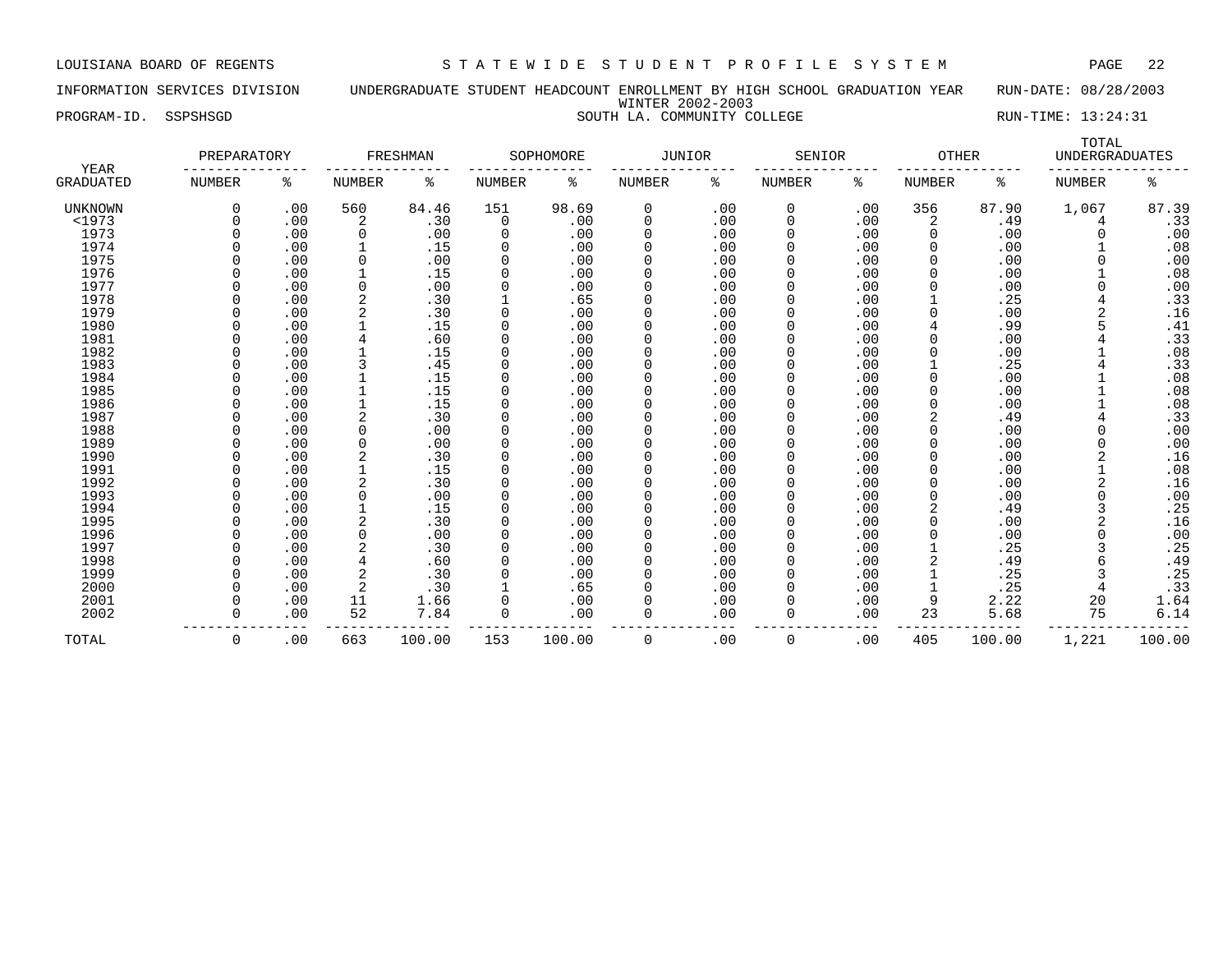### INFORMATION SERVICES DIVISION UNDERGRADUATE STUDENT HEADCOUNT ENROLLMENT BY HIGH SCHOOL GRADUATION YEAR RUN-DATE: 08/28/2003 WINTER 2002-2003 PROGRAM-ID. SSPSHSGD LA. DELTA COMMUNITY COLLEGE RUN-TIME: 13:24:31

| YEAR             | PREPARATORY   |     |        | FRESHMAN |               | SOPHOMORE | JUNIOR        |     | SENIOR        |     | OTHER         |        | TOTAL<br><b>UNDERGRADUATES</b> |        |
|------------------|---------------|-----|--------|----------|---------------|-----------|---------------|-----|---------------|-----|---------------|--------|--------------------------------|--------|
| <b>GRADUATED</b> | <b>NUMBER</b> | ి   | NUMBER | ႜ        | <b>NUMBER</b> | ႜ         | <b>NUMBER</b> | ႜ   | <b>NUMBER</b> | ႜ   | <b>NUMBER</b> | ిం     | NUMBER                         | ి      |
| <b>UNKNOWN</b>   | 0             | .00 | 166    | 36.89    | 0             | .00       | 0             | .00 | 0             | .00 | 0             | .00    | 166                            | 31.62  |
| <1973            |               | .00 | 28     | 6.22     |               | 3.85      | 0             | .00 | 0             | .00 | 2             | 8.70   | 32                             | 6.10   |
| 1973             |               | .00 | 4      | .89      |               | .00       | $\Omega$      | .00 | 0             | .00 | $\Omega$      | .00    | 4                              | .76    |
| 1974             |               | .00 |        | 1.56     |               | .00       | $\Omega$      | .00 |               | .00 |               | .00    | 7                              | 1.33   |
| 1975             |               | .00 |        | 2.00     |               | .00       | $\Omega$      | .00 | 0             | .00 |               | 8.70   | 11                             | 2.10   |
| 1976             |               | .00 | 8      | 1.78     |               | .00       | $\Omega$      | .00 |               | .00 |               | .00    | 8                              | 1.52   |
| 1977             |               | .00 |        | 1.78     |               | 5.77      | $\Omega$      | .00 |               | .00 |               | .00    | 11                             | 2.10   |
| 1978             |               | .00 |        | .67      |               | 3.85      | $\Omega$      | .00 |               | .00 |               | 4.35   | 6                              | 1.14   |
| 1979             |               | .00 |        | .67      |               | .00       | $\Omega$      | .00 |               | .00 |               | .00    | 3                              | .57    |
| 1980             |               | .00 |        | .89      |               | 1.92      | $\Omega$      | .00 |               | .00 |               | 8.70   |                                | 1.33   |
| 1981             | <sup>n</sup>  | .00 | 9      | 2.00     |               | 1.92      | $\Omega$      | .00 |               | .00 |               | .00    | 10                             | 1.90   |
| 1982             | U             | .00 |        | 1.33     |               | .00       | $\Omega$      | .00 |               | .00 |               | .00    | 6                              | 1.14   |
| 1983             |               | .00 |        | .67      |               | 1.92      | $\Omega$      | .00 |               | .00 | 2             | 8.70   | 6                              | 1.14   |
| 1984             |               | .00 |        | 1.56     |               | .00       | $\Omega$      | .00 |               | .00 |               | 4.35   |                                | 1.52   |
| 1985             |               | .00 |        | .89      |               | .00       | $\Omega$      | .00 |               | .00 |               | .00    |                                | .76    |
| 1986             |               | .00 | 6      | 1.33     |               | 1.92      | $\Omega$      | .00 |               | .00 |               | .00    |                                | 1.33   |
| 1987             |               | .00 |        | 1.56     |               | .00       | $\Omega$      | .00 |               | .00 |               | .00    | 7                              | 1.33   |
| 1988             |               | .00 |        | 1.11     |               | 7.69      | $\Omega$      | .00 |               | .00 |               | 4.35   | 10                             | 1.90   |
| 1989             |               | .00 |        | 1.78     |               | 1.92      | $\Omega$      | .00 |               | .00 |               | .00    | 9                              | 1.71   |
| 1990             |               | .00 |        | 1.56     |               | .00       | $\Omega$      | .00 |               | .00 |               | 8.70   | 9                              | 1.71   |
| 1991             |               | .00 |        | .89      |               | 7.69      | $\Omega$      | .00 |               | .00 |               | 8.70   | 10                             | 1.90   |
| 1992             |               | .00 | 11     | 2.44     |               | 3.85      | $\Omega$      | .00 |               | .00 |               | 4.35   | 14                             | 2.67   |
| 1993             |               | .00 | 4      | .89      |               | 3.85      | 0             | .00 |               | .00 |               | .00    | 6                              | 1.14   |
| 1994             |               | .00 |        | .44      |               | .00       | $\Omega$      | .00 |               | .00 |               | .00    | 2                              | .38    |
| 1995             |               | .00 |        | .89      |               | 1.92      | $\Omega$      | .00 |               | .00 |               | .00    | 5                              | .95    |
| 1996             |               | .00 | 6      | 1.33     |               | 1.92      | 0             | .00 |               | .00 |               | 4.35   | 8                              | 1.52   |
| 1997             |               | .00 | 5      | 1.11     | 9             | 17.31     | $\Omega$      | .00 |               | .00 |               | .00    | 14                             | 2.67   |
| 1998             |               | .00 | 8      | 1.78     |               | 5.77      | $\Omega$      | .00 |               | .00 |               | 4.35   | 12                             | 2.29   |
| 1999             |               | .00 | 13     | 2.89     |               | 5.77      | $\Omega$      | .00 |               | .00 |               | 4.35   | 17                             | 3.24   |
| 2000             |               | .00 | 15     | 3.33     |               | 15.38     | $\Omega$      | .00 |               | .00 |               | 17.39  | 27                             | 5.14   |
| 2001             |               | .00 | 36     | 8.00     |               | 5.77      | $\Omega$      | .00 |               | .00 |               | .00    | 39                             | 7.43   |
| 2002             | $\Omega$      | .00 | 40     | 8.89     | $\Omega$      | .00       | $\Omega$      | .00 | 0             | .00 | $\Omega$      | .00    | 40                             | 7.62   |
| TOTAL            | 0             | .00 | 450    | 100.00   | 52            | 100.00    | 0             | .00 | 0             | .00 | 23            | 100.00 | 525                            | 100.00 |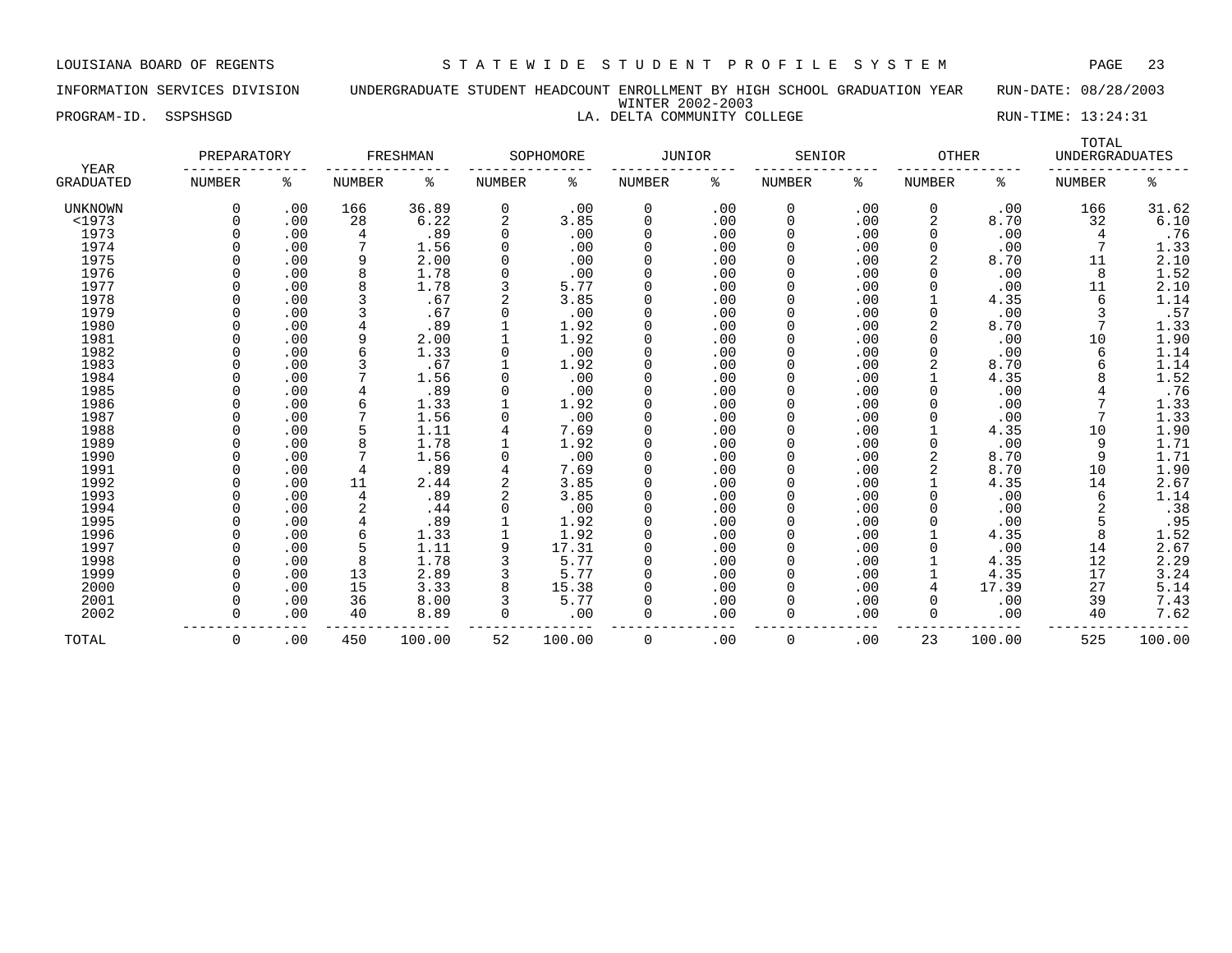INFORMATION SERVICES DIVISION UNDERGRADUATE STUDENT HEADCOUNT ENROLLMENT BY HIGH SCHOOL GRADUATION YEAR RUN-DATE: 08/28/2003 WINTER 2002-2003 PROGRAM-ID. SSPSHSGD UNIV. OF LOUISIANA SYSTEM TOTALS RUN-TIME: 13:24:31

|                   | PREPARATORY   |               |               | FRESHMAN      |               | SOPHOMORE     |               | <b>JUNIOR</b> |               | SENIOR | <b>OTHER</b>  |        | TOTAL<br><b>UNDERGRADUATES</b> |                                  |
|-------------------|---------------|---------------|---------------|---------------|---------------|---------------|---------------|---------------|---------------|--------|---------------|--------|--------------------------------|----------------------------------|
| YEAR<br>GRADUATED | <b>NUMBER</b> | ႜ             | <b>NUMBER</b> | ႜ             | <b>NUMBER</b> | ႜ             | <b>NUMBER</b> | နွ            | <b>NUMBER</b> | ႜ      | <b>NUMBER</b> | ႜ      | <b>NUMBER</b>                  | နွ                               |
| UNKNOWN           | 245           | 98.39         | 666           | 3.20          | 478           | 3.38          | 432           | 3.61          | 481           | 2.65   | 197           | 16.08  | 2,499                          | $3.75$<br>$2.22$                 |
| <1973             | $\Omega$      | .00           | 210           | 1.01          | 117           | .83           | 121           | 1.01          | 357           | 1.96   | 671           | 54.78  | 1,476                          |                                  |
| 1973              | 0             | .00           | 33            | .16           | 16            | .11           | 23            | .19           | 72            | .40    | 5             | .41    | 149                            | .22                              |
| 1974              |               | .00           | 41            | .20           | 28            | .20           | 32            | .27           | 71            | .39    | 14            | 1.14   | 186                            | $.28$<br>$.32$<br>$.33$<br>$.36$ |
| 1975              | $\Omega$      | .00           | 61            | .29           | 37            | .26           | 29            | .24           | 79            | .43    | 8             | .65    | 214                            |                                  |
| 1976              |               | .00           | 36            | .17           | 34            | .24           | 36            | .30           | 110           | .61    |               | .41    | 221                            |                                  |
| 1977              |               | .00           | 59            | .28           | 35            | .25           | 36            | .30           | 100           | .55    | 8             | .65    | 238                            |                                  |
| 1978              |               | .00           | 65            | .31           | 39            | .28           | 39            | .33           | 84            | .46    |               | .57    | 234                            |                                  |
| 1979              | <sup>n</sup>  | .00           | 69            | .33           | 51            | .36           | 43            | .36           | 105           | .58    | 17            | 1.39   | 285                            | $: 35$<br>$.43$                  |
| 1980              | U             | .00           | 72            | .35           | 43            | .30           | 39            | .33           | 117           | .64    | 13            | 1.06   | 284                            | $.43$<br>$.43$<br>$.47$          |
| 1981              | <sup>n</sup>  | .00           | 68            | .33           | 47            | .33           | 40            | .33           | 121           | .67    | 12            | .98    | 288                            |                                  |
| 1982              |               | .00           | 71            | .34           | 47            | .33           | 56            | .47           | 131           | .72    | 5             | .41    | 310                            |                                  |
| 1983              |               | .00           | 63            | .30           | 57            | .40           | 69            | .58           | 154           | .85    | 8             | .65    | 351                            | $.53$<br>$.52$                   |
| 1984              |               | .00           | 78            | .37           | 52            | .37           | 61            | .51           | 147           | .81    |               | .73    | 347                            |                                  |
| 1985              |               | .00           | 79            | .38           | 60            | .42           | 66            | .55           | 157           | .86    |               | .57    | 369                            | .55                              |
| 1986              |               | .00           | 94            | .45           | 64            | .45           | 76            | .63           | 187           | 1.03   |               | .49    | 427                            | .64                              |
| 1987              |               | .00           | 94            | .45           | 90            | .64           | 77            | .64           | 219           | 1.20   | 8             | .65    | 488                            | .73                              |
| 1988              |               | .00           | 106           | .51           | 100           | .71           | 82            | .68           | 277           | 1.52   | 16            | 1.31   | 581                            | .87                              |
| 1989              |               | .00           | 121           | .58           | 109           | .77           | 114           | .95           | 294           | 1.62   | 15            | 1.22   | 653                            | .98                              |
| 1990              |               | .00           | 132           | .63           | 113           | .80           | 125           | 1.04          | 295           | 1.62   |               | .57    | 672                            | 1.01                             |
| 1991              |               | .00           | 139           | .67           | 132           | .93           | 140           | 1.17          | 398           | 2.19   | 14            | 1.14   | 823                            | $1.24$<br>$1.37$                 |
| 1992              | $\Omega$      | .00           | 171           | .82           | 145           | 1.03          | 141           | 1.18          | 442           | 2.43   | 12            | .98    | 911                            |                                  |
| 1993              | $\Omega$      | .00           | 195           | .94           | 193           | 1.36          | 217           | 1.81          | 562           | 3.09   | 19            | 1.55   | 1,186                          |                                  |
| 1994              |               | .00           | 266           | 1.28          | 227           | 1.60          | 270           | 2.26          | 675           | 3.71   | 18            | 1.47   | 1,456                          | $\frac{1.78}{2.19}$<br>2.66      |
| 1995              |               | .00           | 272           | 1.31          | 295           | 2.09          | 303           | 2.53          | 892           | 4.91   | 10            | .82    | 1,772                          |                                  |
| 1996              |               | .00           | 348           | 1.67          | 310           | 2.19          | 386           | 3.22          | 1,217         | 6.70   | 28            | 2.29   | 2,289                          | $3.44$<br>$5.08$                 |
| 1997              | <sup>0</sup>  | .00           | 352           | 1.69          | 467           | 3.30          | 536           | 4.48          | 1,998         | 10.99  | 27            | 2.20   | 3,380                          |                                  |
| 1998              |               | .00           | 510           | 2.45          | 598           | 4.23          | 955           | 7.98          | 3,472         | 19.10  | 18            | 1.47   | 5,553                          | 8.34                             |
| 1999              |               | .00           | 773           | 3.71          | 1,074         | 7.59          | 2,330         | 19.46         | 4,304         | 23.68  | 12            | .98    | 8,493                          | 12.76                            |
| 2000              |               | .00           | 1,136         | 5.46          | 2,429         | 17.17         | 4,797         | 40.07         | 641           | 3.53   | 12            | .98    | 9,015                          | 13.54                            |
| 2001              |               | .00           | 3,067         | 14.74         | 6,522         | 46.11         | 292           | 2.44          | 14            | .08    | 9             | .73    | 9,904                          | 14.88                            |
| 2002              | 4             |               | 1.61 11,362   | 54.60         | 135           | .95           | 9             | .08           | 2             | .01    | 8             | .65    | 11,520                         | 17.30                            |
| TOTAL             | 249           | 100.00 20,809 |               | 100.00 14,144 |               | 100.00 11,972 |               | 100.00 18,175 |               | 100.00 | 1,225         | 100.00 | 66,574                         | 100.00                           |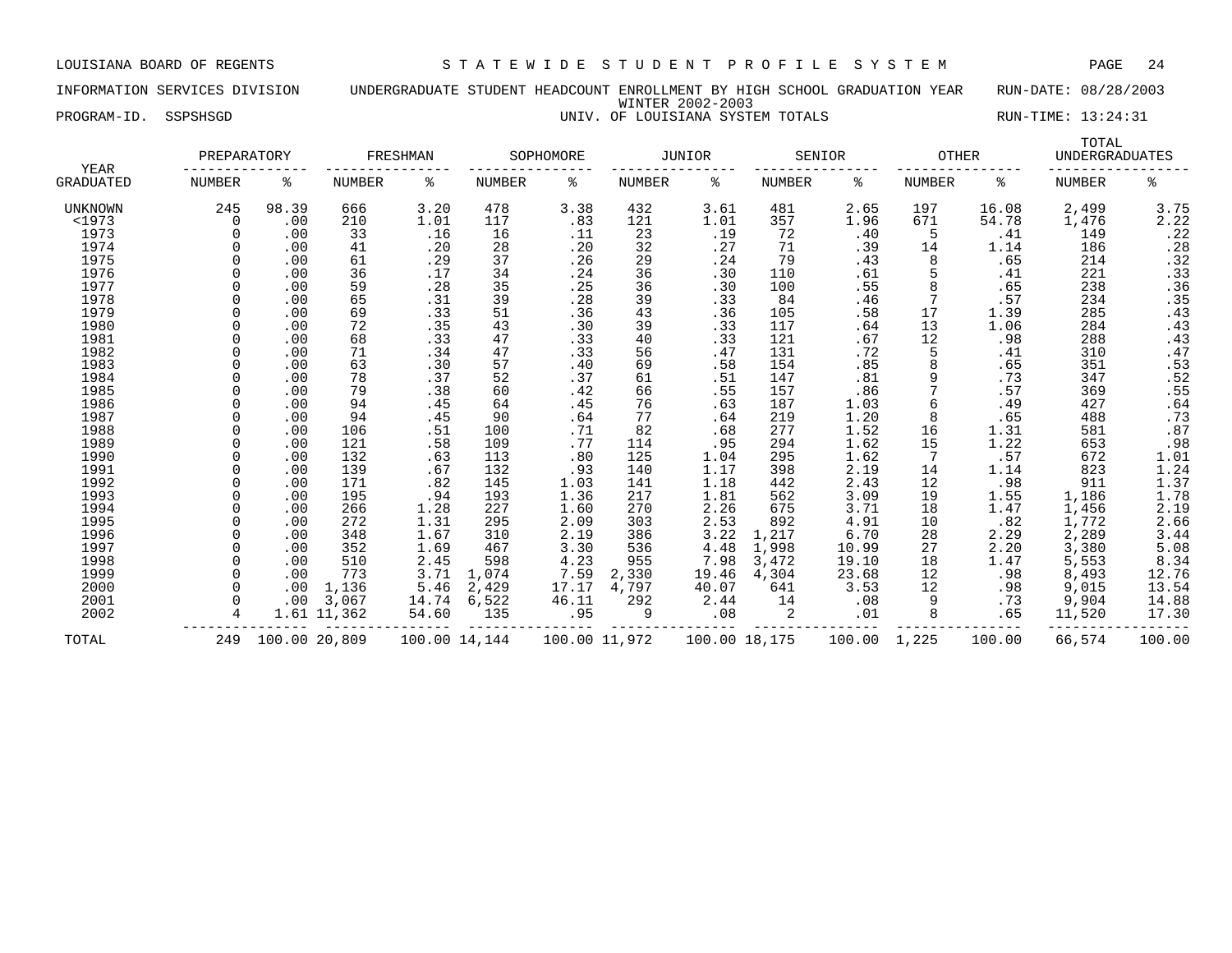### INFORMATION SERVICES DIVISION UNDERGRADUATE STUDENT HEADCOUNT ENROLLMENT BY HIGH SCHOOL GRADUATION YEAR RUN-DATE: 08/28/2003 WINTER 2002-2003 PROGRAM-ID. SSPSHSGD L.S.U. SYSTEM TOTALS RUN-TIME: 13:24:31

| <b>YEAR</b>      | PREPARATORY   |               |        | FRESHMAN      |        | SOPHOMORE |        | <b>JUNIOR</b> |               | SENIOR       |        | <b>OTHER</b> | TOTAL<br><b>UNDERGRADUATES</b> |                  |
|------------------|---------------|---------------|--------|---------------|--------|-----------|--------|---------------|---------------|--------------|--------|--------------|--------------------------------|------------------|
| <b>GRADUATED</b> | <b>NUMBER</b> | ႜ             | NUMBER | ႜ             | NUMBER | ႜ         | NUMBER | ႜ             | <b>NUMBER</b> | ႜ            | NUMBER | ႜ            | NUMBER                         | ە<br>ج           |
| UNKNOWN          | 55            | 98.21         | 898    | 7.01          | 507    | 4.93      | 476    | 5.35          | 578           | 4.75         | 10     | .57          | 2,524                          | 5.49             |
| <1973            | $\Omega$      | .00           | 149    | 1.16          | 78     | .76       | 70     | .79           | 200           | 1.64         | 125    | 7.15         | 622                            | 1.35             |
| 1973             |               | .00           | 21     | .16           | 16     | .16       | 16     | .18           | 42            | .35          | 18     | 1.03         | 113                            | .25              |
| 1974             |               | .00           | 32     | .25           | 15     | .15       | 7      | .08           | 32            | .26          | 26     | 1.49         | 112                            | .24              |
| 1975             |               | .00           | 29     | .23           | 20     | .19       | 19     | .21           | 32            | .26          | 13     | .74          | 113                            | .25              |
| 1976             |               | .00           | 22     | .17           | 18     | .18       | 17     | .19           | 34            | .28          | 34     | 1.94         | 125                            | .27              |
| 1977             |               | .00           | 37     | .29           | 23     | .22       | 27     | .30           | 36            | .30          | 33     | 1.89         | 156                            | .34              |
| 1978             |               | .00           | 37     | .29           | 31     | .30       | 19     | .21           | 51            | .42          | 23     | 1.32         | 161                            | .35              |
| 1979             |               | .00           | 43     | .34           | 37     | .36       | 23     | .26           | 44            | .36          | 33     | 1.89         | 180                            | .39              |
| 1980             |               | .00           | 39     | .30           | 16     | .16       | 22     | .25           | 54            | .44          | 23     | 1.32         | 154                            | .34              |
| 1981             |               | .00           | 40     | .31           | 34     | .33       | 15     | .17           | 55            | .45          | 25     | 1.43         | 169                            | .37              |
| 1982             |               | .00           | 50     | .39           | 24     | .23       | 17     | .19           | 56            | .46          | 26     | 1.49         | 173                            | .38              |
| 1983             |               | .00           | 42     | .33           | 27     | .26       | 17     | .19           | 75            | .62          | 29     | 1.66         | 190                            | .41              |
| 1984             |               | .00           | 57     | .45           | 37     | .36       | 15     | .17           | 63            | .52          | 31     | 1.77         | 203                            | .44              |
| 1985             |               | .00           | 42     | .33           | 28     | .27       | 30     | .34           | 96            | .79          | 49     | 2.80         | 245                            | .53              |
| 1986             |               | .00           | 51     | .40           | 48     | .47       | 32     | .36           | 108           | .89          | 39     | 2.23         | 278                            | .60              |
| 1987             |               | .00           | 63     | .49           | 58     | .56       | 43     | .48           | 122           | 1.00         | 56     | 3.20         | 342                            | .74              |
| 1988             |               | .00           | 72     | .56           | 52     | .51       | 52     | .58           | 129           | 1.06         | 40     | 2.29         | 345                            | .75              |
| 1989             |               | .00           | 76     | .59           | 66     | .64       | 46     | .52           | 159           | 1.31         | 55     | 3.14         | 402                            | .87              |
| 1990             |               | .00           | 88     | .69           | 77     | .75       | 71     | .80           | 164           | 1.35         | 47     | 2.69         | 447                            | .97              |
| 1991             |               | .00           | 95     | .74           | 67     | .65       | 58     | .65           | 222           | 1.82         | 66     | 3.77         | 508                            | $1.11$<br>$1.31$ |
| 1992             |               | .00           | 137    | 1.07          | 88     | .86       | 70     | .79           | 244           | 2.00         | 65     | 3.72         | 604                            |                  |
| 1993             |               | .00           | 129    | 1.01          | 103    | 1.00      | 122    | 1.37          | 306           | 2.51         | 86     | 4.92         | 746                            | 1.62             |
| 1994             |               | .00           | 163    | 1.27          | 90     | .88       | 128    | 1.44          | 409           | 3.36         | 92     | 5.26         | 882                            | 1.92             |
| 1995             |               | .00           | 170    | 1.33          | 155    | 1.51      | 169    | 1.90          | 490           | 4.03         | 103    | 5.89         | 1,087                          | 2.37             |
| 1996             |               | .00           | 207    | 1.62          | 178    | 1.73      | 241    | 2.71          | 705           | 5.79         | 89     | 5.09         | 1,420                          | 3.09             |
| 1997             |               | .00           | 234    | 1.83          | 240    | 2.34      | 341    | 3.83          | 1,245         | 10.23        | 115    | 6.58         | 2,175                          | 4.73             |
| 1998             |               | .00           | 255    | 1.99          | 350    | 3.41      | 646    | 7.26          | 2,322         | 19.08        | 121    | 6.92         | 3,694                          | 8.04             |
| 1999             | $\Omega$      | .00           | 312    | 2.44          | 563    | 5.48      | 1,402  | 15.77         | 3,546         | 29.13        | 117    | 6.69         | 5,940                          | 12.93            |
| 2000             |               | .00           | 562    | 4.39          | 1,384  | 13.47     | 4,128  | 46.42         | 531           | 4.36         | 135    | 7.72         | 6,740                          | 14.67            |
| 2001             |               | .00           | 1,386  | 10.82         | 5,352  | 52.09     | 532    | 5.98          | 22            | .18          | 19     | 1.09         | 7,311                          | 15.91            |
| 2002             |               | 1.79          | 7,270  | 56.76         | 493    | 4.80      | 21     | .24           | $\mathbf 1$   | .01          | 6      | .34          | 7,792                          | 16.96            |
| TOTAL            | 56            | 100.00 12,808 |        | 100.00 10,275 |        | 100.00    | 8,892  | 100.00 12,173 |               | 100.00 1,749 |        | 100.00       | 45,953                         | 100.00           |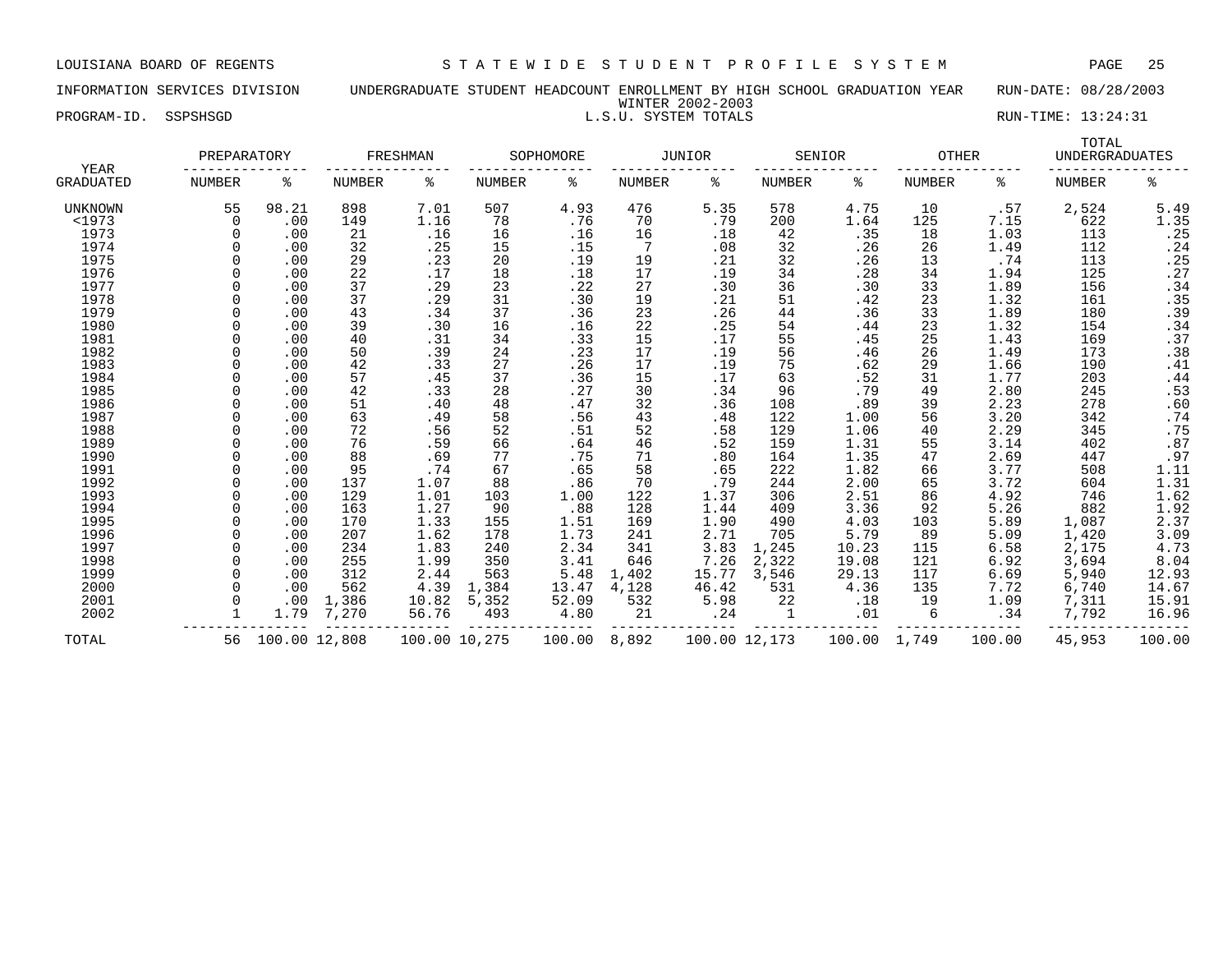INFORMATION SERVICES DIVISION UNDERGRADUATE STUDENT HEADCOUNT ENROLLMENT BY HIGH SCHOOL GRADUATION YEAR RUN-DATE: 08/28/2003 WINTER 2002-2003 PROGRAM-ID. SSPSHSGD SOUTHERN UNIVERSITY SYSTEM TOTAL RUN-TIME: 13:24:31

| <b>YEAR</b>      | PREPARATORY   |          |               | FRESHMAN |               | SOPHOMORE |               | <b>JUNIOR</b> |               | SENIOR | <b>OTHER</b>  |        | TOTAL<br><b>UNDERGRADUATES</b> |                     |
|------------------|---------------|----------|---------------|----------|---------------|-----------|---------------|---------------|---------------|--------|---------------|--------|--------------------------------|---------------------|
| <b>GRADUATED</b> | <b>NUMBER</b> | ႜ        | <b>NUMBER</b> | ႜ        | <b>NUMBER</b> | ႜ         | <b>NUMBER</b> | ႜ             | <b>NUMBER</b> | နွ     | <b>NUMBER</b> | ႜ      | <b>NUMBER</b>                  | နွ                  |
| UNKNOWN          |               | .00      | 182           | 4.51     | 186           | 7.26      | 206           | 10.68         | 351           | 10.70  | $\mathbf 0$   | .00    | 925                            | 7.61                |
| <1973            |               | .00      | 114           | 2.82     | 29            | 1.13      | 19            | .98           | 85            | 2.59   | 30            | 8.65   | 277                            | 2.28                |
| 1973             |               | .00      | 13            | .32      | 9             | .35       | 3             | .16           | 8             | .24    | 2             | .58    | 35                             | .29                 |
| 1974             |               | .00      | 16            | .40      |               | .20       |               | .26           | 8             | .24    |               | .86    | 37                             | .30                 |
| 1975             |               | .00      | 15            | .37      | 6             | .23       | $\Omega$      | .00           | 10            | .30    |               | 1.15   | 35                             | .29                 |
| 1976             |               | .00      | 18            | .45      | 8             | .31       |               | .26           | 21            | .64    |               | 2.02   | 59                             | .49                 |
| 1977             |               | .00      | 20            | .50      | 11            | .43       |               | .36           | 18            | .55    | 9             | 2.59   | 65                             | .53                 |
| 1978             |               | .00      | 17            | .42      | 12            | .47       | 8             | .41           | 11            | .34    |               | .29    | 49                             | .40                 |
| 1979             |               | .00      | 14            | .35      | 12            | .47       | 7             | .36           | 14            | .43    |               | 1.15   | 51                             | .42                 |
| 1980             |               | .00      | 14            | .35      | 11            | .43       | 8             | .41           | 24            | .73    |               | 1.44   | 62                             | .51                 |
| 1981             |               | .00      | 25            | .62      | 14            | .55       | 3             | .16           | 17            | .52    |               | 1.15   | 63                             | .52                 |
| 1982             |               | .00      | 26            | .64      | 11            | .43       |               | .31           | 25            | .76    |               | 1.73   | 74                             | .61                 |
| 1983             |               | .00      | 22            | .54      | 13            | .51       | 9             | .47           | 28            | .85    |               | 1.15   | 76                             | .63                 |
| 1984             |               | .00      | 27            | .67      | 11            | .43       | 8             | .41           | 22            | .67    |               | 1.73   | 74                             | .61                 |
| 1985             |               | .00      | 22            | .54      | 22            | .86       | 4             | .21           | 35            | 1.07   |               | 1.73   | 89                             | .73                 |
| 1986             |               | .00      | 26            | .64      | 15            | .59       | 16            | .83           | 51            | 1.55   |               | 1.15   | 112                            | .92                 |
| 1987             |               | .00      | 25            | .62      | 19            | .74       | 10            | .52           | 54            | 1.65   | 5             | 1.44   | 113                            | .93                 |
| 1988             |               | .00      | 27            | .67      | 24            | .94       | 13            | .67           | 50            | 1.52   | 12            | 3.46   | 126                            | 1.04                |
| 1989             |               | .00      | 24            | .59      | 20            | .78       | 16            | .83           | 56            | 1.71   | 12            | 3.46   | 128                            | 1.05                |
| 1990             |               | .00      | 31            | .77      | 26            | 1.02      | 21            | 1.09          | 56            | 1.71   | 6             | 1.73   | 140                            | 1.15                |
| 1991             |               | .00      | 35            | .87      | 31            | 1.21      | 31            | 1.61          | 70            | 2.13   | 19            | 5.48   | 186                            | $\frac{1.53}{1.72}$ |
| 1992             |               | .00      | 45            | 1.11     | 43            | 1.68      | 19            | .98           | 90            | 2.74   | 12            | 3.46   | 209                            |                     |
| 1993             |               | .00      | 34            | .84      | 61            | 2.38      | 26            | 1.35          | 91            | 2.77   | 10            | 2.88   | 222                            |                     |
| 1994             |               | .00      | 64            | 1.58     | 46            | 1.80      | 32            | 1.66          | 117           | 3.57   |               | 2.02   | 266                            | $\frac{1.83}{2.19}$ |
| 1995             |               | .00      | 76            | 1.88     | 74            | 2.89      | 55            | 2.85          | 128           | 3.90   | 13            | 3.75   | 346                            | 2.85                |
| 1996             |               | .00      | 103           | 2.55     | 63            | 2.46      | 55            | 2.85          | 241           | 7.35   | 27            | 7.78   | 489                            | 4.02                |
| 1997             |               | .00      | 105           | 2.60     | 93            | 3.63      | 81            | 4.20          | 335           | 10.21  | 25            | 7.20   | 639                            | 5.26                |
| 1998             |               | .00      | 140           | 3.47     | 116           | 4.53      | 156           | 8.09          | 555           | 16.92  | 29            | 8.36   | 996                            | 8.19                |
| 1999             |               | .00      | 184           | 4.56     | 179           | 6.99      | 335           | 17.37         | 626           | 19.08  | 29            | 8.36   | 1,353                          | 11.13               |
| 2000             |               | .00      | 393           | 9.73     | 462           | 18.04     | 728           | 37.74         | 81            | 2.47   | 20            | 5.76   | 1,684                          | 13.85               |
| 2001             |               | .00      | 579           | 14.34    | 914           | 35.69     | 33            | 1.71          |               | .06    | 17            | 4.90   | 1,545                          | 12.71               |
| 2002             |               | .00      | 1,602         | 39.67    | 15            | .59       | 4             | .21           | $\mathbf{1}$  | .03    | 9             | 2.59   | 1,631                          | 13.42               |
| TOTAL            | 0             | $.00 \,$ | 4,038         | 100.00   | 2,561         | 100.00    | 1,929         | 100.00        | 3,281         | 100.00 | 347           | 100.00 | 12,156                         | 100.00              |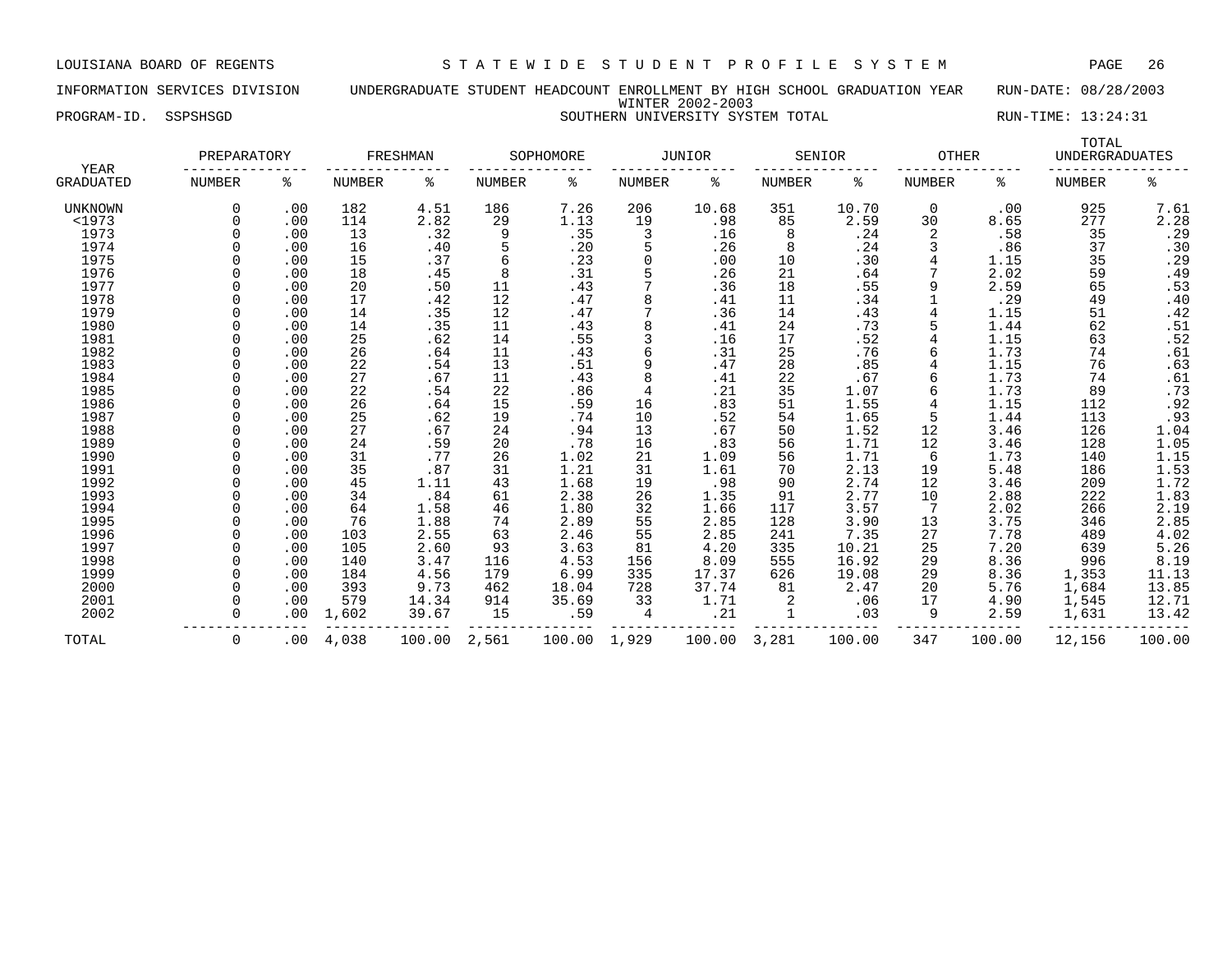INFORMATION SERVICES DIVISION UNDERGRADUATE STUDENT HEADCOUNT ENROLLMENT BY HIGH SCHOOL GRADUATION YEAR RUN-DATE: 08/28/2003 WINTER 2002-2003 PROGRAM-ID. SSPSHSGD L.C.T.C. SYSTEM TOTALS RUN-TIME: 13:24:31

|                                 | PREPARATORY |               |               | FRESHMAN |               | SOPHOMORE | <b>JUNIOR</b> |     | SENIOR        |     | <b>OTHER</b> |        | TOTAL<br><b>UNDERGRADUATES</b> |                         |
|---------------------------------|-------------|---------------|---------------|----------|---------------|-----------|---------------|-----|---------------|-----|--------------|--------|--------------------------------|-------------------------|
| <b>YEAR</b><br><b>GRADUATED</b> | NUMBER      | ႜ             | <b>NUMBER</b> | ႜ        | <b>NUMBER</b> | ႜ         | NUMBER        | ႜ   | <b>NUMBER</b> | ႜ   | NUMBER       | ႜ      | <b>NUMBER</b>                  | ႜ                       |
| UNKNOWN                         | 514         | 96.98         | 1,872         | 11.42    | 402           | 5.80      | 0             | .00 | 0             | .00 | 568          | 11.90  | 3,356                          | 11.73                   |
| $1973$                          | 0           | .00           | 489           | 2.98     | 175           | 2.53      | 0             | .00 | 0             | .00 | 244          | 5.11   | 908                            | 3.17                    |
| 1973                            |             | .00           | 78            | .48      | 28            | .40       | 0             | .00 | $\Omega$      | .00 | 36           | .75    | 142                            | .50                     |
| 1974                            |             | .00           | 95            | .58      | 45            | .65       | 0             | .00 |               | .00 | 41           | .86    | 181                            | .63                     |
| 1975                            |             | .00           | 100           | .61      | 41            | .59       | 0             | .00 |               | .00 | 48           | 1.01   | 189                            | .66                     |
| 1976                            |             | .00           | 95            | .58      | 43            | .62       | 0             | .00 |               | .00 | 69           | 1.45   | 207                            | .72                     |
| 1977                            |             | .00           | 116           | .71      | 57            | .82       | 0             | .00 |               | .00 | 59           | 1.24   | 232                            | .81                     |
| 1978                            |             | .00           | 126           | .77      | 73            | 1.05      | $\mathbf 0$   | .00 |               | .00 | 41           | .86    | 240                            |                         |
| 1979                            |             | .00           | 125           | .76      | 72            | 1.04      | $\Omega$      | .00 |               | .00 | 72           | 1.51   | 269                            |                         |
| 1980                            |             | .00           | 132           | .81      | 71            | 1.02      | 0             | .00 |               | .00 | 72           | 1.51   | 275                            | $.84$<br>$.94$<br>$.96$ |
| 1981                            |             | .00           | 170           | 1.04     | 64            | .92       | $\mathbf 0$   | .00 |               | .00 | 72           | 1.51   | 306                            | 1.07                    |
| 1982                            |             | .00           | 174           | 1.06     | 71            | 1.02      | 0             | .00 |               | .00 | 81           | 1.70   | 326                            | 1.14                    |
| 1983                            |             | .00           | 139           | .85      | 87            | 1.26      | 0             | .00 |               | .00 | 81           | 1.70   | 307                            | 1.07                    |
| 1984                            |             | .19           | 174           | 1.06     | 90            | 1.30      | $\mathbf 0$   | .00 |               | .00 | 94           | 1.97   | 359                            | 1.25                    |
| 1985                            |             | .00           | 185           | 1.13     | 87            | 1.26      | 0             | .00 |               | .00 | 92           | 1.93   | 364                            | 1.27                    |
| 1986                            |             | .00           | 161           | .98      | 92            | 1.33      | $\mathbf 0$   | .00 |               | .00 | 97           | 2.03   | 350                            | 1.22                    |
| 1987                            |             | .00           | 190           | 1.16     | 124           | 1.79      | 0             | .00 |               | .00 | 110          | 2.30   | 424                            | 1.48                    |
| 1988                            |             | .00           | 189           | 1.15     | 113           | 1.63      | 0             | .00 |               | .00 | 140          | 2.93   | 442                            | 1.54                    |
| 1989                            |             | .00           | 223           | 1.36     | 136           | 1.96      | $\Omega$      | .00 |               | .00 | 137          | 2.87   | 496                            | 1.73                    |
| 1990                            |             | .00           | 217           | 1.32     | 156           | 2.25      | 0             | .00 |               | .00 | 140          | 2.93   | 513                            | 1.79                    |
| 1991                            |             | .00           | 269           | 1.64     | 171           | 2.47      | 0             | .00 |               | .00 | 170          | 3.56   | 610                            | 2.13                    |
| 1992                            |             | .19           | 263           | 1.61     | 220           | 3.18      | 0             | .00 |               | .00 | 176          | 3.69   | 660                            | 2.31                    |
| 1993                            |             | .00           | 310           | 1.89     | 208           | 3.00      | $\mathbf 0$   | .00 |               | .00 | 171          | 3.58   | 689                            | 2.41                    |
| 1994                            |             | .00           | 375           | 2.29     | 242           | 3.49      | $\Omega$      | .00 |               | .00 | 206          | 4.32   | 823                            | 2.88                    |
| 1995                            |             | .19           | 462           | 2.82     | 285           | 4.11      | $\Omega$      | .00 |               | .00 | 210          | 4.40   | 958                            | 3.35                    |
| 1996                            |             | .38           | 492           | 3.00     | 292           | 4.21      | 0             | .00 |               | .00 | 247          | 5.17   | 1,033                          | 3.61                    |
| 1997                            |             | .19           | 618           | 3.77     | 431           | 6.22      | 0             | .00 |               | .00 | 307          | 6.43   | 1,357                          | 4.74                    |
| 1998                            |             | .38           | 722           | 4.41     | 525           | 7.58      | 0             | .00 |               | .00 | 334          | 7.00   | 1,583                          | 5.53                    |
| 1999                            |             | .19           | 905           | 5.52     | 714           | 10.30     | 0             | .00 | 0             | .00 | 372          | 7.79   | 1,992                          | 6.96                    |
| 2000                            |             | .00           | 1,351         | 8.24     | 964           | 13.91     | 0             | .00 |               | .00 | 203          | 4.25   | 2,518                          | 8.80                    |
| 2001                            |             | .00           | 2,275         | 13.88    | 841           | 12.14     |               | .00 |               | .00 | 36           | .75    | 3,152                          | 11.01                   |
| 2002                            |             | 1.32          | 3,294         | 20.10    | 9             | .13       | $\Omega$      | .00 | 0             | .00 | 47           | .98    | 3,357                          | 11.73                   |
| TOTAL                           | 530         | 100.00 16,386 |               | 100.00   | 6,929         | 100.00    | $\Omega$      | .00 | 0             | .00 | 4,773        | 100.00 | 28,618                         | 100.00                  |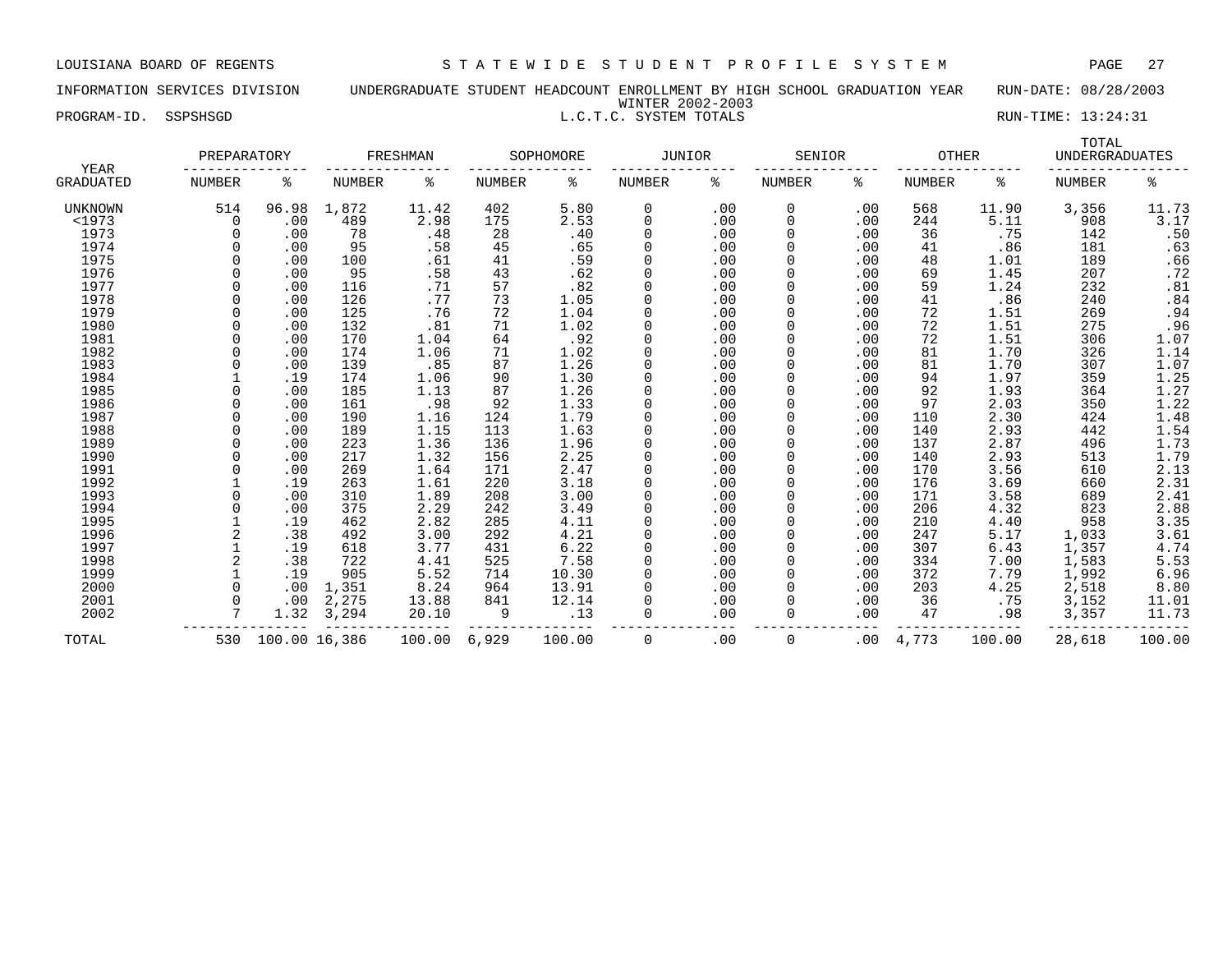## INFORMATION SERVICES DIVISION UNDERGRADUATE STUDENT HEADCOUNT ENROLLMENT BY HIGH SCHOOL GRADUATION YEAR RUN-DATE: 08/28/2003 WINTER 2002-2003

|                     |          | WINTER 2002-2003        |                    |
|---------------------|----------|-------------------------|--------------------|
| PROGRAM-ID.<br>-⊥∟. | SSPSHSGD | ALL PUBLIC INSTITUTIONS | RUN-TIME: 13:24:31 |

|                                 | PREPARATORY   |               |               | FRESHMAN      |               | SOPHOMORE     |        | JUNIOR        |               | SENIOR | <b>OTHER</b>  |        | TOTAL<br><b>UNDERGRADUATES</b> |                            |
|---------------------------------|---------------|---------------|---------------|---------------|---------------|---------------|--------|---------------|---------------|--------|---------------|--------|--------------------------------|----------------------------|
| <b>YEAR</b><br><b>GRADUATED</b> | <b>NUMBER</b> | ႜ             | <b>NUMBER</b> | ႜ             | <b>NUMBER</b> | ిక            | NUMBER | ిం            | <b>NUMBER</b> | နွ     | <b>NUMBER</b> | ႜ      | <b>NUMBER</b>                  | နွ                         |
| UNKNOWN                         | 814           | 97.49         | 3,618         | 6.69          | 1,573         | 4.64          | 1,114  | 4.89          | 1,410         | 4.19   | 775           | 9.57   | 9,304                          | 6.07                       |
| <1973                           | 0             | .00           | 962           | 1.78          | 399           | 1.18          | 210    | .92           | 642           | 1.91   | 1,070         | 13.22  | 3,283                          | 2.14                       |
| 1973                            |               | .00           | 145           | .27           | 69            | .20           | 42     | .18           | 122           | .36    | 61            | .75    | 439                            | .29                        |
| 1974                            |               | .00           | 184           | .34           | 93            | .27           | 44     | .19           | 111           | .33    | 84            | 1.04   | 516                            | .34                        |
| 1975                            |               | .00           | 205           | .38           | 104           | .31           | 48     | .21           | 121           | .36    | 73            | .90    | 551                            | .36                        |
| 1976                            |               | .00           | 171           | .32           | 103           | .30           | 58     | .25           | 165           | .49    | 115           | 1.42   | 612                            | .40                        |
| 1977                            |               | .00           | 232           | .43           | 126           | .37           | 70     | .31           | 154           | .46    | 109           | 1.35   | 691                            | .45                        |
| 1978                            |               | .00           | 245           | .45           | 155           | .46           | 66     | .29           | 146           | .43    | 72            | .89    | 684                            | .45                        |
| 1979                            |               | .00           | 251           | .46           | 172           | .51           | 73     | .32           | 163           | .48    | 126           | 1.56   | 785                            | .51                        |
| 1980                            | $\Omega$      | .00           | 257           | .48           | 141           | .42           | 69     | .30           | 195           | .58    | 113           | 1.40   | 775                            | .51                        |
| 1981                            |               | .00           | 303           | .56           | 159           | .47           | 58     | .25           | 193           | .57    | 113           | 1.40   | 826                            | .54                        |
| 1982                            |               | .00           | 321           | .59           | 153           | .45           | 79     | .35           | 212           | .63    | 118           | 1.46   | 883                            | .58                        |
| 1983                            |               | .00           | 266           | .49           | 184           | .54           | 95     | .42           | 257           | .76    | 122           | 1.51   | 924                            | .60                        |
| 1984                            |               | .12           | 336           | .62           | 190           | .56           | 84     | .37           | 232           | .69    | 140           | 1.73   | 983                            | .64                        |
| 1985                            |               | .00           | 328           | .61           | 197           | .58           | 100    | .44           | 288           | .86    | 154           | 1.90   | 1,067                          | .70                        |
| 1986                            |               | .00           | 332           | .61           | 219           | .65           | 124    | .54           | 346           | 1.03   | 146           | 1.80   | 1,167                          | .76                        |
| 1987                            |               | .00           | 372           | .69           | 291           | .86           | 130    | .57           | 395           | 1.17   | 179           | 2.21   | 1,367                          | .89                        |
| 1988                            |               | .00           | 394           | .73           | 289           | .85           | 147    | .64           | 456           | 1.36   | 208           | 2.57   | 1,494                          | .97                        |
| 1989                            |               | .00           | 444           | .82           | 331           | .98           | 176    | .77           | 509           | 1.51   | 219           | 2.71   | 1,679                          | 1.10                       |
| 1990                            |               | .00           | 468           | .87           | 372           | 1.10          | 217    | .95           | 515           | 1.53   | 200           | 2.47   | 1,772                          | 1.16                       |
| 1991                            |               | .00           | 538           | 1.00          | 401           | 1.18          | 229    | 1.00          | 690           | 2.05   | 269           | 3.32   | 2,127                          | $1.39$<br>$1.56$           |
| 1992                            |               | .12           | 616           | 1.14          | 496           | 1.46          | 230    | 1.01          | 776           | 2.31   | 265           | 3.27   | 2,384                          |                            |
| 1993                            |               | .00           | 668           | 1.24          | 565           | 1.67          | 365    | 1.60          | 959           | 2.85   | 286           | 3.53   | 2,843                          |                            |
| 1994                            |               | .00           | 868           | 1.61          | 605           | 1.78          | 430    | 1.89          | 1,201         | 3.57   | 323           | 3.99   | 3,427                          | $1.85$<br>$2.24$<br>$2.72$ |
| 1995                            |               | .12           | 980           | 1.81          | 809           | 2.39          | 527    | 2.31          | 1,510         | 4.49   | 336           | 4.15   | 4,163                          |                            |
| 1996                            |               | .24           | 1,150         | 2.13          | 843           | 2.49          | 682    | 2.99          | 2,163         | 6.43   | 391           | 4.83   | 5,231                          | 3.41                       |
| 1997                            |               | .12           | 1,309         | 2.42          | 1,231         | 3.63          | 958    | 4.20          | 3,578         | 10.64  | 474           | 5.86   | 7,551                          | 4.93                       |
| 1998                            |               | .24           | 1,627         | 3.01          | 1,589         | 4.69          | 1,757  | 7.71          | 6,349         | 18.88  | 502           | 6.20   | 11,826                         | 7.71                       |
| 1999                            |               | .12           | 2,174         | 4.02          | 2,530         | 7.46          | 4,067  | 17.84         | 8,476         | 25.20  | 530           | 6.55   | 17,778                         | 11.60                      |
| 2000                            | $\Omega$      | .00           | 3,442         | 6.37          | 5,239         | 15.45         | 9,653  | 42.35         | 1,253         | 3.73   | 370           | 4.57   | 19,957                         | 13.02                      |
| 2001                            | $\Omega$      | .00           | 7,307         |               | 13.52 13,629  | 40.19         | 857    | 3.76          | 38            | .11    | 81            | 1.00   | 21,912                         | 14.29                      |
| 2002                            | 12            |               | 1.44 23,528   | 43.54         | 652           | 1.92          | 34     | .15           | 4             | .01    | 70            | .86    | 24,300                         | 15.85                      |
| TOTAL                           | 835           | 100.00 54,041 |               | 100.00 33,909 |               | 100.00 22,793 |        | 100.00 33,629 |               | 100.00 | 8,094         | 100.00 | 153,301                        | 100.00                     |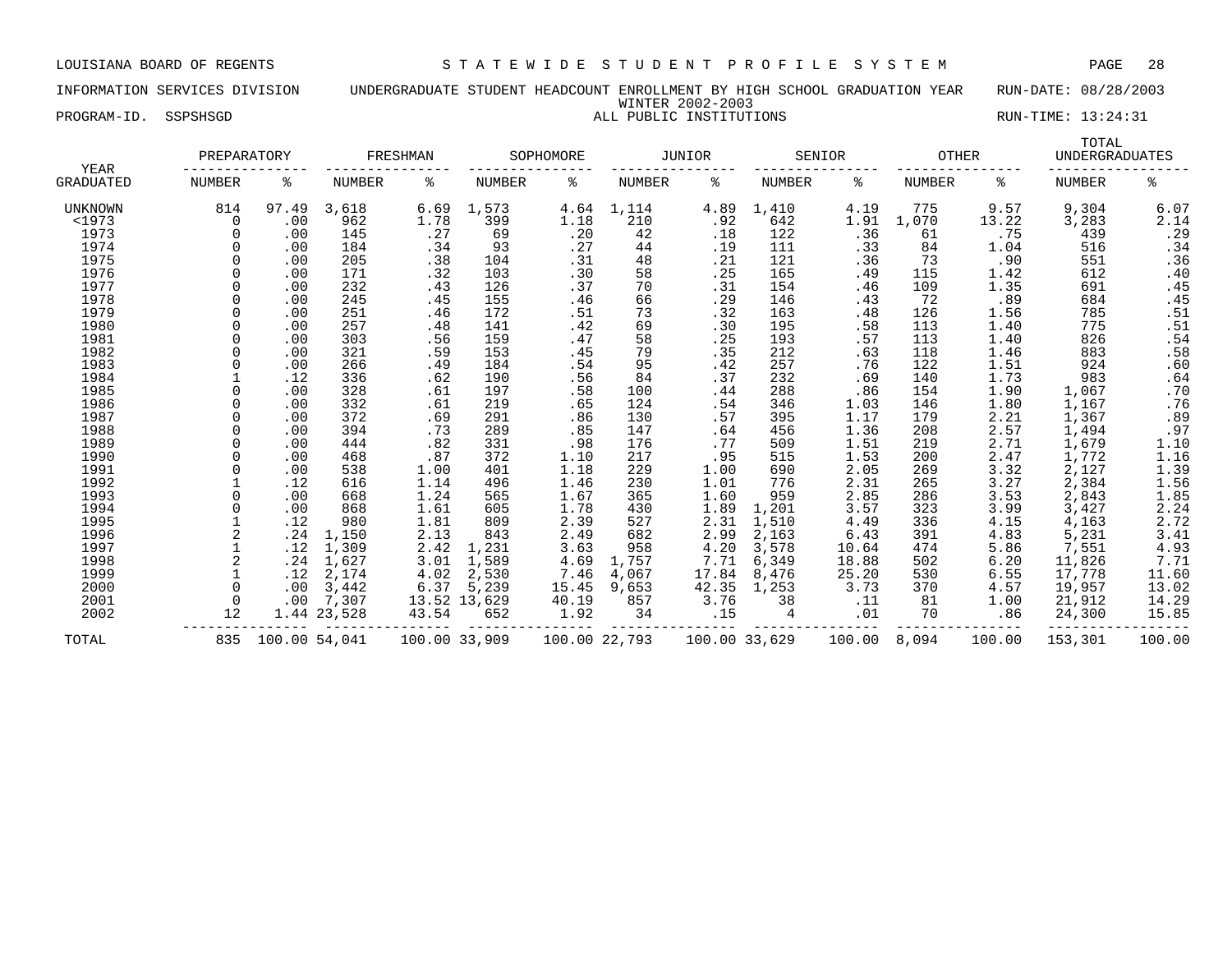INFORMATION SERVICES DIVISION UNDERGRADUATE STUDENT HEADCOUNT ENROLLMENT BY HIGH SCHOOL GRADUATION YEAR RUN-DATE: 08/28/2003 WINTER 2002-2003 PROGRAM-ID. SSPSHSGD **PRIVATE INSTITUTION TOTALS** RUN-TIME: 13:24:31

| <b>YEAR</b>      | PREPARATORY   |     | FRESHMAN      |      |               | SOPHOMORE | JUNIOR      |     | SENIOR        |     | <b>OTHER</b>  |     | TOTAL<br><b>UNDERGRADUATES</b> |     |
|------------------|---------------|-----|---------------|------|---------------|-----------|-------------|-----|---------------|-----|---------------|-----|--------------------------------|-----|
| <b>GRADUATED</b> | <b>NUMBER</b> | ႜ   | <b>NUMBER</b> | ႜ    | <b>NUMBER</b> | ి         | NUMBER      | ి   | <b>NUMBER</b> | နွ  | <b>NUMBER</b> | ႜ   | <b>NUMBER</b>                  | နွ  |
| <b>UNKNOWN</b>   |               | .00 | 0             | .00  | 0             | .00       | 0           | .00 | 0             | .00 | 0             | .00 | $\Omega$                       | .00 |
| <1973            |               | .00 | 0             | .00  | $\Omega$      | .00       | $\Omega$    | .00 | 0             | .00 | 0             | .00 | $\Omega$                       | .00 |
| 1973             |               | .00 | $\mathbf 0$   | .00  |               | .00       | $\Omega$    | .00 | 0             | .00 | $\Omega$      | .00 | $\Omega$                       | .00 |
| 1974             |               | .00 | $\mathbf 0$   | .00  |               | .00       | 0           | .00 |               | .00 | 0             | .00 | $\Omega$                       | .00 |
| 1975             |               | .00 | 0             | .00  |               | .00       | $\Omega$    | .00 |               | .00 | 0             | .00 | $\Omega$                       | .00 |
| 1976             |               | .00 | $\mathbf 0$   | .00  |               | .00       | $\mathbf 0$ | .00 |               | .00 | 0             | .00 | $\Omega$                       | .00 |
| 1977             |               | .00 | 0             | .00  |               | .00       | 0           | .00 | 0             | .00 | 0             | .00 | $\Omega$                       | .00 |
| 1978             |               | .00 | $\mathbf 0$   | .00  |               | .00       | $\mathbf 0$ | .00 | 0             | .00 | 0             | .00 | $\Omega$                       | .00 |
| 1979             |               | .00 | $\mathbf 0$   | .00  |               | .00       | $\Omega$    | .00 | 0             | .00 | $\Omega$      | .00 | $\Omega$                       | .00 |
| 1980             |               | .00 | 0             | .00  |               | .00       | $\Omega$    | .00 | 0             | .00 | $\Omega$      | .00 | $\Omega$                       | .00 |
| 1981             |               | .00 | 0             | .00  |               | .00       | $\Omega$    | .00 |               | .00 | 0             | .00 | $\Omega$                       | .00 |
| 1982             |               | .00 | 0             | .00  |               | .00       | $\mathbf 0$ | .00 |               | .00 | 0             | .00 | $\Omega$                       | .00 |
| 1983             |               | .00 | 0             | .00  |               | .00       | $\mathbf 0$ | .00 |               | .00 | 0             | .00 | $\Omega$                       | .00 |
| 1984             |               | .00 | $\Omega$      | .00  |               | .00       | $\Omega$    | .00 |               | .00 | 0             | .00 | $\Omega$                       | .00 |
| 1985             |               | .00 | $\Omega$      | .00  |               | .00       | $\Omega$    | .00 | 0             | .00 | $\Omega$      | .00 | $\Omega$                       | .00 |
| 1986             |               | .00 | $\Omega$      | .00  |               | .00       | $\Omega$    | .00 |               | .00 | O             | .00 | $\Omega$                       | .00 |
| 1987             |               | .00 | $\mathbf 0$   | .00  |               | .00       | $\Omega$    | .00 |               | .00 | 0             | .00 | $\Omega$                       | .00 |
| 1988             |               | .00 | $\mathbf 0$   | .00  |               | .00       | $\Omega$    | .00 |               | .00 | O             | .00 | $\Omega$                       | .00 |
| 1989             |               | .00 | 0             | .00  |               | .00       | $\Omega$    | .00 |               | .00 | O             | .00 | $\Omega$                       | .00 |
| 1990             |               | .00 | $\mathbf 0$   | .00  |               | .00       | 0           | .00 |               | .00 | 0             | .00 | $\Omega$                       | .00 |
| 1991             |               | .00 | 0             | .00  |               | .00       | 0           | .00 |               | .00 | 0             | .00 | $\Omega$                       | .00 |
| 1992             |               | .00 | 0             | .00  |               | .00       | $\mathbf 0$ | .00 |               | .00 | 0             | .00 | $\Omega$                       | .00 |
| 1993             |               | .00 | 0             | .00  |               | .00       | $\mathbf 0$ | .00 |               | .00 | 0             | .00 | $\Omega$                       | .00 |
| 1994             |               | .00 | 0             | .00  |               | .00       | 0           | .00 | 0             | .00 | $\Omega$      | .00 | $\Omega$                       | .00 |
| 1995             |               | .00 | 0             | .00  | $\Omega$      | .00       | $\mathbf 0$ | .00 | 0             | .00 | 0             | .00 | $\Omega$                       | .00 |
| 1996             |               | .00 | 0             | .00  | $\Omega$      | .00       | $\mathbf 0$ | .00 | 0             | .00 | 0             | .00 | $\Omega$                       | .00 |
| 1997             |               | .00 | 0             | .00  |               | .00       | $\Omega$    | .00 |               | .00 | $\Omega$      | .00 | $\Omega$                       | .00 |
| 1998             |               | .00 | 0             | .00  |               | .00       | $\Omega$    | .00 |               | .00 | 0             | .00 | $\Omega$                       | .00 |
| 1999             |               | .00 | $\mathbf 0$   | .00  |               | .00       | $\mathbf 0$ | .00 |               | .00 | $\Omega$      | .00 | $\Omega$                       | .00 |
| 2000             |               | .00 | $\Omega$      | .00  |               | .00       | $\Omega$    | .00 |               | .00 | 0             | .00 | $\Omega$                       | .00 |
| 2001             |               | .00 | 0             | .00  |               | .00       | $\Omega$    | .00 |               | .00 | 0             | .00 | $\Omega$                       | .00 |
| 2002             |               | .00 | 0             | .00  | $\Omega$      | .00       | $\Omega$    | .00 | $\Omega$      | .00 | 0             | .00 | $\Omega$                       | .00 |
| TOTAL            | $\Omega$      | .00 | $\Omega$      | .00. | $\Omega$      | .00.      | $\Omega$    | .00 | $\Omega$      | .00 | $\Omega$      | .00 | $\Omega$                       | .00 |